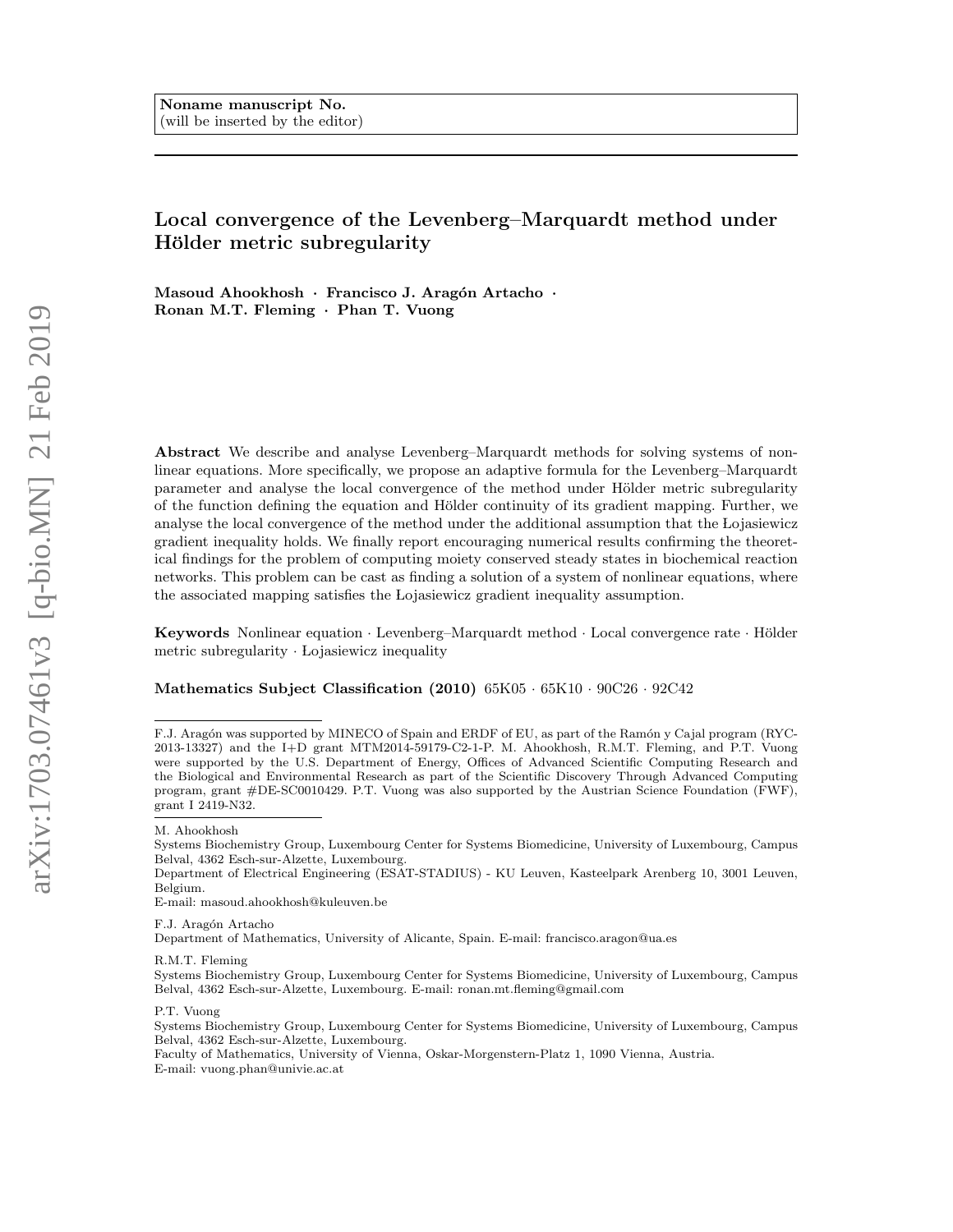## 1 Introduction

For a given continuously differentiable mapping  $h : \mathbb{R}^m \to \mathbb{R}^n$ , we consider the problem of finding a solution of the system of nonlinear equations

<span id="page-1-0"></span>
$$
h(x) = 0, \quad x \in \mathbb{R}^m. \tag{1}
$$

We denote by  $\Omega$  the set of solutions of this problem, which is assumed to be nonempty. Systems of nonlinear equations of type [\(1\)](#page-1-0) frequently appear in the mathematical modelling of many realworld applications in the fields of solid-state physics [\[14\]](#page-28-0), quantum field theory, optics, plasma physics [\[27\]](#page-28-1), fluid mechanics [\[51\]](#page-29-0), chemical kinetics [\[2,](#page-28-2)[3\]](#page-28-3), and applied mathematics including the discretisation of ordinary and partial differential equations [\[47\]](#page-29-1).

A classical approach for finding a solution of [\(1\)](#page-1-0) is to search for a minimiser of the nonlinear least-squares problem

<span id="page-1-2"></span>
$$
\min_{x \in \mathbb{R}^m} \psi(x), \quad \text{with } \psi : \mathbb{R}^m \to \mathbb{R} \text{ given by } \psi(x) := \frac{1}{2} \|h(x)\|^2,
$$
\n
$$
(2)
$$

where  $\|\cdot\|$  denotes the Euclidean norm. This is a well-studied topic and there are many iterative schemes with fast local convergence rates (e.g., superlinear or quadratic) such as Newton, quasi-Newton, Gauss–Newton, adaptive regularised methods, and the Levenberg–Marquardt method. When  $m = n$ , to guarantee fast local convergence, these methods require an initial point  $x_0$  to be sufficiently close to a solution  $x^*$ , and the matrix gradient of h at  $x^*$  (i.e., the transpose of the Jacobian matrix), denoted by  $\nabla h(x^*)$ , to be nonsingular (i.e., full rank), cf. [\[7,](#page-28-4)[20,](#page-28-5)[46,](#page-29-2)[47,](#page-29-1)[53\]](#page-29-3).

The Levenberg–Marquardt method is a standard technique used to solve the nonlinear system [\(1\)](#page-1-0), which is a combination of the gradient descent and the Gauss–Newton methods. More precisely, in each step, for a positive parameter  $\mu_k$ , the convex subproblem

$$
\min_{d \in \mathbb{R}^m} \phi_k(d),
$$

with  $\phi_k : \mathbb{R}^m \to \mathbb{R}$  given by

<span id="page-1-3"></span>
$$
\phi_k(d) := \left\| \nabla h(x_k)^T d + h(x_k) \right\|^2 + \mu_k \|d\|^2,
$$
\n(3)

is solved to compute a direction  $d_k$ , which is the unique solution to the system of linear equations

<span id="page-1-1"></span>
$$
\left(\nabla h(x_k)\nabla h(x_k)^T + \mu_k I\right) d_k = -\nabla h(x_k)h(x_k),\tag{4}
$$

where  $I \in \mathbb{R}^{m \times m}$  denotes the identity matrix. By choosing a suitable parameter  $\mu_k$ , the Levenberg– Marquardt method acts like the gradient descent method whenever the current iteration is far from a solution  $x^*$ , and behaves similar to the Gauss–Newton method if the current iteration is close to  $x^*$ . The parameter  $\mu_k$  helps to overcome problematic cases where  $\nabla h(x_k)\nabla h(x_k)^T$  is singular, or nearly singular, and thus ensures the existence of a unique solution to [\(4\)](#page-1-1), or avoids very large steps, respectively. For  $m = n$ , the Levenberg–Marquardt method is known to be quadratically convergent to a solution of [\(1\)](#page-1-0) if  $\nabla h(x^*)$  is nonsingular. In fact, the nonsingularity assumption implies that the solution to the minimisation problem [\(2\)](#page-1-2) must be locally unique, see [\[8,](#page-28-6)[33,](#page-29-4)[52\]](#page-29-5). However, assuming local uniqueness of the solution might be restrictive for many applications.

The notion of (local) error bound usually plays a key role in establishing the rate of convergence of the sequence of iterations generated by a given algorithm. This condition guarantees that the distance from the current iteration  $x_k$  to the solution set  $\Omega$ , denoted by dist $(x_k, \Omega) = \inf_{y \in \Omega} ||x_k - \Omega||$ y||, is less than the value of a residual function  $R : \mathbb{R}^m \to \mathbb{R}_+$  at that point  $(R(x_k))$ . The earliest publication using error bounds for solving a linear inequality system is due to Hoffman [\[29\]](#page-28-7), which was followed by many other authors, especially in optimisation. For more information about error bounds, we recommend the nice survey [\[48\]](#page-29-6).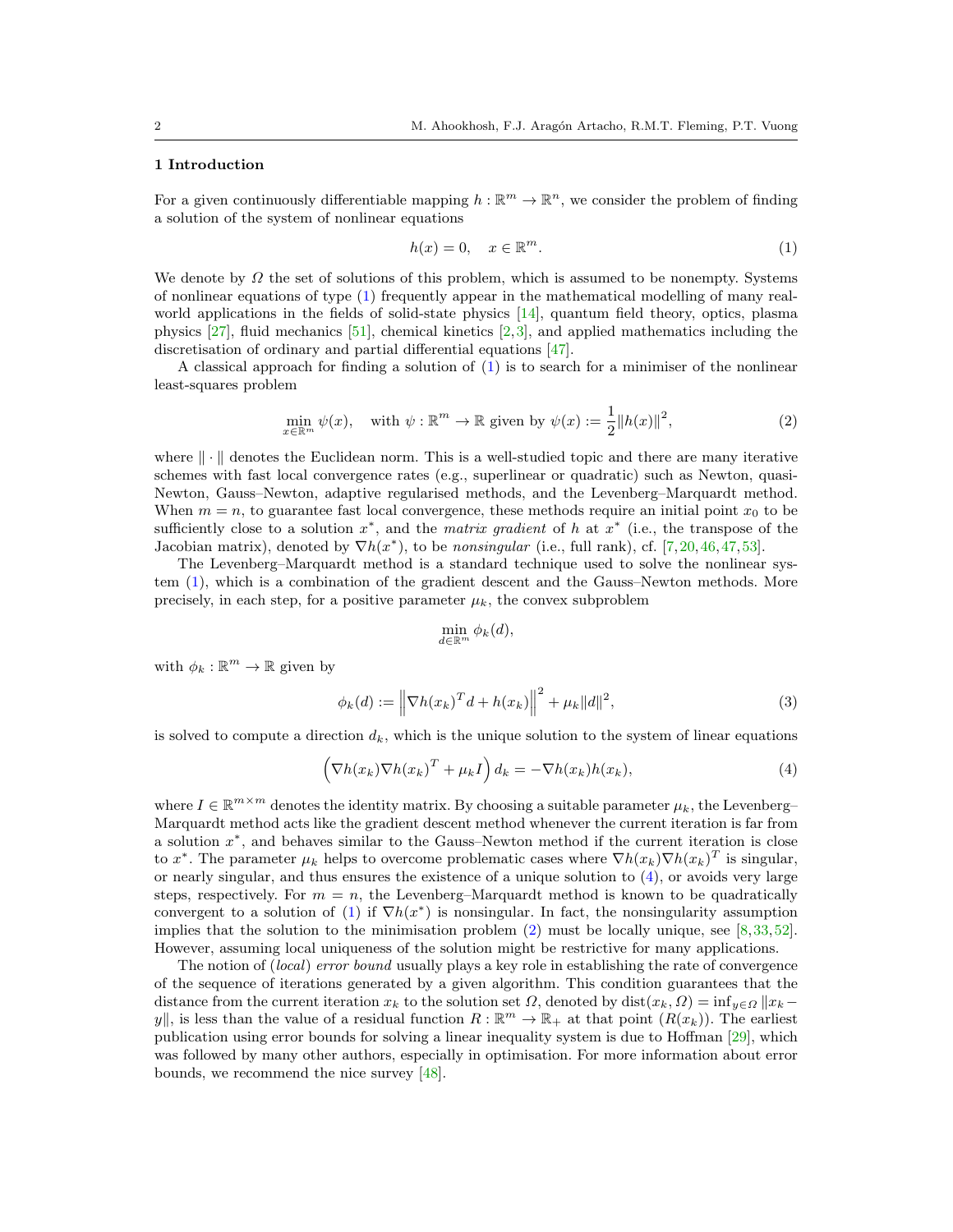For the particular case of nonlinear systems of equations, Yamashita and Fukushima [\[52\]](#page-29-5) proved the local quadratic convergence of the Levenberg–Marquardt method with  $\mu_k = \left\| h(x_k) \right\|^2$  assuming a local error bound condition. More precisely, they assumed metric subregularity of h around  $(x^*,0)$ , which entails the existence of some constants  $\beta > 0$  and  $r > 0$  such that

<span id="page-2-0"></span>
$$
\beta \operatorname{dist}(x, \Omega) \le ||h(x)||, \quad \forall x \in \mathbb{B}(x^*, r), \tag{5}
$$

where  $\mathbb{B}(x^*, r)$  denotes the closed ball centered at  $x^*$  with radius  $r > 0$ . In this case, the residual function is given by  $R(x) := \frac{1}{\beta} ||h(x)||$ . In those situations where the value of  $\beta$  is known, the condition  $||h(x)|| \leq \varepsilon$  can be used as a stopping criterion for an iterative scheme, as it entails that the iterations must be close to a solution of  $(1)$ .

Let us emphasise that, for  $m = n$ , the nonsingularity of  $\nabla h(x^*)$  implies that  $x^*$  is locally unique and that  $(5)$  holds. Indeed, by the Lyusternik–Graves theorem (see, e.g., [\[13,](#page-28-8) Theorem 5D.5], [\[42,](#page-29-7) Theorem 1.57, or [\[11,](#page-28-9) Proposition 1.2]), the nonsingularity of  $\nabla h(x^*)$  is equivalent to the strong metric regularity of h at  $(x^*,0)$ , which implies strong metric subregularity of h at  $(x^*,0)$ . However, the latter does not imply the nonsingularity assumption and allows the solutions to be locally nonunique. This means that metric subregularity is a weaker assumption than the nonsingularity. In fact, for m possibly different than n, strong metric subregularity of h at  $(x^*,0)$  is equivalent to surjectivity of  $\nabla h(x^*)$  (see, e.g., [\[11,](#page-28-9) Proposition 1.2 and Theorem 2.6]). The successful use of the local error bound has motivated many researchers to investigate, under assumption  $(5)$ , the local convergence of trust-region methods [\[15\]](#page-28-10), adaptive regularised methods [\[8\]](#page-28-6), and the Levenberg– Marquardt method [\[6,](#page-28-11)[16,](#page-28-12)[18\]](#page-28-13), among other iterative schemes.

The main motivation for this paper comes from a nonlinear system of equations, the solution of which corresponds to a steady state of a given biochemical reaction network, which plays a crucial role in the modeling of biochemical reaction systems. These problems are usually ill-conditioned and require the application of the Levenberg–Marquardt method. As we numerically show in Section [4,](#page-19-0)  $\nabla h$  is usually rank deficient at the solutions of [\(1\)](#page-1-0). During our study of the properties of this problem, we were not able to show that the metric subregularity condition [\(5\)](#page-2-0) is satisfied. However, taking standard biochemical assumptions [\[3\]](#page-28-3), we can show that the corresponding merit function is real analytic and thus satisfies the Lojasiewicz gradient inequality and is Hölder metrically subregular around the solutions.

The local convergence of a Levenberg–Marquardt method under Hölder metric subregularity has been recently studied in [\[24,](#page-28-14)[54\]](#page-29-8). Nonetheless, the standard rules for the regularisation parameter have a very poor performance when they are applied for solving the nonlinear equation arising from the biochemical reaction network systems, as we show in a numerical experiment in Section [4.](#page-19-0) This motivated our quest to further investigate an adaptive Levenberg–Marquart method under the assumption that the underlying mapping is Hölder metrically subregular.

From the definition of the Levenberg–Marquardt direction in [\(4\)](#page-1-1), we observe that a key factor in the performance of the Levenberg–Marquardt method is the choice of the parameter  $\mu_k$ , cf. [\[32,](#page-28-15) [35\]](#page-29-9). Several parameters have been proposed to improve the efficiency of the method. For example, Yamashita and Fukushima [\[52\]](#page-29-5) took  $\mu_k = ||h(x_k)||^2$ , Fischer [\[19\]](#page-28-16) used  $\mu_k = ||\nabla h(x_k)h(x_k)||$ , while Fan and Yuan [\[18\]](#page-28-13) proposed  $\mu_k = ||h(x_k)||^{\eta}$  with  $\eta \in [1, 2]$ . Ma and Jiang [\[41\]](#page-29-10) proposed a convex combination of these two types of parameters, namely,  $\mu_k = \theta \|h(x_k)\| + (1 - \theta)\|\nabla h(x_k)h(x_k)\|$ for some constant  $\theta \in [0, 1]$ . In a subsequent work, Fan and Pan [\[17\]](#page-28-17) proposed the more general choice  $\mu_k = \xi_k \rho(x_k)$ , where  $\xi_k$  is updated by a trust-region technique,  $\rho(x_k) = \min \{ \tilde{\rho}(x_k), 1 \}$  and  $\widetilde{\rho}: \mathbb{R}^m \to \mathbb{R}_+$  is a positive function such that  $\widetilde{\rho}(x_k) = O(||h(x_k)||^{\eta})$ , with  $\eta \in [0,2]$ . Inspired by these works and assuming that the function h is Hölder metrically subregular of order  $\delta \in [0,1]$ . these works, and assuming that the function h is Hölder metrically subregular of order  $\delta \in [0,1]$ and its gradient  $\nabla h$  is Hölder continuous of order  $v \in [0, 1]$ , in this paper we consider an adaptive parameter of the form

<span id="page-2-1"></span>
$$
\mu_k := \xi_k \|h(x_k)\|^{\eta} + \omega_k \|\nabla h(x_k)h(x_k)\|^{\eta},\tag{6}
$$

where  $\eta > 0$ ,  $\xi_k \in [\xi_{\min}, \xi_{\max}]$  and  $\omega_k \in [\omega_{\min}, \omega_{\max}]$ , for some constants  $0 \leq \xi_{\min} \leq \xi_{\max}$  and  $0 \leq \omega_{\min} \leq \omega_{\max}$  such that  $\xi_{\min} + \omega_{\min} > 0$ .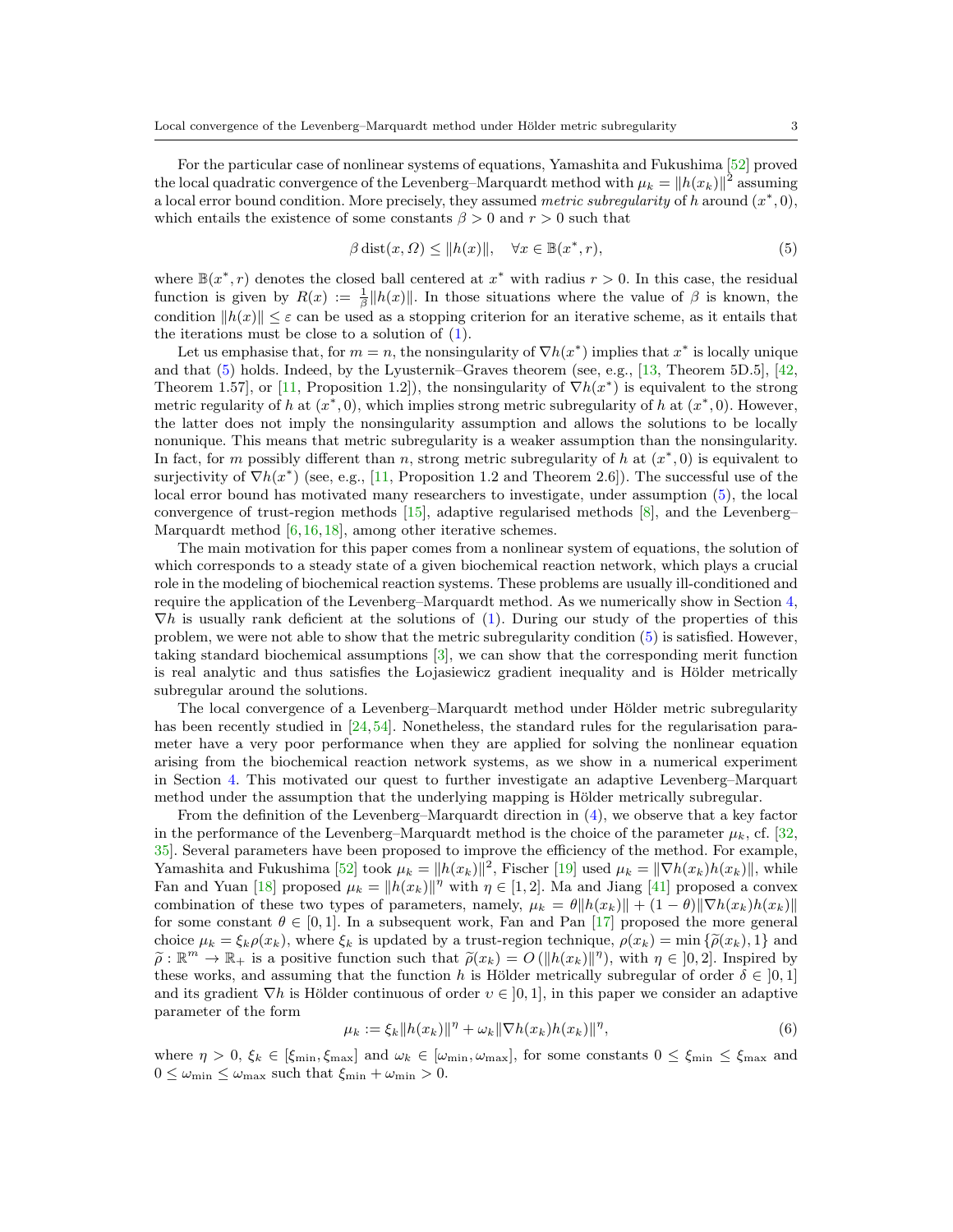In our first main result, Theorem [1,](#page-13-0) we provide an interval depending on  $\delta$  and  $\upsilon$  where the parameter  $\eta$  must be chosen to guarantee the superlinear convergence of the sequence generated by the Levenberg–Marquardt method with the adaptive parameter [\(6\)](#page-2-1). In our second main result, Theorem [2,](#page-16-0) under the additional assumption that the merit function  $\psi$  defined in [\(2\)](#page-1-2) satisfies the Lojasiewicz gradient inequality with exponent  $\theta \in [0,1]$ , we prove local convergence for every parameter  $\eta$  smaller than a constant depending on both  $\nu$  and  $\theta$ . As a consequence, we can ensure local convergence of the Lebenverg–Marquardt algorithm to a solution of [\(1\)](#page-1-0) for all the abovementioned biochemical networks as long as the parameter  $\eta$  is chosen sufficiently small. To the best of our knowledge, this is the first such algorithm able to reliably handle these nonlinear systems arising in the study of biological networks. We successfully apply the proposed algorithm to nonlinear systems derived from many real biological networks, which are representative of a diverse set of biological species.

The remainder of this paper is organised as follows. In the next section, we particularise the Hölder metric subregularity for nonlinear equations and recall the Lojasiewicz inequalities. We investigate the local convergence of the Levenberg–Marquardt method under these conditions in Section [3.](#page-6-0) In Section [4,](#page-19-0) we report encouraging numerical results where nonlinear systems, arising from biochemical reaction networks, were quickly solved. Finally, we deliver some conclusions in Section [5.](#page-24-0)

#### <span id="page-3-3"></span>2 Hölder metric subregularity and Lojasiewicz inequalities

Let us begin this section by recalling the notion of Hölder metric subregularity, which can be also defined in a similar manner for set-valued mappings (see, e.g., [\[37,](#page-29-11)[11\]](#page-28-9)).

**Definition 1** A mapping  $h : \mathbb{R}^m \to \mathbb{R}^n$  is said to be *Hölder metrically subregular* of order  $\delta > 0$ around  $(\overline{x}, \overline{y})$  with  $\overline{y} = h(\overline{x})$  if there exist some constants  $r > 0$  and  $\beta > 0$  such that

$$
\beta \operatorname{dist}\Bigl(x, h^{-1}(\overline{y})\Bigr) \le \|\overline{y} - h(x)\|^\delta, \quad \forall x \in \mathbb{B}(\overline{x}, r).
$$

For any solution  $x^* \in \Omega$  of the system of nonlinear equations [\(1\)](#page-1-0), the Hölder metric subregularity of h around  $(x^*,0)$  reduces to

<span id="page-3-1"></span>
$$
\beta \operatorname{dist}(x, \Omega) \le ||h(x)||^{\delta}, \quad \forall x \in \mathbb{B}(x^*, r). \tag{7}
$$

Therefore, this property provides an upper bound for the distance from any point sufficiently close to the solution  $x^*$  to the nearest zero of the function.

Hölder metric subregularity around  $(x^*,0)$  is also called Hölderian local error bound [\[45,](#page-29-12)[50\]](#page-29-13). It is known that Hölder metric subregularity is closely related to the Lojasiewicz inequalities, which are defined as follows.

**Definition 2** Let  $\psi: U \to \mathbb{R}$  be a function defined on an open set  $U \subseteq \mathbb{R}^m$ , and assume that the set of zeros  $\Omega := \{x \in U, \psi(x) = 0\}$  is nonempty.

(i) The function  $\psi$  is said to satisfy the Lojasiewicz inequality if for every compact subset  $C \subset U$ , there exist positive constants  $\rho$  and  $\gamma$  such that

<span id="page-3-0"></span>
$$
dist(x, \Omega)^{\gamma} \le \varrho |\psi(x)|, \quad \forall x \in C. \tag{8}
$$

(ii) The function  $\psi$  is said to satisfy the *Lojasiewicz gradient inequality* if for any critical point  $x^*$ , there exist constants  $\kappa > 0, \varepsilon > 0$  and  $\theta \in [0, 1]$  such that

<span id="page-3-2"></span>
$$
|\psi(x) - \psi(x^*)|^\theta \le \kappa \|\nabla \psi(x)\|, \quad \forall x \in \mathbb{B}(x^*, \varepsilon). \tag{9}
$$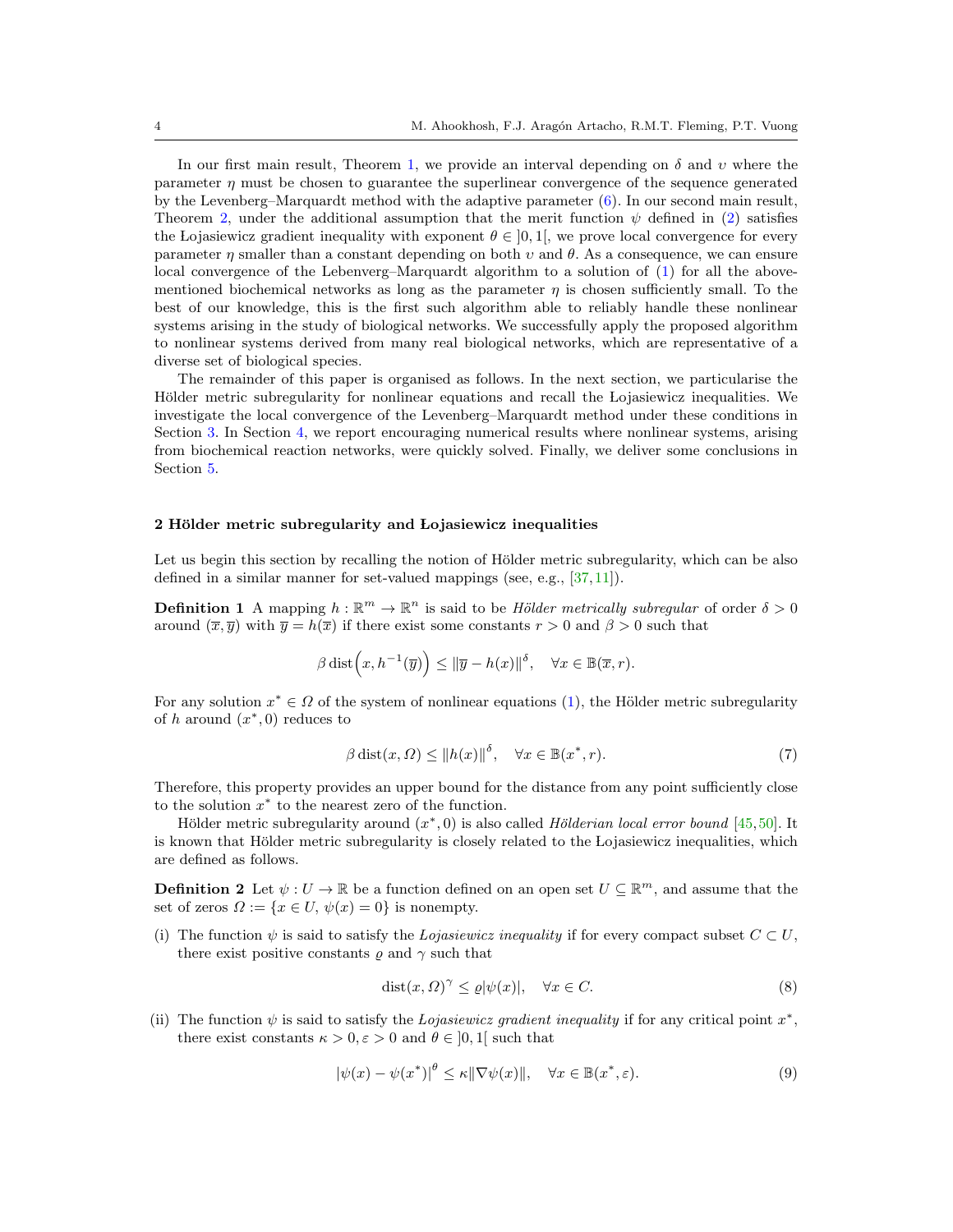Stanisław Lojasiewicz proved that every real analytic function satisfies these properties [\[40\]](#page-29-14). Recall that a function  $\psi : \mathbb{R}^m \to \mathbb{R}$  is said to be *real analytic* if it can be represented by a convergent power series. Fortunately, real analytic functions frequently appear in real world application problems. A relevant example in biochemistry is presented in Section [4.](#page-19-0)

Fact 1 ([\[40,](#page-29-14) pp. 62 and 67]) Every real analytic function  $\psi : \mathbb{R}^m \to \mathbb{R}$  satisfies both the Lojasiewicz inequality and the Lojasiewicz gradient inequality.

Clearly, if the merit function  $\psi(\cdot) = \frac{1}{2} ||h(\cdot)||^2$  satisfies the Lojasiewicz inequality [\(8\)](#page-3-0), then the mapping h satisfies [\(7\)](#page-3-1) with  $\beta := (2/\varrho)^{1/\gamma}$  and  $\delta := 2/\gamma$ ; i.e., h is Hölder metrically subregular around  $(x^*,0)$  of order  $2/\gamma$ . In addition, if  $\psi(\cdot)$  satisfies the Lojasiewicz gradient inequality [\(9\)](#page-3-2), then for any  $\overline{x} \in \Omega$  and  $x \in \mathbb{B}(\overline{x}, \varepsilon)$ , it holds

<span id="page-4-1"></span><span id="page-4-0"></span>
$$
\frac{1}{\varrho} \text{dist}(x,\Omega)^\gamma \le |\psi(x)| \le \kappa^{1/\theta} \|\nabla \psi(x)\|^{1/\theta} = \kappa^{1/\theta} \|\nabla h(x)h(x)\|^{1/\theta}.
$$

The Lojasiewicz gradient inequality has recently gained much attention because of its role for proving the convergence of various numerical methods (e.g.,  $[9,4,5,3]$  $[9,4,5,3]$  $[9,4,5,3]$  $[9,4,5,3]$ ). The connection between this property and metric regularity of the set-valued mapping  $\Psi(x) := [\psi(x), \infty]$  on an adequate set was revealed in [\[10\]](#page-28-21), where it was also applied to deduce strong convergence of the proximal algorithm.

In some cases, for example when  $\psi$  is a polynomial with an isolated zero at the origin, an order of the Hölder metric subregularity is known  $[25,38,39]$  $[25,38,39]$  $[25,38,39]$ .

Fact 2 ([\[25,](#page-28-22) Theorem 1.5]) Let  $\psi : \mathbb{R}^m \to \mathbb{R}$  be a polynomial function with an isolated zero at the origin. Then  $\psi$  is Hölder metrically subregular around  $(0,0)$  of order  $((\deg \psi - 1)^m + 1)^{-1}$ , where deg  $\psi$  denotes the degree of the polynomial function  $\psi$ .

The next example shows that the Powell singular function, which is a classical test function for nonlinear systems of equations, is not metrically subregular around its unique solution but is Hölder metrically subregular there. In addition, it demonstrates that the order given by Fact [2](#page-4-0) is, in general, far from being tight.

*Example 1* The Powell singular function [\[44\]](#page-29-17), which is the function  $h : \mathbb{R}^4 \to \mathbb{R}^4$  given by

$$
h(x_1, x_2, x_3, x_4) := \left(x_1 + 10x_2, \sqrt{5}(x_3 - x_4), (x_2 - 2x_3)^2, \sqrt{10}(x_1 - x_4)^2\right),
$$

is (strongly) Hölder metrically subregular around  $(0<sub>4</sub>, 0)$  but does not satisfy the metric subregu-larity condition [\(5\)](#page-2-0). We have  $\Omega = \{0_4\}$  and  $\nabla h(0_4)$  is singular; thus, h is not metrically regular around  $(0<sub>4</sub>, 0)$ . Further, to prove that [\(5\)](#page-2-0) does not hold, consider the sequence  $\{x_k\}$  defined by  $x_k = (0, 0, \frac{1}{k}, \frac{1}{k})$ . We see that  $\{x_k\} \to 0_4$  and

dist
$$
(x_k, \Omega)
$$
 =  $||x_k|| = \frac{\sqrt{2}}{k} = \mathcal{O}(k^{-1}).$ 

Since  $||h(x_k)|| = \frac{\sqrt{26}}{k^2} = \mathcal{O}(k^{-2})$ , we conclude that [\(5\)](#page-2-0) does not hold.

Consider the polynomial function  $\psi(x) := \frac{1}{2} ||h(x)||^2$  of degree 4, which satisfies  $\psi^{-1}(0) = 0_4$ . It follows from Fact [2](#page-4-0) that there exist some constants  $\beta > 0$  and  $r > 0$  such that

$$
\frac{1}{2}||h(x)||^2 = \psi(x) \ge \beta ||x||^{(4-1)^4 + 1} = \beta ||x||^{82}, \quad \forall x \in \mathbb{B}(0_4, r).
$$

This implies that h is Hölder metrically subregular of order  $\delta = \frac{1}{41}$  around  $(0_4, 0)$ . Nonetheless, the order  $\frac{1}{41}$  given by Fact [2](#page-4-0) can be improved by using the theory of 2-regularity: the function h turns out to be 2-regular at  $0_4$ , which implies by [\[30,](#page-28-23) Theorem 4] that [\(7\)](#page-3-1) holds with  $\delta = \frac{1}{2}$ (see also [\[30,](#page-28-23) Remark 7]). Recall that a twice differentiable mapping  $h : \mathbb{R}^m \to \mathbb{R}^n$  is said to be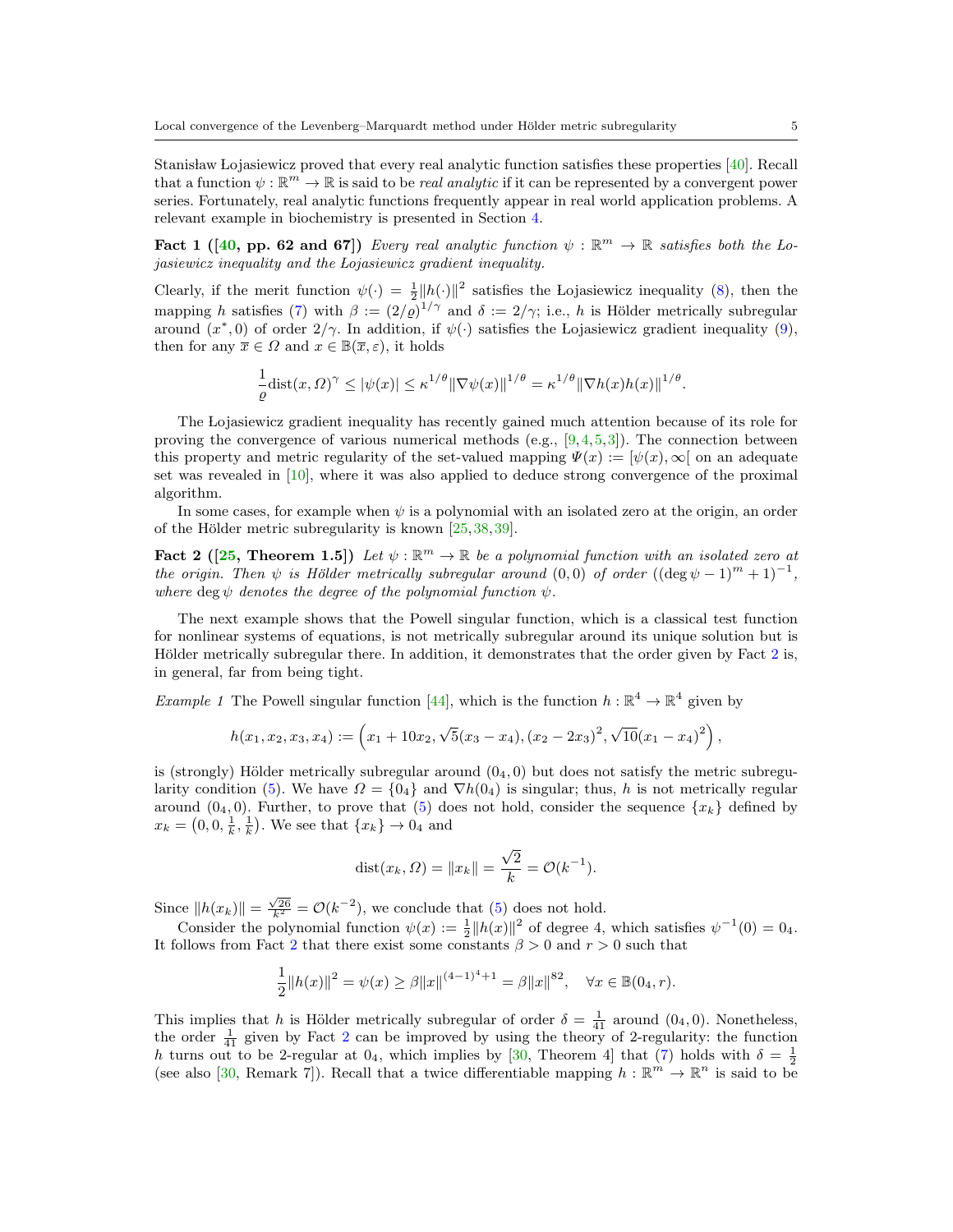2-regular at the point  $\bar{x}$  if the range of  $\psi_2(z)$  is  $\mathbb{R}^n$  for all  $z \in T_2 \setminus \{0\}$ , where  $\psi_2 : \mathbb{R}^m \to \mathbb{R}^{n \times m}$  is defined for  $z \in \mathbb{R}^m$  by

$$
\psi_2(z) := \nabla h(\overline{x})^T + D^2 P h(\overline{x})(z, \cdot),
$$
  
\n
$$
T_2 := \left\{ z \in \mathbb{R}^m \mid \nabla h(\overline{x})^T z = 0_n \text{ and } D^2 P h(\overline{x})(z, z) = 0_n \right\},
$$

P is the projector in  $\mathbb{R}^n$  onto the complementary subspace to the range of  $\nabla h(\overline{x})^T$ , and  $D^2$  stands for the second-order (Fréchet) derivative.

the second-order (Frechet) derivative.<br>Indeed, for any  $z \in \mathbb{R}^4$ , one has  $\nabla h(0_4)^T z = (z_1 + 10z_2, \sqrt{5}(z_3 - z_4), 0, 0)^T$ , so the range of  $\nabla h(0_4)^T$  is  $Y_1 = \mathbb{R}^2 \times \{0_2\}$ , whose complementary subspace is  $Y_2 = \{0_2\} \times \mathbb{R}^2$ . Then,  $T_2 =$  $\{(-10t, t, 0, 0)^T, t \in \mathbb{R}\}\$ and for each  $z \in T_2 \setminus \{0, 1\}$ , one has

$$
\psi_2(z) = \begin{bmatrix} 1 & 10 & 0 & 0 \\ 0 & 0 & \sqrt{5} & -\sqrt{5} \\ 0 & 2t & -4t & 0 \\ -20\sqrt{10}t & 0 & 0 & 20\sqrt{10}t \end{bmatrix},
$$

which is full-rank for all  $t \neq 0$ . Therefore, the range of  $\psi_2(z)$  is equal to  $\mathbb{R}^4$  for all  $z \in T_2 \setminus \{0_4\}$ , and the function h is 2-regular at  $0_4$ .

There are many examples of smooth functions that are Hölder metrically subregular of order  $\delta$ around some zero of the function and whose gradient is not full row rank at that point, cf. [\[30,](#page-28-23)[31\]](#page-28-24). Nonetheless, the following result restricts the possible values of  $\delta$ : if  $x^*$  is an isolated solution in  $\Omega$ (i.e., the function is Hölder strongly metrically subregular at  $x^*$ , cf. [\[43,](#page-29-18)[11\]](#page-28-9)), and  $\nabla h$  is Lipschitz continuous around  $x^*$  then one must have  $\delta \in [0, 1/2]$  if  $\delta \neq 1$ . In fact, only Hölder continuity of  $\nabla h$ is needed. Recall that a function  $g : \mathbb{R}^m \to \mathbb{R}^n$  is said to be *Hölder continuous* of order  $v \in [0,1]$ with constant  $L > 0$  around some point  $x^* \in \mathbb{R}^m$  whenever there exist a positive constant r such that

$$
||g(x) - g(y)|| \le L||x - y||^{v}, \quad \forall x, y \in \mathbb{B}(x^*, r).
$$

<span id="page-5-0"></span>When  $v = 1$ , g is said to be Lipschitz continuous with constant L around  $x^*$ .

**Proposition 1** Let  $h : \mathbb{R}^m \to \mathbb{R}^n$  be a continuously differentiable function which is Hölder metrically subregular of order  $\delta$  around some isolated solution  $x^* \in \Omega = \{x \in \mathbb{R}^m : h(x) = 0\}$ . Assume further that  $\nabla h$  is Hölder continuous around  $x^*$  of order  $v \in ]0,1]$  and that  $\nabla h(x^*)$  is not full row rank. Then, it holds that  $\delta \in [0, \frac{1}{1+v}].$ 

Proof Because of the Hölder continuity assumption and the mean value theorem, there are some positive constants L and r such that, for all  $x, y \in \mathbb{B}(x^*, r)$ , it holds

$$
\|h(y) - h(x) - \nabla h(x)^T (y - x)\|
$$
  
\n
$$
= \left\| \int_0^1 \nabla h(x + t(y - x))^T (y - x) dt - \nabla h(x)^T (y - x) \right\|
$$
  
\n
$$
\leq \|y - x\| \int_0^1 \|\nabla h(x + t(y - x)) - \nabla h(x)\| dt
$$
  
\n
$$
\leq L \|y - x\|^{1+v} \int_0^1 t^v dt = \frac{L}{1+v} \|y - x\|^{1+v}.
$$
 (10)

By using the fact that  $x^*$  is an isolated solution, it is possible to make r smaller if needed so that [\(7\)](#page-3-1) holds and

<span id="page-5-1"></span>
$$
||x - x^*|| = \text{dist}(x, \Omega), \quad \forall x \in \mathbb{B}(x^*, r).
$$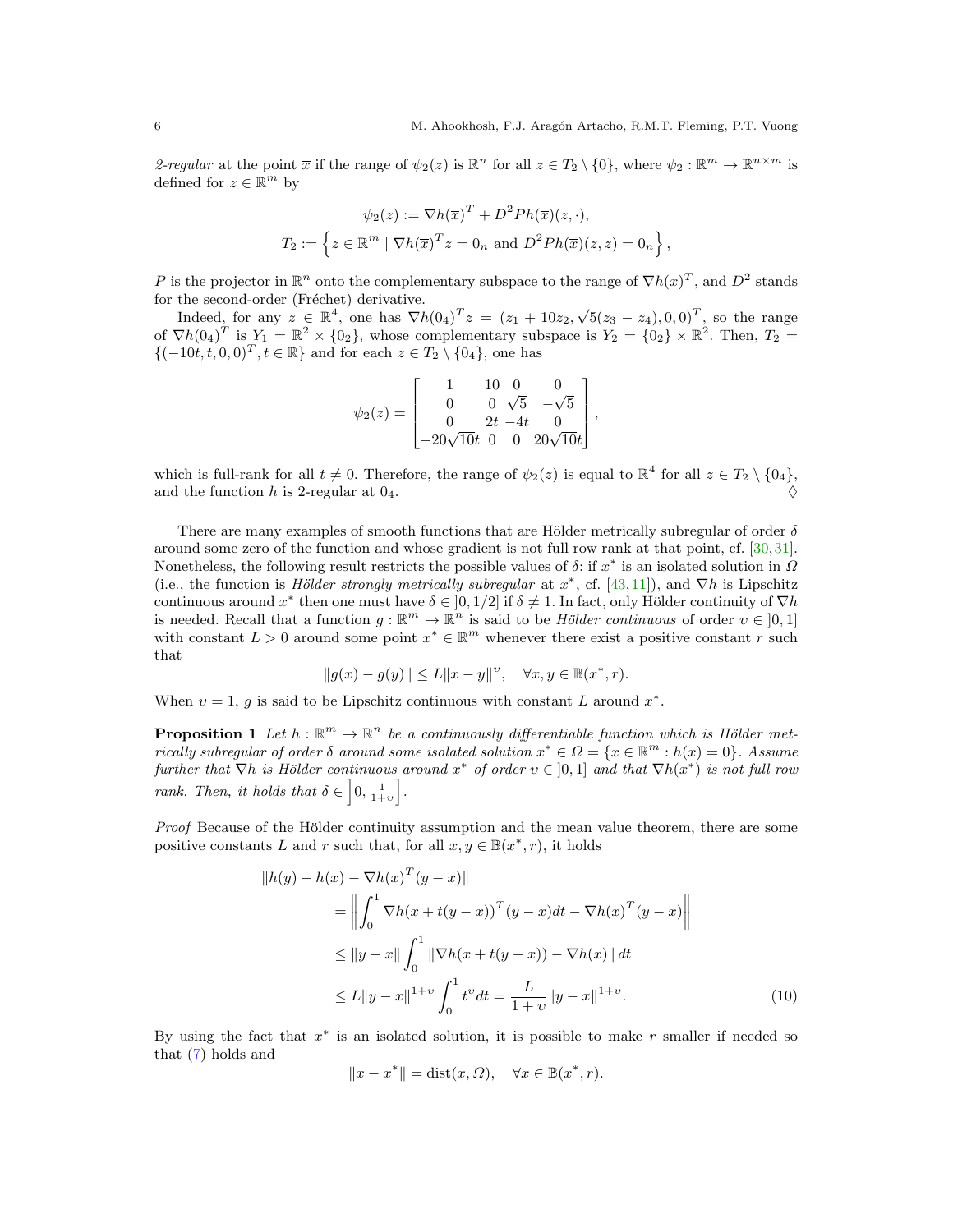Since  $\nabla h(x^*)$  is not full row rank, there exists some  $z \neq 0$  such that  $\nabla h(x^*)^T z = 0$ . Consider now the points

$$
w_k := x^* + \frac{r}{k||z||}z
$$
, with  $k = 1, 2, ...$ 

Observe that

$$
\nabla h(x^*)^T (w_k - x^*) = \frac{r}{k||z||} \nabla h(x^*)^T z = 0.
$$

As  $w_k \in B(x^*, r)$  for all k, we deduce

$$
\beta \|w_k - x^*\| = \beta \text{dist}(w_k, \Omega) \le \|h(w_k)\|^{\delta}
$$
  
=  $\|h(w_k) - h(x^*) - \nabla h(x^*)(w_k - x^*)\|^{\delta}$   
 $\le \frac{L^{\delta}}{(1 + v)^{\delta}} \|w_k - x^*\|^{(1 + v)\delta}.$ 

Thus, we get

$$
||w_k - x^*||^{(1+v)\delta - 1} \ge \frac{\beta(1+v)^{\delta}}{L^{\delta}},
$$

which implies that  $\delta \leq \frac{1}{1+v}$ , since  $w_k \to x^*$ , as claimed.

The next example shows that the full rank assumption in Proposition [1](#page-5-0) is not redundant, and that the upper bound  $\delta \leq \frac{1}{1+v}$  can be attained.

<span id="page-6-2"></span>*Example 2* Consider the continuously differentiable functions  $h, \hat{h} : \mathbb{R} \to \mathbb{R}$  given for  $x \in \mathbb{R}$  by  $h(x) := \frac{3}{4}$ Consider the continual  $\hat{\delta}(x) := \frac{3}{4}$ whose solution sets are  $\Omega = \{0\}$  and  $\widehat{\Omega} = \{-\frac{64}{27}, 0\}$ , respectively. Let  $x^* := 0 \in \Omega \cap \hat{\Omega}$ . Then,  $h'(x) = \sqrt[3]{x}$  and  $\hat{h}'(x) = \sqrt[3]{x} \pm 1$ , which are both Hölder continuous around  $x^*$  of order  $v = \hat{v} = \frac{1}{3}$ . Observe that  $h'(0) = 0$  while  $\hat{h}'(0) = 1$ . Hence, it follows that  $\hat{h}$  is (Hölder) metrically subregular around  $x^*$  of order  $\hat{\delta} := 1 > \frac{1}{1+\hat{v}}$ , while it is easy to check that h is Hölder metrically subregular around  $x^*$  of order  $\delta := \frac{3}{4} = \frac{1}{1+v}$ .  $\Diamond$ 

# <span id="page-6-0"></span>3 Local convergence of the Levenberg–Marquardt method

In this section, to solve a nonlinear system of the form [\(1\)](#page-1-0), we consider an adaptive Levenberg– Marquardt method and investigate its local convergence near a solution. Specifically, we consider the following Levenberg–Marquardt algorithm.

Algorithm LM-AR: (Levenberg–Marquardt method with Adaptive Regularisation) **Input:**  $x_0 \in \mathbb{R}^m$ ,  $\eta > 0$ ,  $\xi_0 \in [\xi_{\min}, \xi_{\max}]$ ,  $\omega_0 \in [\omega_{\min}, \omega_{\max}]$ , with  $\xi_{\min} + \omega_{\min} > 0$ ; begin  $k := 0; \mu_0 := \xi_0 \|h(x_0)\|^{\eta} + \omega_0 \|\nabla h(x_0)h(x_0)\|^{\eta};$ while  $\|h(x_{k+1})\| > 0$  do solve the linear system [\(4\)](#page-1-1) to specify the direction  $d_k$ ;  $x_{k+1} = x_k + d_k;$ update  $\xi_k \in [\xi_{\min}, \xi_{\max}], \omega_k \in [\omega_{\min}, \omega_{\max}]$  and compute  $\mu_k$  with [\(6\)](#page-2-1); end end

<span id="page-6-1"></span>In order to prove the local convergence of algorithm [LM-AR](#page-6-1) to some solution  $x^* \in \Omega$ , we assume throughout the paper that the next two conditions hold: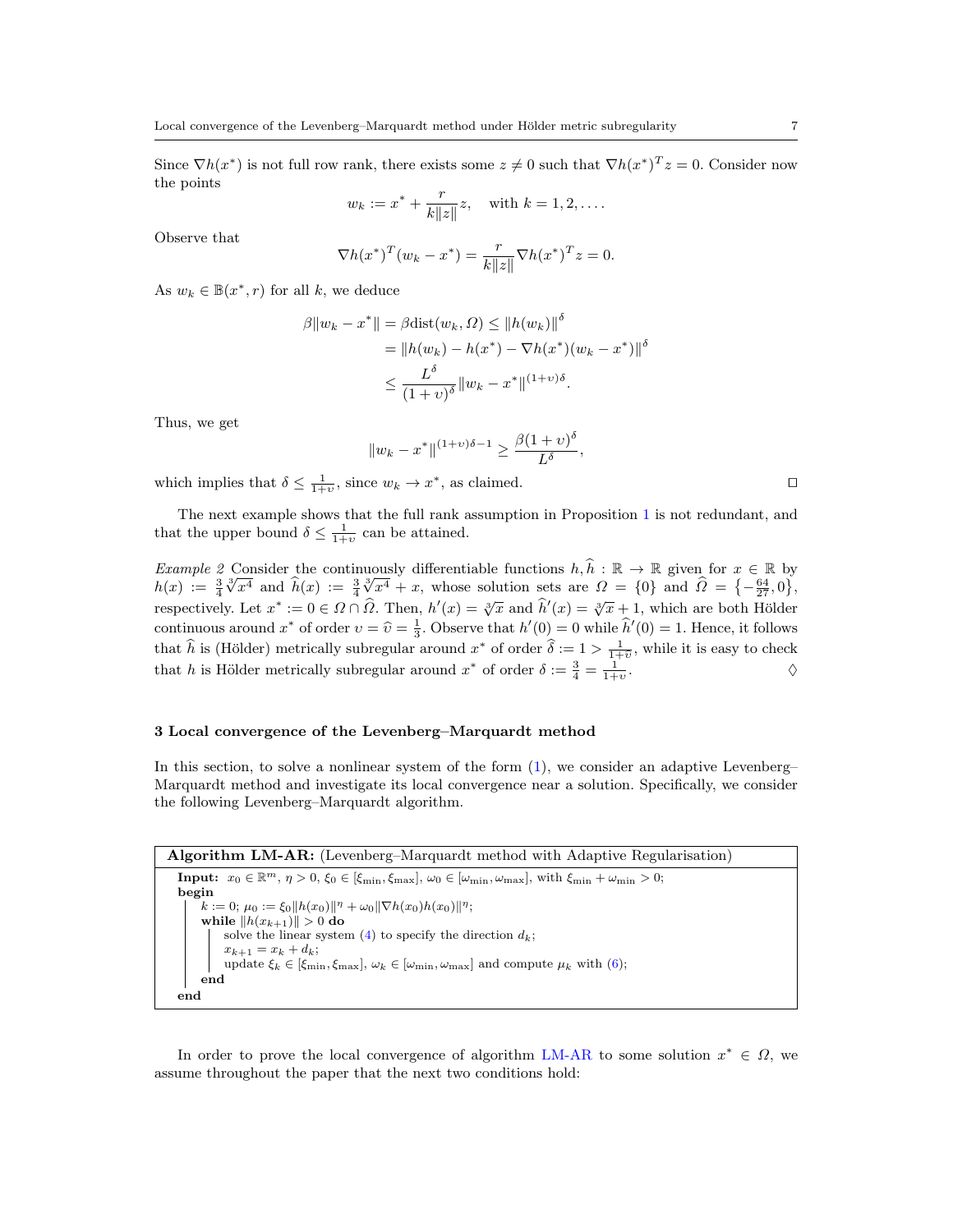- (A1) There exists some constants  $r \in [0,1], \lambda > 0, \beta > 0$  and  $\delta \in [0,1]$  such that the function h is continuously differentiable and Lipschitz continuous with constant  $\lambda$  on  $\mathbb{B}(x^*, r)$ , and is Hölder metrically subregular of order  $\delta$  around  $(x^*,0)$ ; that is, [\(7\)](#page-3-1) holds.
- (A2)  $\nabla h$  is Hölder continuous of order  $v \in [0,1]$  with constant  $L > 0$  on  $\mathbb{B}(x^*, r)$ .

Note that from  $(A1)-(A2)$  and the mean value theorem, see  $(10)$ , it holds

<span id="page-7-0"></span>
$$
\left\| h(y) - h(x) - \nabla h(x)^T (y - x) \right\| \le \frac{L}{1 + v} \|y - x\|^{1 + v}, \quad \forall x, y \in \mathbb{B}(x^*, r). \tag{11}
$$

Let us define the constants

$$
\widetilde{r} := \begin{cases} \frac{r}{2}, & \text{if } \xi_{\min} > 0, \\ \min \left\{ \frac{r}{2}, \left( \frac{\beta^2 (1+v)^{2\delta}}{2^{\delta} L^{2\delta}} \right)^{\frac{1}{2\delta(1+v)-2}} \right\}, & \text{otherwise,} \end{cases}
$$

and

$$
\varpi := \begin{cases} 1, & \text{if } \xi_{\min} > 0, \\ 2 - \delta, & \text{otherwise.} \end{cases}
$$

We begin our study with an analysis inspired by [\[52\]](#page-29-5), [\[19\]](#page-28-16) and [\[24\]](#page-28-14). The following result provides a bound for the norm of the direction  $d_k$  based on the distance of the current iteration  $x_k$  to the solution set  $\Omega$ . This will be useful later for deducing the rate of convergence of [LM-AR.](#page-6-1)

**Proposition 2** If  $\xi_{\min} = 0$ , assume that  $\delta > \frac{1}{1+v}$ . Let  $x_k \notin \Omega$  be an iteration generated by [LM-AR](#page-6-1) with  $\eta \in ]0, 2\delta(1+v)/\varpi[$ . Then, if  $x_k \in \mathbb{B}(x^*, \hat{r})$ , the direction  $d_k$  given by [\(4\)](#page-1-1) satisfies

<span id="page-7-5"></span><span id="page-7-2"></span>
$$
||d_k|| \leq \beta_1 \text{dist}\left(x_k, \Omega\right)^{\delta_1},\tag{12}
$$

where  $\delta_1 := \min\left\{1 + \upsilon - \frac{\eta \varpi}{2\delta}, 1\right\}$  and

$$
\beta_1 := \begin{cases} \sqrt{L^2(1+v)^{-2} \xi_{\min}^{-1} \beta^{-\frac{\eta}{\delta}} + 1}, & \text{if } \xi_{\min} > 0, \\ \sqrt{L^2 4^{\eta} \omega_{\min}^{-1} (1+v)^{-2} \beta^{-\frac{2\eta}{\delta}} + 1}, & \text{otherwise.} \end{cases}
$$

*Proof* For all k, we will denote by  $\bar{x}_k$  a vector in  $\Omega$  such that  $||x_k - \bar{x}_k|| = \text{dist}(x_k, \Omega)$ . Since  $x_k \in \mathbb{B}(x^*, r/2)$ , we have

$$
\|\overline{x}_k - x^*\| \le \|\overline{x}_k - x_k\| + \|x_k - x^*\| \le 2\|x_k - x^*\| \le r,
$$

which implies  $\overline{x}_k \in \mathbb{B}(x^*, r)$ . Further,

<span id="page-7-4"></span>
$$
\|\overline{x}_k - x_k\| = \text{dist}(x_k, \Omega) \le \|x_k - x^*\| \le \frac{r}{2} < 1. \tag{13}
$$

Observe that  $\phi_k$  is strongly convex and the global minimiser of  $\phi_k$  is given by [\(4\)](#page-1-1). Then, we have

<span id="page-7-1"></span>
$$
\phi_k(d_k) \le \phi_k(\overline{x}_k - x_k). \tag{14}
$$

<span id="page-7-3"></span>From the definition of  $\phi_k$  in [\(3\)](#page-1-3), by [\(11\)](#page-7-0) and [\(14\)](#page-7-1), we deduce

$$
||d_k||^2 \le \frac{1}{\mu_k} \phi_k(d_k) \le \frac{1}{\mu_k} \phi_k(\overline{x}_k - x_k)
$$
  
=  $\frac{1}{\mu_k} \left( ||\nabla h(x_k)^T (\overline{x}_k - x_k) + h(x_k)||^2 + \mu_k ||\overline{x}_k - x_k||^2 \right)$   
=  $\frac{1}{\mu_k} \left( ||\nabla h(x_k)^T (\overline{x}_k - x_k) + h(x_k) - h(\overline{x}_k)||^2 + \mu_k ||\overline{x}_k - x_k||^2 \right)$   
 $\le \frac{1}{\mu_k} \left( \frac{L^2}{(1+v)^2} ||\overline{x}_k - x_k||^{2(1+v)} + \mu_k ||\overline{x}_k - x_k||^2 \right).$  (15)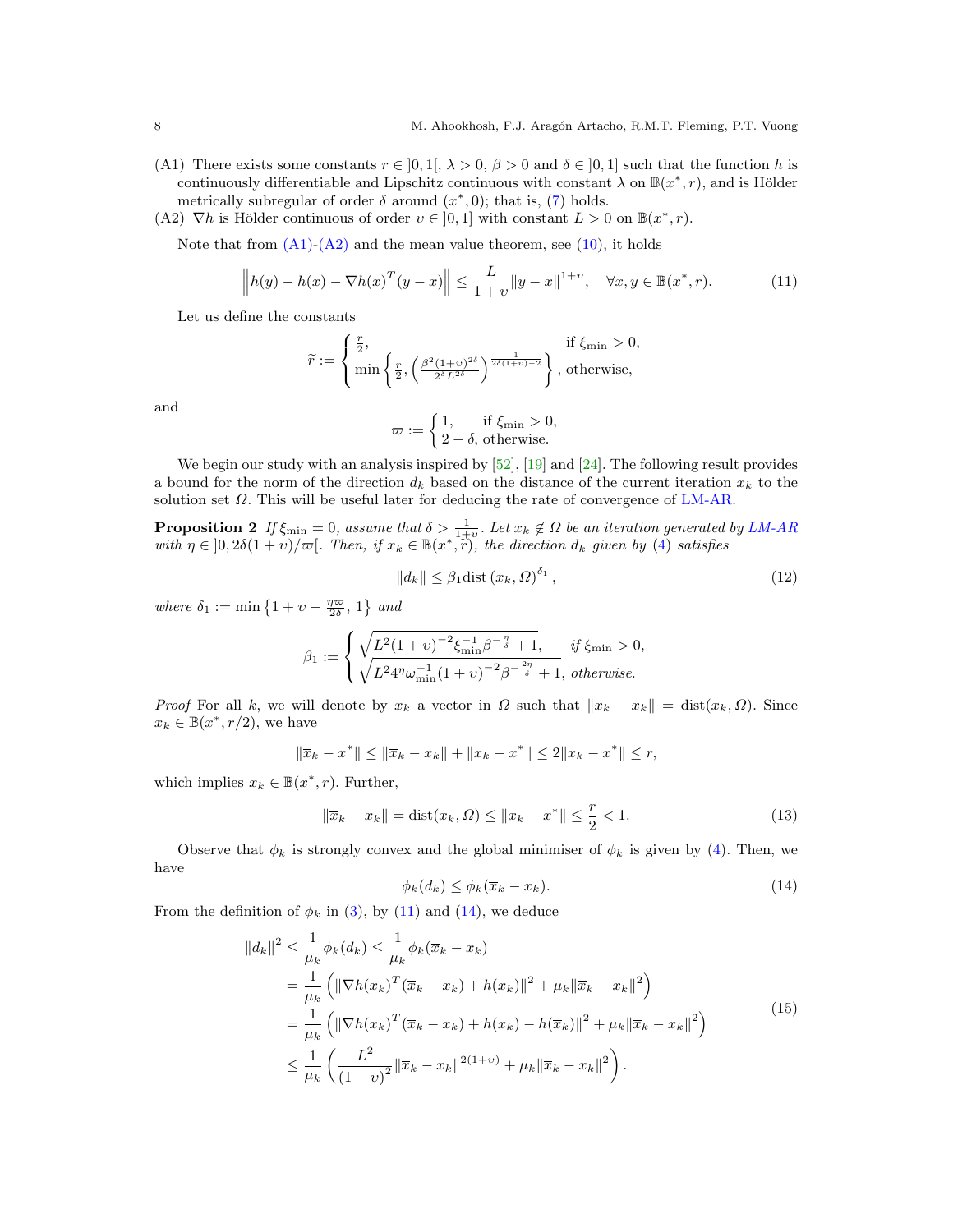Let us assume first that  $\xi_{\text{min}} > 0$ . It follows from the definition of  $\mu_k$  in [\(6\)](#page-2-1) and [\(7\)](#page-3-1) that

$$
\mu_k \ge \xi_k \|h(x_k)\|^{\eta} \ge \xi_{\min} \|h(x_k)\|^{\eta}
$$
  

$$
\ge \xi_{\min} \beta^{\frac{\eta}{\delta}} \text{dist}(x_k, \Omega)^{\frac{\eta}{\delta}} = \xi_{\min} \beta^{\frac{\eta}{\delta}} \|\overline{x}_k - x_k\|^{\frac{\eta}{\delta}},
$$

leading to

$$
||d_k||^2 \le \frac{L^2}{(1+v)^2} \xi_{\min}^{-1} \beta^{-\frac{\eta}{\delta}} ||\overline{x}_k - x_k||^{2(1+v) - \frac{\eta}{\delta}} + ||\overline{x}_k - x_k||^2
$$
  

$$
\le \left(\frac{L^2}{(1+v)^2} \xi_{\min}^{-1} \beta^{-\frac{\eta}{\delta}} + 1\right) ||\overline{x}_k - x_k||^{\min\{2(1+v) - \frac{\eta}{\delta}, 2\}},
$$

and this completes the proof of  $(12)$  for the case  $\xi_{\text{min}} > 0$ .

Let us consider now the case where  $\xi_{\min} = 0$ , assuming then  $\delta > \frac{1}{1+v}$ . By [\(11\)](#page-7-0), [\(7\)](#page-3-1) and the Cauchy–Schwarz inequality, we have

$$
\frac{L^2}{(1+v)^2} \text{dist}(x_k, \Omega)^{2(1+v)} \ge \left\| h(x_k) + \nabla h(x_k)^T (\overline{x}_k - x_k) \right\|^2
$$

$$
= \| h(x_k) \|^2 + 2(\overline{x}_k - x_k)^T \nabla h(x_k) h(x_k)
$$

$$
+ \left\| \nabla h(x_k)^T (\overline{x}_k - x_k) \right\|^2
$$

$$
\ge \beta^{\frac{2}{5}} \text{dist}(x_k, \Omega)^{\frac{2}{5}} - 2\|\overline{x}_k - x_k\| \|\nabla h(x_k) h(x_k)\|.
$$
(16)

Thus, since  $x_k \notin \Omega$ , we deduce

$$
\|\nabla h(x_k)h(x_k)\| \ge \frac{\beta^{\frac{2}{\delta}}}{2} \text{dist}(x_k, \Omega)^{\frac{2}{\delta}-1} - \frac{L^2}{2(1+v)^2} \text{dist}(x_k, \Omega)^{1+2\upsilon}.
$$

<span id="page-8-1"></span>Since  $\delta > \frac{1}{1+v}$ , we have

$$
\frac{L^2}{2(1+v)^2} \text{dist}(x_k, \Omega)^{1+2\upsilon - \left(\frac{2}{\delta} - 1\right)} \le \frac{L^2}{2(1+v)^2} \left\|x_k - x^*\right\|^{2\left(1+v - \frac{1}{\delta}\right)} \le \frac{L^2}{2(1+v)^2} \tilde{r}^{2\left(1+v - \frac{1}{\delta}\right)} \le \frac{\beta^{\frac{2}{\delta}}}{4},\tag{17}
$$

and therefore

<span id="page-8-0"></span>
$$
\|\nabla h(x_k)h(x_k)\| \ge \frac{\beta^{\frac{2}{\delta}}}{4} \text{dist}(x_k, \Omega)^{\frac{2}{\delta} - 1}.
$$

This, together with the definition of  $\mu_k$  in [\(6\)](#page-2-1), implies

$$
\mu_k \geq \omega_k \|\nabla h(x_k)h(x_k)\|^{\eta} \geq \frac{\omega_{\min}\beta^{\frac{2\eta}{\delta}}}{4^{\eta}} \|\overline{x}_k - x_k\|^{(\frac{2}{\delta}-1)\eta}.
$$

Using  $(15)$ , we obtain

$$
||d_k||^2 \le \frac{L^2 4^{\eta}}{\omega_{\min}(1+v)^2 \beta^{\frac{2\eta}{\delta}}} ||\overline{x}_k - x_k||^{2(1+v) - (\frac{2}{\delta} - 1)\eta} + ||\overline{x}_k - x_k||^2
$$
  

$$
\le \left(\frac{L^2 4^{\eta}}{\omega_{\min}(1+v)^2 \beta^{\frac{2\eta}{\delta}}} + 1\right) ||\overline{x}_k - x_k||^{\min\{2(1+v) - (\frac{2}{\delta} - 1)\eta, 2\}},
$$

which completes the proof.  $\hfill \square$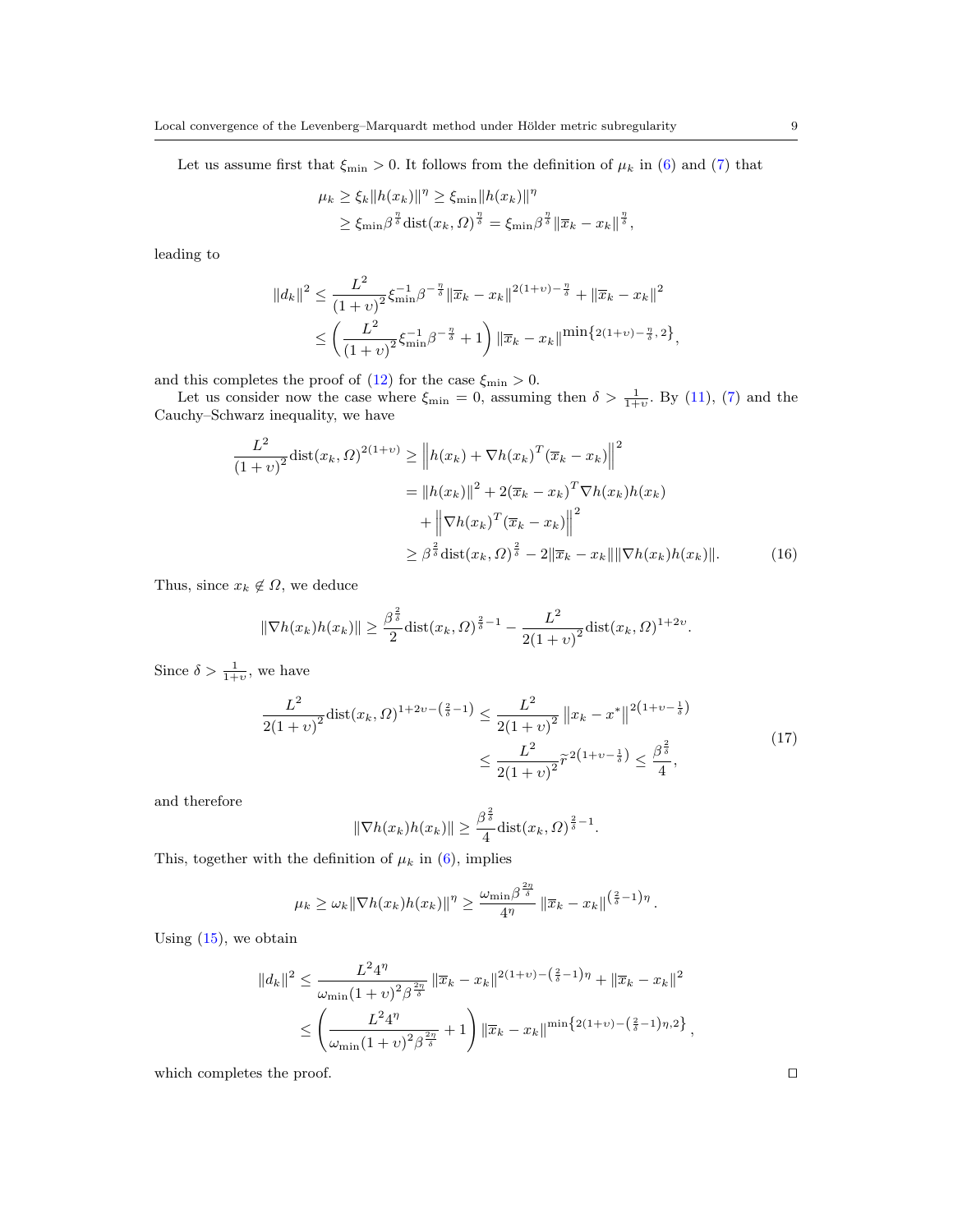Remark 1 If  $\delta > \frac{1}{1+v}$ , by [\(16\)](#page-8-0), we have that  $\nabla h(x_k)h(x_k) = 0$  implies  $x_k \in \Omega$  whenever  $x_k$  is sufficiently close to  $x^*$ .

The next result provides an upper bound for the distance of  $x_{k+1}$  to the solution set  $\Omega$  based on the distance of  $x_k$  to  $\Omega$ .

**Proposition 3** If  $\xi_{\min} = 0$ , assume that  $\delta > \frac{1}{1+v}$ . Let  $x_k \notin \Omega$  and  $x_{k+1}$  be two consecutive iterations generated by [LM-AR](#page-6-1) with  $\eta \in (0, 2\delta(1+v)/\varpi[$ . Then, if  $x_k, x_{k+1} \in \mathbb{B}(x^*, \tilde{r})$ , we have

<span id="page-9-3"></span><span id="page-9-1"></span>
$$
dist(x_{k+1}, \Omega) \le \beta_2 dist(x_k, \Omega)^{\delta_2}, \tag{18}
$$

where  $\beta_2$  is a positive constant and

<span id="page-9-0"></span>
$$
\delta_2 := \min\left\{ (1+v)\delta, \left(1+\frac{\eta}{2}\right)\delta, \left(1+v\right)\left(\delta + \delta v - \frac{\eta \varpi}{2}\right) \right\}.
$$
\n(19)

*Proof* Let  $\bar{x}_k \in \Omega$  be such that  $||x_k - \bar{x}_k|| = \text{dist}(x_k, \Omega)$ . From the definition of  $\phi_k$  in [\(3\)](#page-1-3) and the reasoning in  $(15)$ , we obtain

$$
\|\nabla h(x_k)^T d_k + h(x_k)\|^2 \leq \phi_k(d_k) \leq \frac{L^2}{(1+v)^2} \|\overline{x}_k - x_k\|^{2(1+v)} + \mu_k \|\overline{x}_k - x_k\|^2.
$$

It follows from [\(A1\)](#page-6-1) that there exists some constant  $\widehat{L}$  such that  $\|\nabla h(x)\| \leq \widehat{L}$  for all  $x \in \mathbb{B}(x^*, r)$ . Then, by the definition of  $\mu_k$  in [\(6\)](#page-2-1) and the Lipschitz continuity of h, we have that

$$
\mu_k = \xi_k \|h(x_k)\|^{\eta} + \omega_k \|\nabla h(x_k)h(x_k)\|^{\eta}
$$
  
\n
$$
\leq \xi_{\max} \|h(x_k)\|^{\eta} + \omega_{\max} \widehat{L}^{\eta} \|h(x_k)\|^{\eta}
$$
  
\n
$$
= \left(\xi_{\max} + \omega_{\max} \widehat{L}^{\eta}\right) \|h(x_k) - h(\overline{x}_k)\|^{\eta}
$$
  
\n
$$
\leq \left(\xi_{\max} + \omega_{\max} \widehat{L}^{\eta}\right) \lambda^{\eta} \|x_k - \overline{x}_k\|^{\eta},
$$
\n(20)

<span id="page-9-2"></span>which implies, thanks to  $(13)$ ,

$$
\left\| \nabla h(x_k)^T d_k + h(x_k) \right\|^2 \le \frac{L^2}{(1+v)^2} \left\| \overline{x}_k - x_k \right\|^{2(1+v)} + \left( \xi_{\text{max}} + \omega_{\text{max}} \widehat{L}^{\eta} \right) \lambda^{\eta} \left\| x_k - \overline{x}_k \right\|^{2+\eta} \le \left( \frac{L^2}{(1+v)^2} + \lambda^{\eta} \xi_{\text{max}} + \widehat{L}^{\eta} \lambda^{\eta} \omega_{\text{max}} \right) \left\| x_k - \overline{x}_k \right\|^{\zeta},
$$

where  $\zeta := \min \{2(1 + v), 2 + \eta\}$ . By [\(7\)](#page-3-1), [\(11\)](#page-7-0), the latter inequality and Proposition [2,](#page-7-5) we get

$$
(\beta \operatorname{dist}(x_{k+1}, \Omega))^{\frac{1}{\delta}} \leq ||h(x_k + d_k)||
$$
  
\n
$$
\leq \left\|\nabla h(x_k)^T d_k + h(x_k)\right\|
$$
  
\n
$$
+ \left\|h(x_k + d_k) - h(x_k) - \nabla h(x_k)^T d_k\right\|
$$
  
\n
$$
\leq \left\|\nabla h(x_k)^T d_k + h(x_k)\right\| + \frac{L}{1+v} ||d_k||^{1+v}
$$
  
\n
$$
\leq \sqrt{L^2 (1+v)^{-2} + \lambda^n \xi_{\max} + \hat{L}^n \lambda^n \omega_{\max}} ||x_k - \overline{x}_k||^{\frac{\delta}{2}}
$$
  
\n
$$
+ \frac{L\beta_1^{1+v}}{1+v} \operatorname{dist}(x_k, \Omega)^{(1+v)\delta_1}
$$
  
\n
$$
\leq \hat{\beta}_2 \operatorname{dist}(x_k, \Omega)^{\delta_2},
$$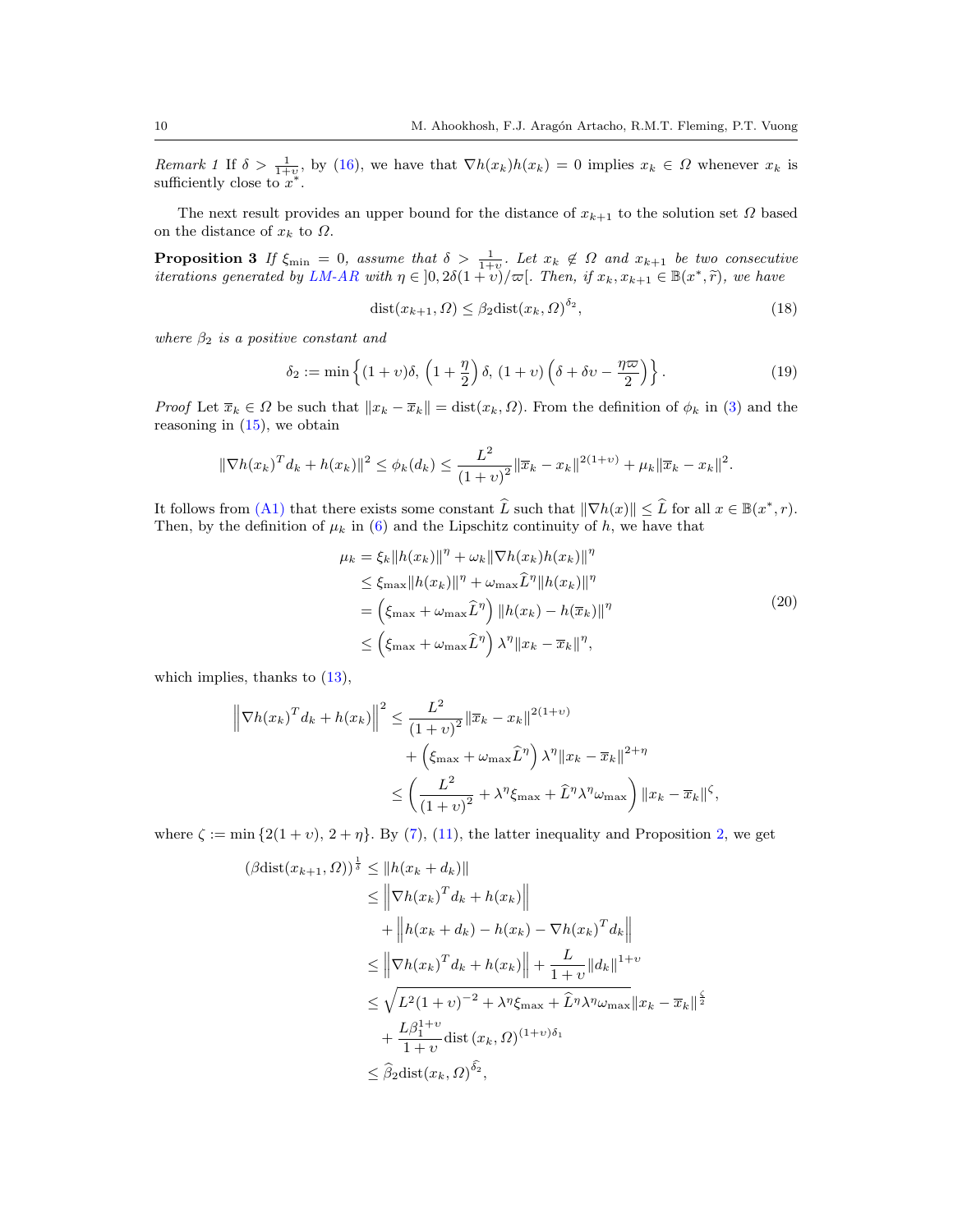where

$$
\hat{\delta}_2 := \min\left\{\frac{\zeta}{2}, (1+v)\delta_1\right\} = \min\left\{1+v, 1+\frac{\eta}{2}, (1+v)\left(1+v-\frac{\eta\omega}{2\delta}\right)\right\},\
$$
  

$$
\hat{\beta}_2 := \sqrt{L^2(1+v)^{-2} + \lambda^{\eta}\zeta_{\text{max}} + \hat{L}^{\eta}\lambda^{\eta}\omega_{\text{max}}} + L\beta_1^{1+v}(1+v)^{-1}.
$$

Therefore,

$$
dist(x_{k+1}, \Omega) \leq \beta_2 \text{dist}\left(x_k, \Omega\right)^{\delta \delta_2} = \beta_2 \text{dist}\left(x_k, \Omega\right)^{\delta_2},
$$

with  $\delta_2$  given by [\(19\)](#page-9-0) and  $\beta_2 := \frac{1}{\beta} \widehat{\beta}_2^{\delta}$ , giving the result.

The following proposition gives a different value of the exponent in [\(18\)](#page-9-1).

**Proposition 4** Assume that  $\delta > \frac{1}{1+v}$ . Let  $x_k \notin \Omega$  and  $x_{k+1}$  be two consecutive iterations gener-ated by [LM-AR](#page-6-1) with  $\eta \in [0, 2\delta(1+v)/\varpi[$  and such that  $x_k, x_{k+1} \in \mathbb{B}(x^*, \tilde{r})$ . Then, there exists a positive constant  $\beta_2$  such that positive constant  $\beta_3$  such that

<span id="page-10-2"></span>
$$
dist(x_{k+1}, \Omega) \le \beta_3 dist(x_k, \Omega)^{\delta_3},\tag{21}
$$

where

<span id="page-10-1"></span>
$$
\delta_3 := \min\left\{\frac{(1+\eta)\delta}{2-\delta}, \frac{(1+\nu)\delta}{2-\delta}, \frac{\eta\delta + (1+\nu)\delta - \frac{\eta\varpi}{2}}{2-\delta}, \frac{(1+\nu)^2\delta - (1+\nu)\frac{\eta\varpi}{2}}{2-\delta}\right\}.
$$
\n(22)

Proof Let  $\overline{x}_k, \overline{x}_{k+1} \in \Omega$  be such that  $||x_k - \overline{x}_k|| = \text{dist}(x_k, \Omega)$  and  $||x_{k+1} - \overline{x}_{k+1}|| = \text{dist}(x_{k+1}, \Omega)$ . Assume that  $x_{k+1} \notin \Omega$  (otherwise, the inequality trivially holds). By [\(11\)](#page-7-0), we have

$$
\left\| h(x_{k+1}) + \nabla h(x_{k+1})^T \left( \overline{x}_{k+1} - x_{k+1} \right) \right\|^2 \le \frac{L^2}{(1+v)^2} \left\| \overline{x}_{k+1} - x_{k+1} \right\|^{2(1+v)} = \frac{L^2}{(1+v)^2} \text{dist}(x_{k+1}, \Omega)^{2(1+v)}.
$$

Thus, by the Cauchy–Schwarz inequality and [\(7\)](#page-3-1), we get

$$
-\|\nabla h(x_{k+1})h(x_{k+1})\|\text{dist}(x_{k+1},\Omega) \\
\leq h(x_{k+1})^T \nabla h(x_{k+1})^T (\overline{x}_{k+1} - x_{k+1}) \\
\leq \frac{L^2}{2(1+v)^2} \text{dist}(x_{k+1},\Omega)^{2(1+v)} - \frac{1}{2} \|h(x_{k+1})\|^2 \\
-\frac{1}{2} \|\nabla h(x_{k+1})^T (\overline{x}_{k+1} - x_{k+1})\|^2 \\
\leq \frac{L^2}{2(1+v)^2} \text{dist}(x_{k+1},\Omega)^{2(1+v)} - \frac{\beta^{\frac{2}{\delta}}}{2} \text{dist}(x_{k+1},\Omega)^{\frac{2}{\delta}},
$$

<span id="page-10-0"></span>that is,

$$
\frac{\beta^{\frac{2}{\delta}}}{2} \text{dist}(x_{k+1}, \Omega)^{\frac{2}{\delta}} - \frac{L^2}{2(1+v)^2} \text{dist}(x_{k+1}, \Omega)^{2(1+v)} \le ||\nabla h(x_{k+1})h(x_{k+1})|| \text{dist}(x_{k+1}, \Omega). \tag{23}
$$

<span id="page-10-3"></span>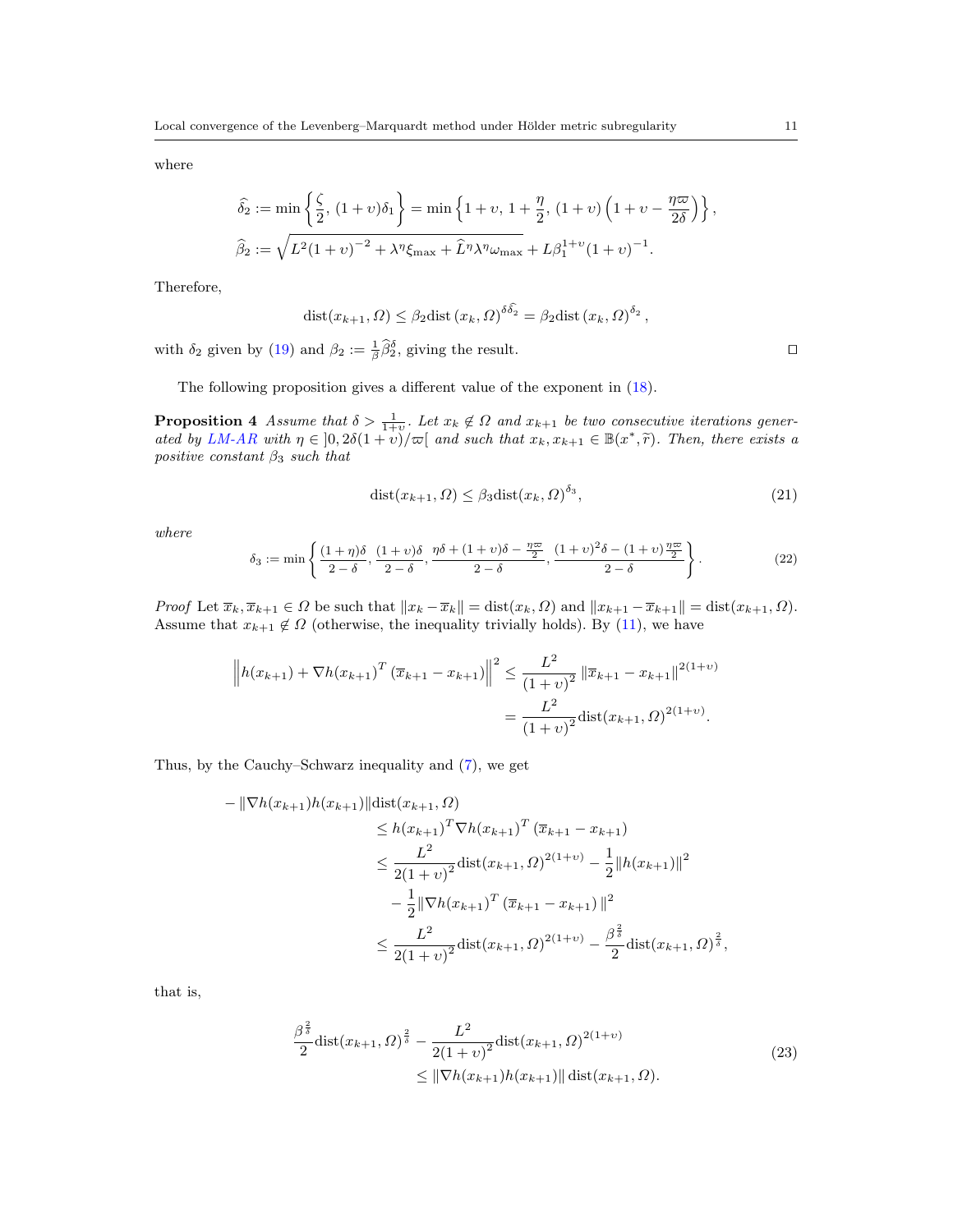<span id="page-11-0"></span>Now, by  $(4)$ , we have

$$
\|\nabla h(x_{k+1})h(x_{k+1})\|
$$
\n
$$
= \left\|\nabla h(x_{k+1})h(x_{k+1}) - \nabla h(x_k)\left(h(x_k) + \nabla h(x_k)^T d_k\right) - \mu_k d_k\right\|
$$
\n
$$
\leq \|\nabla h(x_{k+1}) - \nabla h(x_k)\| \|h(x_{k+1})\|
$$
\n
$$
+ \|\nabla h(x_k)\| \|h(x_{k+1}) - h(x_k) - \nabla h(x_k)^T (x_{k+1} - x_k)\| + \mu_k \|d_k\|
$$
\n
$$
\leq L \|d_k\|^{\nu} \|h(x_{k+1})\| + \frac{L}{1+\nu} \|\nabla h(x_k)\| \|d_k\|^{1+\nu} + \mu_k \|d_k\|.
$$
\n(24)

By [\(A1\)](#page-6-1) and Proposition [2,](#page-7-5) it holds,

$$
||h(x_{k+1})|| = ||h(x_{k+1}) - h(\overline{x}_k)|| \le \lambda ||x_{k+1} - \overline{x}_k||
$$
  
\n
$$
\le \lambda (||x_{k+1} - x_k|| + ||x_k - \overline{x}_k||)
$$
  
\n
$$
\le \lambda \left(\beta_1 \text{dist} (x_k, \Omega)^{\delta_1} + \text{dist} (x_k, \Omega)\right)
$$
  
\n
$$
\le \lambda (\beta_1 + 1) \text{dist} (x_k, \Omega)^{\delta_1}.
$$

It follows from [\(A1\)](#page-6-1) that there exists some constant  $\hat{L}$  such that  $\|\nabla h(x)\| \leq \hat{L}$  for all  $x \in \mathbb{B}(x^*, r)$ . Then, by the definition of  $\mu_k$  in [\(6\)](#page-2-1) and [\(A1\),](#page-6-1) we get [\(20\)](#page-9-2). Hence, by [\(24\)](#page-11-0) and Proposition [2,](#page-7-5) we deduce

$$
\|\nabla h(x_{k+1})h(x_{k+1})\| \le L\lambda \beta_1^{\nu}(\beta_1 + 1)\text{dist}(x_k, \Omega)^{\delta_1(1+\nu)} + \frac{\widehat{L}L\beta_1^{1+\nu}}{1+\nu} \text{dist}(x_k, \Omega)^{\delta_1(1+\nu)} + \left(\xi_{\max} + \omega_{\max}\widehat{L}^{\eta}\right)\lambda^{\eta}\beta_1\text{dist}(x_k, \Omega)^{\eta+\delta_1} \le \widehat{\beta}_3\text{dist}(x_k, \Omega)^{\widehat{\delta}_3},
$$

where  $\hat{\beta}_3 := L\lambda\beta_1^{\nu}(\beta_1 + 1) + \hat{L}L\beta_1^{1+\nu}(1+\nu)^{-1} + \left(\xi_{\max} + \omega_{\max}\hat{L}^{\eta}\right)\lambda^{\eta}\beta_1$  and  $\hat{\delta}_3 := \min\{\eta + \hat{L}\hat{L}\hat{\beta}_1^{\eta}\}$  $\delta_1, \delta_1(1 + v)$ . Therefore, by [\(23\)](#page-10-0),

$$
\frac{\beta^{\frac{2}{\delta}}}{2} \text{dist}(x_{k+1}, \Omega)^{\frac{2}{\delta}} - \frac{L^2}{2(1+v)^2} \text{dist}(x_{k+1}, \Omega)^{2(1+v)} \le \widehat{\beta}_3 \text{dist}(x_k, \Omega)^{\widehat{\delta}_3} \text{dist}(x_{k+1}, \Omega). \tag{25}
$$

<span id="page-11-1"></span>Since  $\delta > \frac{1}{1+v}$ , we have by [\(17\)](#page-8-1) that

$$
\frac{L^2}{2(1+v)^2} \text{dist}(x_{k+1}, \Omega)^{2(1+v)-\frac{2}{\delta}} \le \frac{\beta^{\frac{2}{\delta}}}{4}.
$$

Finally, by [\(25\)](#page-11-1), we deduce

$$
\frac{\beta^{\frac{2}{\delta}}}{4} \text{dist}(x_{k+1}, \Omega)^{\frac{2}{\delta}-1} \leq \widehat{\beta}_3 \text{dist}(x_k, \Omega)^{\widehat{\delta}_3},
$$

whence,

$$
dist(x_{k+1}, \Omega) \leq \beta_3 \text{dist}\left(x_k, \Omega\right)^{\delta_3},
$$

<span id="page-11-2"></span>where  $\beta_3 := \frac{4\beta_3}{\beta_3^2}$  and  $\delta_3 := \frac{\delta_3 \delta}{2-\delta}$ . Since the expression for  $\delta_3$  coincides with [\(22\)](#page-10-1), the proof is  $\Box$ complete.  $\Box$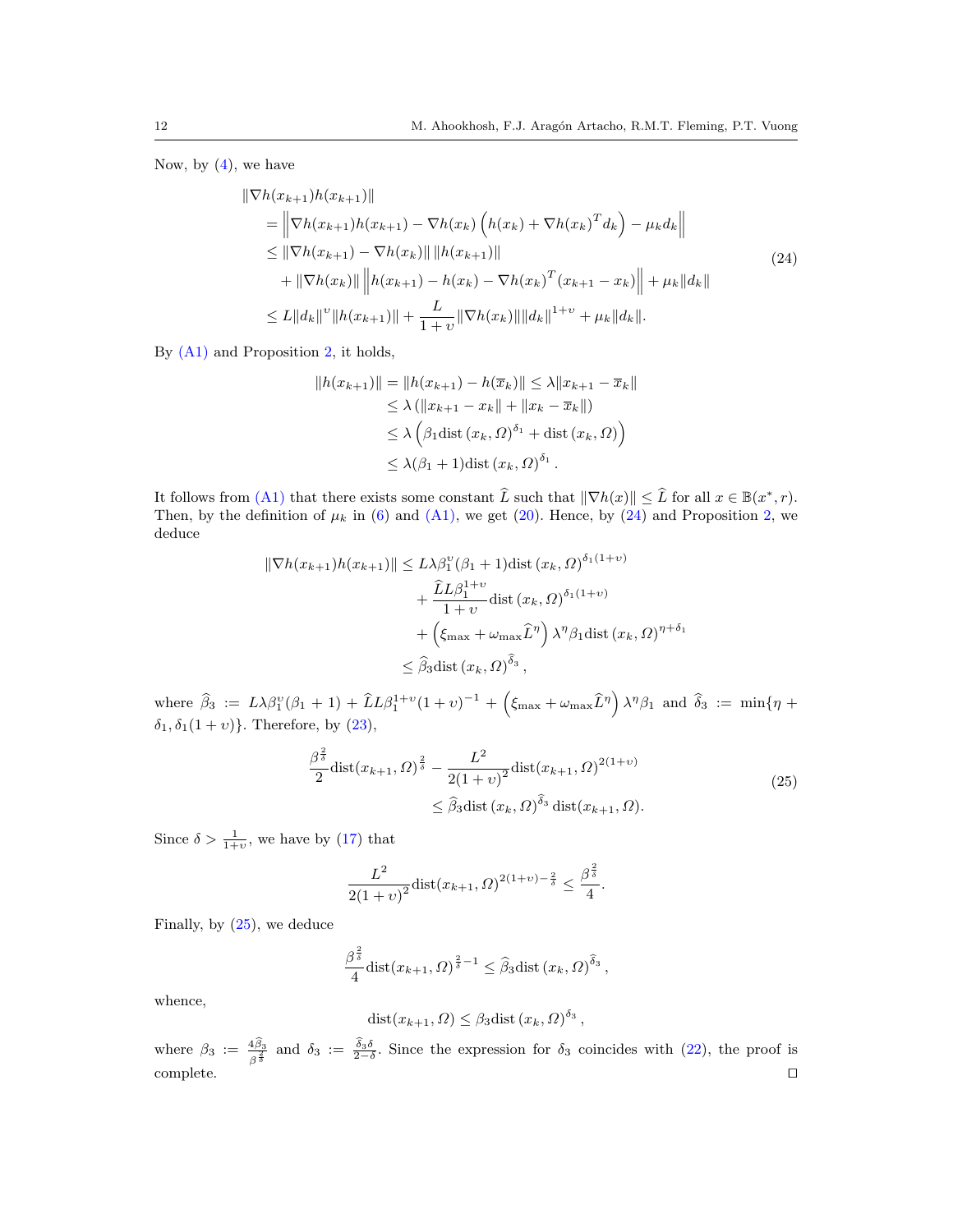Remark 2 (i) The bounds given by  $(18)$  and  $(21)$  are usually employed to analyse the rate of convergence of the sequence  $\{x_k\}$  generated by [LM-AR.](#page-6-1) Observe that the values of  $\delta_2$  and  $\delta_3$ when  $\xi_{\text{min}} > 0$  are greater or equal than their respective values when  $\xi_{\text{min}} = 0$ . A larger value of  $\delta_2$  or  $\delta_3$  would serve us to derive a better rate of convergence. To deduce a convergence result from Proposition [3,](#page-9-3) one needs to have  $\delta_2 > 1$ . This holds if and only if  $\delta > \frac{1}{1+v}$  and  $\eta \in$  $\frac{2}{\delta}$  - 2,  $\frac{1}{\infty}$   $\left(2\delta(1+v)-\frac{2}{1+v}\right)$ , which imposes an additional requirement on the value of  $\delta$  (to have a nonempty interval). For instance, when  $v = 1$ , one must have  $\delta > \frac{-1 + \sqrt{33}}{8}$  if  $\xi_{\text{min}} > 0$  and  $\delta > \frac{-5+\sqrt{57}}{4}$  if  $\xi_{\min} = 0$ . On the other hand, to guarantee that  $\delta_3 > 1$ , a stronger requirement would be needed, namely,  $\delta > \frac{2}{2+v} \geq \frac{2}{3}$  and  $\eta \in \left[\frac{2}{\delta} - 2, \frac{1}{\varpi}\left(2\delta(1+v) - \frac{4-2\delta}{1+v}\right)\right]$ . Nonetheless, it is important to observe that if  $\delta = 1$  one has that  $\delta_3 = 1 + v$  when  $\eta \in [v, 2v/\varpi]$ , while  $\delta_2 = 1 + v$ only if  $\eta = 2v$  and  $\varpi = 1$ . Therefore, if  $v = \delta = 1$ , we can derive from Proposition [4](#page-10-3) the quadratic convergence of the sequence for  $\eta \in [1, 2]$ , which can only be guaranteed for  $\eta = 2$  by Proposition [3.](#page-9-3) In Figure [1,](#page-12-0) we plot the values of  $\delta_2$  in Proposition [3](#page-9-3) and  $\delta_3$  in Proposition [4](#page-10-3) when  $v = 1$  and  $\xi_{\min} > 0.$ 



<span id="page-12-0"></span>Figure 1 For  $v = 1$ ,  $\xi_{\min} > 0$ ,  $\delta \in \left[\frac{1}{2}, 1\right]$  and  $\eta \in [0, 4\delta]$ , plot of  $\delta_2 = \min\left\{2\delta, \delta + \frac{\delta\eta}{2}, 4\delta - \eta\right\}$  (in blue) and  $\delta_3 = \min \left\{ \frac{4\delta - \eta}{2-\delta}, \frac{(\eta+1)\delta}{2-\delta}, \frac{2\delta}{2-\delta} \right\}$  (in red).

(ii) The values of  $\delta_2$  and  $\delta_3$  are maximised when  $\eta = \frac{2v\delta(2+v)}{\delta+\varpi(1+v)}$  and  $\eta \in [v, \frac{2v\delta}{\varpi}]$ , respectively, in which case  $\delta_2 = \delta + \frac{v \delta^2 (2+v)}{\delta + \varpi (1+v)}$  and  $\delta_3 = \frac{(1+v)\delta}{2-\delta}$ , having then  $\delta_2 \leq \delta_3$ .

Remark 3 In light of Proposition [1,](#page-5-0) the extent of the results that can be derived from Propositions [3](#page-9-3) and [4](#page-10-3) is rather reduced when  $x^*$  is an isolated solution and  $\nabla h(x^*)$  is not full rank, since it imposes  $\delta \leq \frac{1}{1+v}$ . Note that the function  $F_S$  given as an example in [\[24,](#page-28-14) Section 5] is Hölder metrically subregular of order  $\delta = \frac{5}{6} > 0.5$ , but  $\nabla F_S$  is not Lipschitz continuous around any zero of the function, so it does not satisfy  $(A2)$  for  $v = 1$  (and, therefore, it does not satisfy [\[24,](#page-28-14) Assumption 4.1] either). However, with the additional assumption that the Lojasiewicz gradient inequality [\(9\)](#page-3-2) holds, we will obtain local convergence for all  $\delta \in [0,1]$  (see Theorem [2\)](#page-16-0).

Next, we proceed to derive the main result of this section from Propositions [3](#page-9-3) and [4,](#page-10-3) where we provide a region from which the parameter  $\eta$  must be chosen so that superlinear convergence is guaranteed. Recall that a sequence  $\{z_k\}$  is said to converge *superlinearly* to  $z^*$  with order  $q > 1$  if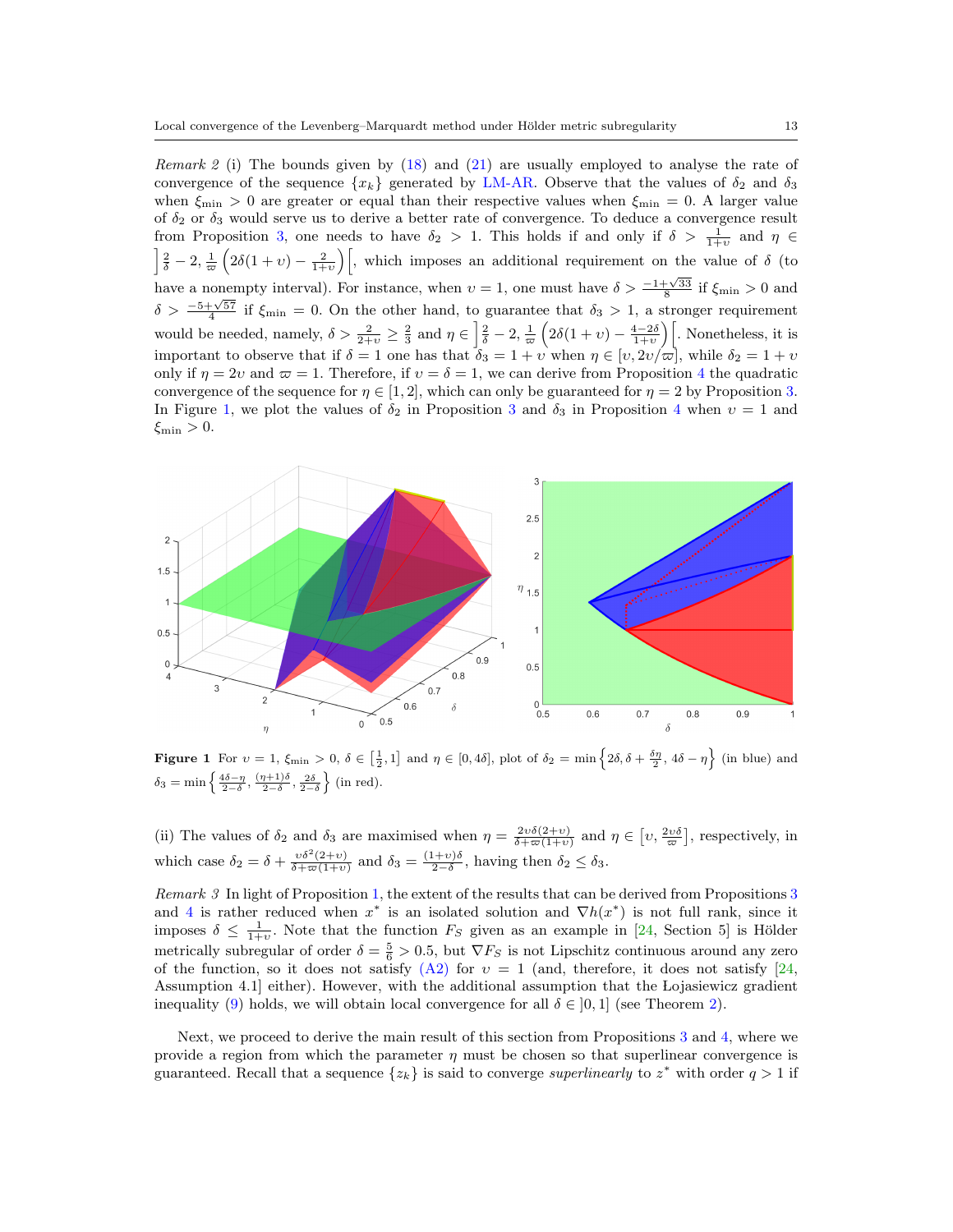$z_k$  converges to  $z^*$  and there exists  $K > 0$  such that  $||z_{k+1} - z^*|| \le K ||z_k - z^*||^q$  for all k sufficiently large.

<span id="page-13-0"></span>**Theorem 1** Assume that  $\delta > \frac{1}{1+v}$  and  $\eta \in \left[\frac{2}{\delta} - 2, \frac{1}{\varpi} \left(2\delta(1+v) - \frac{2}{1+v}\right)\right]$ . Then, there exists some  $\bar{r} > 0$  such that, for every sequence  $\{x_k\}$  generated by [LM-AR](#page-6-1) with  $x_0 \in \mathbb{B}(x^*, \bar{r})$ , one has that  $\{\text{dist}(x_k, \Omega)\}\$ is superlinearly convergent to 0 with order  $\delta_2$  given by [\(19\)](#page-9-0). Further, the sequence  $\{x_k\}$  converges to a solution  $\overline{x} \in \Omega \cap \mathbb{B}(x^*, \tilde{r})$ , and if  $\eta \leq \frac{2\upsilon \delta}{\varpi}$ , its rate of convergence is also superlinear with order  $\delta_2$ . Moreover, if  $\delta > \frac{2}{2+v}$  and  $\eta < \frac{1}{\varpi} \left( 2(1+v)\delta - \frac{4-2\delta}{1+v} \right)$ , all the latter holds with order  $\delta_3$  given by  $(22)$ .

*Proof* We assume that  $x_k \notin \Omega$  for all k (otherwise, the statement trivially holds). Let  $\delta_1$ ,  $\beta_1$  be defined as in Proposition [2](#page-7-5) and  $\delta_2$ ,  $\beta_2$  be defined as in the proof of Proposition [3.](#page-9-3) Since  $\delta_2 > 1$ , we have that  $\delta_1 \delta_2^i > i$  for all i sufficiently large. As  $\sum_{i=1}^{\infty} \left(\frac{1}{2}\right)^i = 1$ , we deduce that

<span id="page-13-1"></span>
$$
\sigma := \sum_{i=1}^{\infty} \left(\frac{1}{2}\right)^{\delta_1 \delta_2^i} < \infty. \tag{26}
$$

Define

$$
\overline{r} := \min \left\{ \frac{1}{2} \left( \beta_2 \right)^{\frac{-1}{\delta_2 - 1}}, \left( \frac{\widetilde{r}}{1 + \beta_1 + 2^{\delta_1} \beta_1 \sigma} \right)^{\frac{1}{\delta_1}} \right\}.
$$

Note that  $\bar{r} \in [0, \tilde{r}],$  because  $\tilde{r} \in [0, 1]$  and  $\delta_1 \leq 1$ .

Pick any  $x_0 \in \mathbb{B}(x^*, \overline{r})$  and let  $\{x_k\}$  be an infinite sequence generated by [LM-AR.](#page-6-1) First, we will show by induction that  $x_k \in \mathbb{B}(\tilde{x}^*, \tilde{r})$ . It follows from  $\tilde{r} < 1$  and [\(12\)](#page-7-2) that

$$
||x_1 - x^*|| = ||x_0 + d_0 - x^*|| \le ||x_0 - x^*|| + ||d_0|| \le \overline{r} + \beta_1 \text{dist} (x_0, \Omega)^{\delta_1}
$$
  
 
$$
\le \overline{r}^{\delta_1} + \beta_1 ||x_0 - x^*||^{\delta_1} \le (1 + \beta_1) \overline{r}^{\delta_1} \le \widetilde{r}.
$$
 (27)

<span id="page-13-2"></span>Let us assume now that  $x_i \in \mathbb{B}(x^*, \tilde{r})$  for  $i = 1, 2, ..., k$ . Then, from Proposition [3](#page-9-3) and the definition of  $\overline{x}$ , we have of  $\bar{r}$ , we have

$$
\begin{split} \text{dist}(x_i, \Omega) &\leq \beta_2 \text{dist}(x_{i-1}, \Omega)^{\delta_2} \leq \beta_2^{1+\delta_2} \text{dist}(x_{i-2}, \Omega)^{\delta_2^2} \\ &\leq \ldots \leq \beta_2^{\sum_{j=0}^{i-1} \delta_2^j} \text{dist}(x_0, \Omega)^{\delta_2^i} \\ &\leq \beta_2^{\sum_{j=0}^{i-1} \delta_2^j} \|x_0 - x^*\|^{\delta_2^i} = \beta_2^{\frac{\delta_2^i - 1}{\delta_2^i}} \|x_0 - x^*\|^{\delta_2^i} \\ &\leq \left(\frac{1}{2\overline{r}}\right)^{\delta_2^i - 1} \overline{r}^{\delta_2^i} = 2\overline{r} \left(\frac{1}{2}\right)^{\delta_2^i}, \end{split}
$$

which yields

<span id="page-13-3"></span>
$$
\text{dist}(x_i, \Omega)^{\delta_1} \leq (2\overline{r})^{\delta_1} \left(\frac{1}{2}\right)^{\delta_1 \delta_2^i}.
$$
\n
$$
(28)
$$

The latter inequality, together with [\(12\)](#page-7-2), [\(26\)](#page-13-1) and [\(27\)](#page-13-2), implies

$$
||x_{k+1} - x^*|| \le ||x_1 - x^*|| + \sum_{i=1}^k ||d_i|| \le (1 + \beta_1)\overline{r}^{\delta_1} + \beta_1 \sum_{i=1}^k \text{dist}(x_i, \Omega)^{\delta_1}
$$
  
\n
$$
\le (1 + \beta_1)\overline{r}^{\delta_1} + \beta_1 (2\overline{r})^{\delta_1} \sum_{i=1}^k \left(\frac{1}{2}\right)^{\delta_1 \delta_2^i}
$$
  
\n
$$
< (1 + \beta_1)\overline{r}^{\delta_1} + \beta_1 (2\overline{r})^{\delta_1} \sum_{i=1}^\infty \left(\frac{1}{2}\right)^{\delta_1 \delta_2^i}
$$
  
\n
$$
= (1 + \beta_1)\overline{r}^{\delta_1} + \beta_1 (2\overline{r})^{\delta_1} \sigma = \left(1 + \beta_1 + 2^{\delta_1} \beta_1 \sigma\right) \overline{r}^{\delta_1} \le \widetilde{r},
$$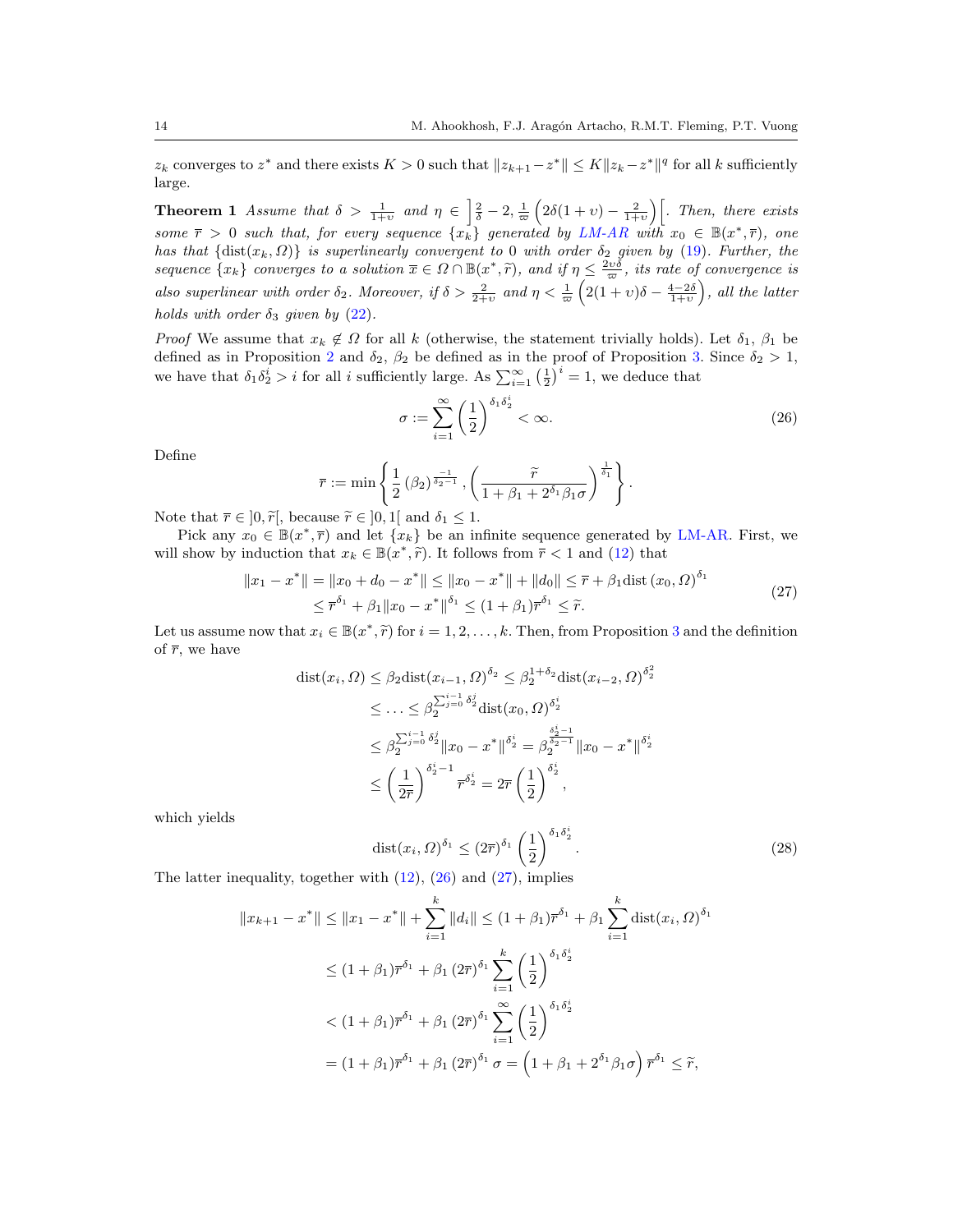which completes the induction. Thus, we have shown that  $x_k \in \mathbb{B}(x^*, \tilde{r})$  for all k, as claimed.<br>From Proposition 2, we obtain that  $\{dist(x_i, 0)\}$  is superlinearly convergent to 0. Further

From Proposition [3,](#page-9-3) we obtain that  $\{\text{dist}(x_k, \Omega)\}\$ is superlinearly convergent to 0. Further, it follows from  $(12)$  and  $(28)$  that

$$
\sum_{i=1}^{\infty} ||d_i|| \leq \beta_1 \sum_{i=1}^{\infty} \text{dist}(x_i, \Omega)^{\delta_1} \leq \beta_1 \sigma (2\overline{r})^{\delta_1} < \infty.
$$

Denoting by  $s_k := \sum_{i=1}^k ||d_i||$ , we have that  $\{s_k\}$  is a Cauchy sequence. Then, for any  $k, p \in \mathbb{N} \cup \{0\}$ , we have

$$
||x_{k+p} - x_k|| \le ||d_{k+p-1}|| + ||x_{k+p-1} - x_k||
$$
  

$$
\le \dots \le \sum_{i=k}^{k+p-1} ||d_i|| = s_{k+p-1} - s_{k-1},
$$
 (29)

<span id="page-14-0"></span>which implies that  ${x_k}$  is also a Cauchy sequence. Thus, the sequence  ${x_k}$  converges to some  $\bar{x}$ . Since  $x_k \in \mathbb{B}(x^*, \tilde{r})$  for all k and  $\{\text{dist}(x_k, \Omega)\}\)$  converges to 0, we have  $\overline{x} \in \Omega \cap \mathbb{B}(x^*, \tilde{r})$ .<br>Eurthor if  $n \leq 2^{v\delta}$  we have  $\delta_x = 1$  in Proposition 2, and by letting  $n \to \infty$  in (20), we

Further, if  $\eta \leq \frac{2v\delta}{\varpi}$  we have  $\delta_1 = 1$  in Proposition [2,](#page-7-5) and by letting  $p \to \infty$  in [\(29\)](#page-14-0), we deduce

$$
\|\overline{x} - x_k\| \le \sum_{i=k}^{\infty} \|d_i\| \le \beta_1 \sum_{i=k}^{\infty} \text{dist}(x_i, \Omega).
$$

Since  $\{\text{dist}(x_k, \Omega)\}\$ is superlinearly convergent to zero, for all k sufficiently large, it holds that  $dist(x_{k+1}, \Omega) \leq \frac{1}{2} \text{dist}(x_k, \Omega)$ . Therefore, for k sufficiently large, we have

$$
||x_k - \overline{x}|| \le \beta_1 \sum_{i=k}^{\infty} \frac{1}{2^{i-k}} \text{dist}(x_k, \Omega) \le 2\beta_1 \text{dist}(x_k, \Omega) \le 2\beta_1 \beta_2 \text{dist}(x_{k-1}, \Omega)^{\delta_2}
$$
  

$$
\le 2\beta_1 \beta_2 ||x_{k-1} - \overline{x}||^{\delta_2},
$$

which proves the superlinear convergence of  $x_k$  to  $\overline{x}$  with order  $\delta_2$ .

Finally, the last assertion follows by the same argumentation, using  $\delta_3$ ,  $\beta_3$  and Proposition [4](#page-10-3) instead of  $\delta_2$ ,  $\beta_2$  and Proposition [3,](#page-9-3) respectively.

Remark 4 Our results above generalise the results in  $[24,54]$  $[24,54]$ , not only because in these works they assume  $\nabla h$  to be Lipschitz continuous (i.e.,  $v = 1$ ), but also because the parameter  $\mu_k$ considered by these authors is equal to  $\xi ||h(x_k)||^{\eta}$ . Furthermore, in their convergence results, cf.  $[24,$  Theorem 4.1 and Theorem 4.2 and  $[54,$  Theorem 2.1 and Theorem 2.2, the authors assume  $\delta > \max\left\{\frac{2}{3}, \frac{2+\eta}{5}\right\}$  and  $\delta > \max\left\{\frac{\sqrt{8\eta+1}+4\eta+1}{16}, \frac{2}{2+\eta}, \frac{1}{2+\eta}+\frac{\eta}{4}, \frac{\eta+1}{4}\right\} > \frac{\sqrt{5}-1}{2}$ , respectively, which both entail  $\delta > \frac{-1+\sqrt{33}}{8}$ , so we have slightly improved the lower bound on  $\delta$  for the superlinear convergence in Theorem [1.](#page-13-0)

As a direct consequence of Theorem [1,](#page-13-0) whenever  $\delta = v = 1$  and  $\eta \in [1, 2]$ , we can derive quadratic convergence of the sequence generated by [LM-AR.](#page-6-1)

<span id="page-14-1"></span>Corollary 1 Assume that  $\delta = 1$  and  $\eta \in [0, 2\nu]$ . Then, there exists  $\overline{r} > 0$  such that for every sequence  $\{x_k\}$  generated by [LM-AR](#page-6-1) with  $x_0 \in \mathbb{B}(\overline{x^*, \overline{r}})$ , one has that  $\{\text{dist}(x_k, \Omega)\}\$ is superlinearly convergent to 0 with order

$$
\delta_3 = \begin{cases} 1 + \eta, & \text{if } \eta \leq \upsilon, \\ 1 + \upsilon, & \text{if } \eta \geq \upsilon. \end{cases}
$$

Moreover, the sequence  $\{x_k\}$  converges superlinearly with order  $\delta_3$  to a solution  $\overline{x} \in \Omega \cap \mathbb{B}(x^*, \tilde{r})$ .<br>Therefore, when  $y = 1$  and  $y \in [1, 2]$ , the sequence  $\{\text{dist}(x_i, 0)\}$  is quadratically convergent to 0. Therefore, when  $v = 1$  and  $\eta \in [1, 2]$ , the sequence  $\{\text{dist}(x_k, \Omega)\}\$ is quadratically convergent to 0, and the sequence  $\{x_k\}$  converges quadratically to a solution  $\overline{x} \in \Omega \cap \mathbb{B}(x^*, \tilde{r})$ .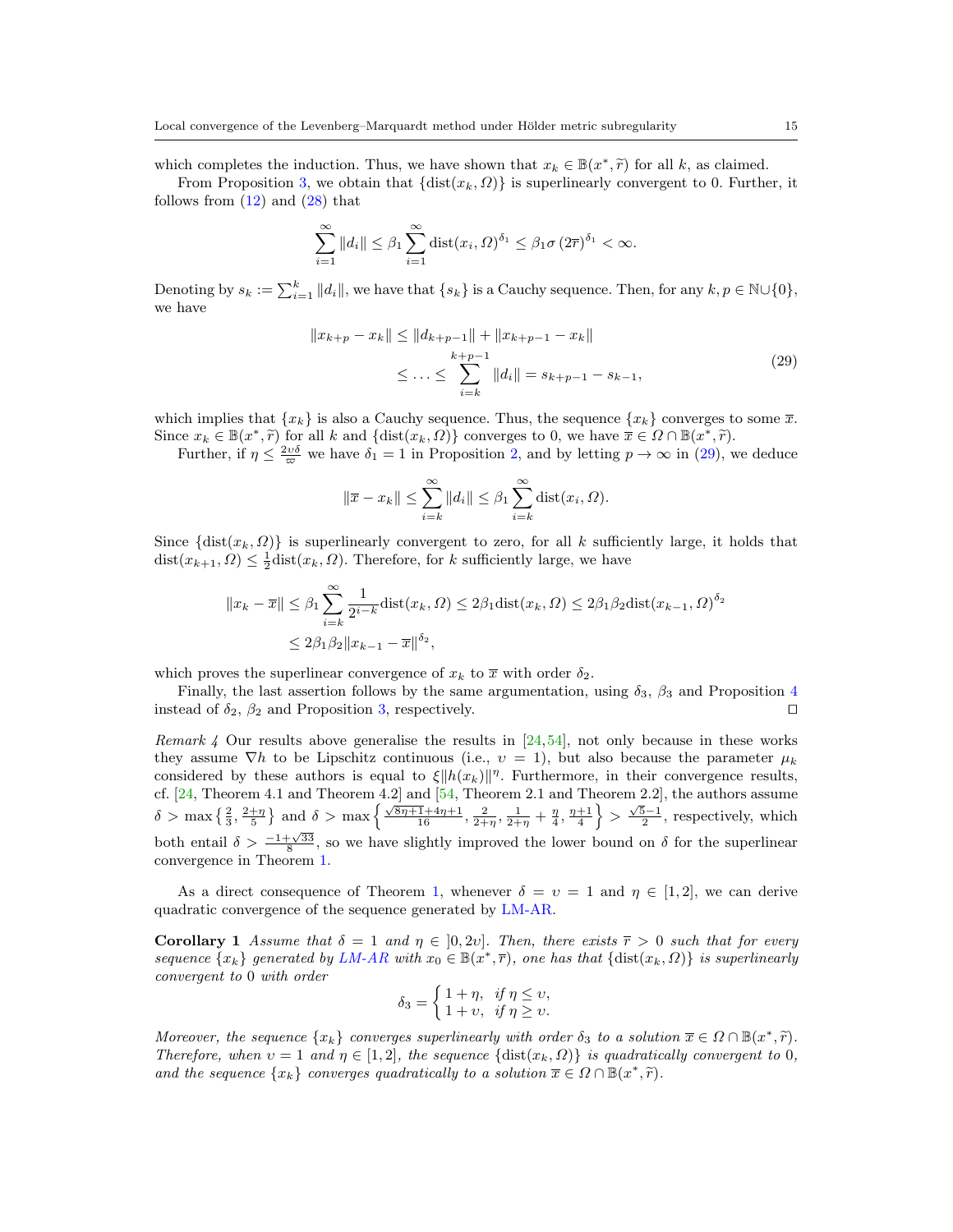*Remark* 5 In particular, Corollary [1](#page-14-1) generalizes  $[41,$  Theorem 3.7, where the authors prove quadratic convergence of the sequence  $\{x_k\}$  by assuming  $\delta = v = 1$ , and where the parameters in [\(6\)](#page-2-1) are chosen as  $\eta = 1$ ,  $\xi_k = \theta \in [0, 1]$  and  $\omega_k = 1 - \theta$ , for all k.

*Example 3 (Example [2](#page-6-2) revisited)* Let h and  $\hat{h}$  be the functions defined in Example [2.](#page-6-2) The function h does not satisfy the assumptions of Theorem [1,](#page-13-0) since  $\delta = \frac{1}{1+v}$ . On the other hand, if  $\hat{\eta} \in \left]0, \frac{7}{6}\right[$ and the starting point  $x_0$  is chosen sufficiently close to 0, Theorem [1](#page-13-0) proves for the function  $\hat{h}$  the superlinear convergence of the sequence generated by [LM-AR](#page-6-1) to 0 with order

$$
\delta_3 = \begin{cases} 1 + \hat{\eta}, & \text{if } 0 < \hat{\eta} < \frac{1}{3}, \\ \frac{4}{3}, & \text{if } \frac{1}{3} \leq \hat{\eta} \leq \frac{2}{3}, \\ \frac{4}{3} \left( \frac{4}{3} - \frac{\hat{\eta}}{2} \right), & \text{if } \frac{2}{3} < \hat{\eta} < \frac{7}{6}. \end{cases}
$$

Note that, since the solution is locally unique, the additional assumption  $\hat{\eta} \leq 2\hat{v}\hat{\delta} = \frac{2}{3}$  is not needed. The order of convergence  $\hat{\delta}$  is thus maximized when  $\hat{\delta} \subset \begin{bmatrix} 1 & 2 \end{bmatrix}$ needed. The order of convergence  $\delta_3$  is thus maximised when  $\hat{\eta} \in \left[\frac{1}{3}, \frac{2}{3}\right]$ .  $\Diamond$ 

The question of whether the sequence  $\{\text{dist}(x_k, \Omega)\}\)$  converges to 0 when  $\delta$  does not satisfy the requirements commented in Remark [2\(](#page-11-2)i) remains open. However, with the additional assumption that  $\psi$  satisfies the Lojasiewicz gradient inequality (which holds for real analytic functions), we can prove that the sequences  $\{dist(x_k, \Omega)\}\$ and  $\{\psi(x_k)\}\$ converge to 0 for all  $\delta \in (0, 1]$  as long as the parameter  $\eta$  is sufficiently small, and we can also provide a rate of convergence that depends on the exponent of the Lojasiewicz gradient inequality. This is the subject of the next subsection.

3.1 Convergence analysis under the Lojasiewicz gradient inequality

<span id="page-15-1"></span>To prove our convergence result, we make use of the following two lemmas.

**Lemma 1** Let  $\{s_k\}$  be a nonnegative real sequence and let  $\alpha, \vartheta$  be some nonnegative constants. Suppose that  $s_k \to 0$  and that the sequence satisfies

 $s_k^{\alpha} \leq \vartheta(s_k - s_{k+1}),$  for all k sufficiently large.

Then

(i) if  $\alpha = 0$ , the sequence  $\{s_k\}$  converges to 0 in a finite number of steps; (ii) if  $\alpha \in [0,1]$ , the sequence  $\{s_k\}$  converges linearly to 0 with rate  $1-\frac{1}{\vartheta}$ ; (iii) if  $\alpha > 1$ , there exists  $\varsigma > 0$  such that

$$
s_k \leq \zeta k^{-\frac{1}{\alpha-1}},
$$
 for all k sufficiently large.

*Proof* See [\[3,](#page-28-3) Lemma 1].  $\square$ 

<span id="page-15-0"></span>**Lemma 2** The sequence  $\{x_k\}$  generated by [LM-AR](#page-6-1) satisfies

$$
||d_k|| \leq \frac{1}{2\sqrt{\mu_k}} ||h(x_k)||,
$$

and

$$
||h(x_{k+1})||^2 \le ||h(x_k)||^2 + d_k^T \nabla h(x_k)h(x_k)
$$
  
+ 
$$
||d_k||^2 \left(\frac{L^2}{(1+v)^2}||d_k||^{2\nu} + \frac{2L}{1+v}||h(x_k)||||d_k||^{\nu-1} - \mu_k\right).
$$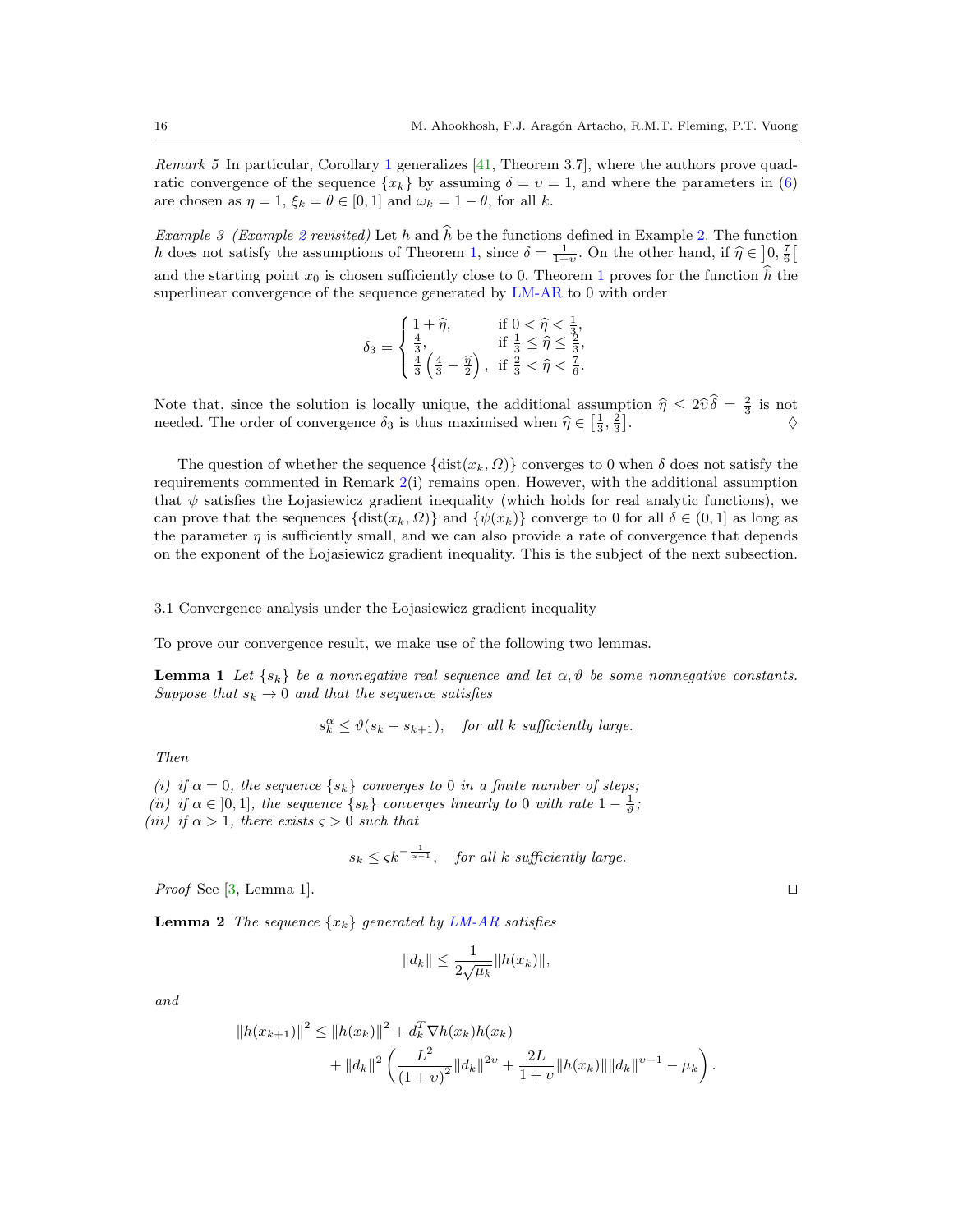*Proof* This result is a straightforward modification of  $[34,$  Theorem 2.5 and Lemma 2.3], using  $(10)$ instead of the Lipschitz continuity of  $\nabla h$ .

In our second main result of this paper, under the additional assumption that the Lojasiewicz gradient inequality holds, we prove the convergence to 0 of the sequences  $\{\text{dist}(x_k, \Omega)\}\$  and  $\{\psi(x_k)\}.$ 

<span id="page-16-0"></span>**Theorem 2** Suppose that  $\psi$  satisfies the Lojasiewicz gradient inequality [\(9\)](#page-3-2) with exponent  $\theta \in$  $]0, 1[$ . Let

<span id="page-16-2"></span>
$$
\chi := \begin{cases} 1, & \text{if } (\omega_{\min} = 0) \text{ or } (\xi_{\min} > 0 \text{ and } \theta \le \frac{1}{2}), \\ 2\theta, & \text{otherwise.} \end{cases}
$$
(30)

Then, if  $\eta \in \left]0, \min\left\{\frac{2v}{\chi(1+v)}, \frac{2(1-\theta)}{\chi}\right\}\right[$ , there exist some positive constants s and  $\overline{s}$  such that, for every  $x_0 \in \mathbb{B}(x^*, s)$  and every sequence  $\{x_k\}$  generated by [LM-AR,](#page-6-1) one has  $\{x_k\} \subset \mathbb{B}(x^*, \overline{s})$  and the two sequences  $\{\psi(x_k)\}$  and  $\{\text{dist}(x_k, \Omega)\}$  converge to 0. Moreover, the following holds:

(i) if  $\theta \in [0, \frac{1}{2}]$ , the sequences  $\{\psi(x_k)\}\$ and  $\{\text{dist}(x_k, \Omega)\}\$ converge linearly to 0;

(ii) if  $\theta \in \left[\frac{1}{2},1\right[$ , there exist some positive constants  $\zeta_1$  and  $\zeta_2$  such that, for all large k,

$$
\psi(x_k) \leq \zeta_1 k^{-\frac{1}{2\theta-1}}
$$
 and  $\text{dist}(x_k, \Omega) \leq \zeta_2 k^{-\frac{\delta}{2(2\theta-1)}}$ .

Proof The proof has three key parts.

In the first part of the proof, we will set the values of s and  $\bar{s}$ . Let  $\varepsilon > 0$  and  $\kappa > 0$  be such that [\(9\)](#page-3-2) holds. Thus, one has

<span id="page-16-1"></span>
$$
\|\nabla h(x)h(x)\| = \|\nabla \psi(x)\| \ge \frac{1}{\kappa} \psi(x)^\theta = \frac{1}{2^\theta \kappa} \|h(x)\|^{2\theta}, \quad \forall x \in \mathbb{B}(x^*, \varepsilon). \tag{31}
$$

Let  $\bar{s} := \min\{r, \varepsilon\} > 0$ . Then, by Assumption [\(A1\),](#page-6-1) there exists some positive constant M such that

<span id="page-16-4"></span>
$$
\left\|\nabla h(x_k)\nabla h(x_k)^T\right\| + \mu_k \le M, \quad \text{whenever } x_k \in \mathbb{B}(x^*, \overline{s}).\tag{32}
$$

Since  $\eta \in \left]0, \frac{2v}{\chi(1+v)}\right[$ , it is possible to make  $\overline{s}$  smaller if needed to ensure, for all  $x \in \mathbb{B}(x^*, \overline{s})$ , that

<span id="page-16-3"></span>
$$
\left(\xi_{\min} + \frac{\omega_{\min}}{2^{\theta \eta} \kappa^{\eta}}\right) \|h(x)\|^{ \eta \chi} \ge \left(\frac{2 + \sqrt{5}}{2^{\upsilon} (1 + \upsilon)} L\right)^{\frac{2}{1 + \upsilon}} \|h(x)\|^{\frac{2\upsilon}{1 + \upsilon}}.
$$
\n(33)

For all  $x \in \mathbb{B}(x^*, \overline{s})$ , one has by the Lipschitz continuity of h that

<span id="page-16-7"></span><span id="page-16-5"></span>
$$
\psi(x) = \frac{1}{2} \|h(x) - h(x^*)\|^2 \le \frac{\lambda^2}{2} \|x - x^*\|^2 \le \frac{\lambda^2}{2} \|x - x^*\|,\tag{34}
$$

since  $\overline{s} \leq r < 1$ . Let

<span id="page-16-6"></span>
$$
\varDelta := \frac{2^{\theta} \kappa M \lambda^{2(1-\theta-\frac{\eta_X}{2})}}{\left(1-\theta-\frac{\eta_X}{2}\right)\left(\xi_{\min}+\frac{\omega_{\min}}{2^{\theta\eta}\kappa^{\eta}}\right)} \quad \text{and} \quad s:=\left(\frac{\overline{s}}{1+\varDelta}\right)^{\frac{1}{1-\theta-\frac{\eta_X}{2}}}.
$$

Then, since  $\bar{s} < 1$  and  $\theta + \frac{\eta \chi}{2} \in ]0,1[$ , we have  $s \le \bar{s}$ .

In the second part of the proof, we will prove by induction that

$$
x_i \in \mathbb{B}(x^*, \overline{s}), \quad \text{and} \tag{35}
$$

$$
||d_{i-1}|| \leq \frac{2^{1-\frac{\eta_X}{2}} \kappa M}{\left(1 - \theta - \frac{\eta_X}{2}\right) \left(\xi_{\min} + \frac{\omega_{\min}}{2^{\theta \eta} \kappa^{\eta}}\right)} \left(\psi(x_{i-1})^{1-\theta - \frac{\eta_X}{2}} - \psi(x_i)^{1-\theta - \frac{\eta_X}{2}}\right),\tag{36}
$$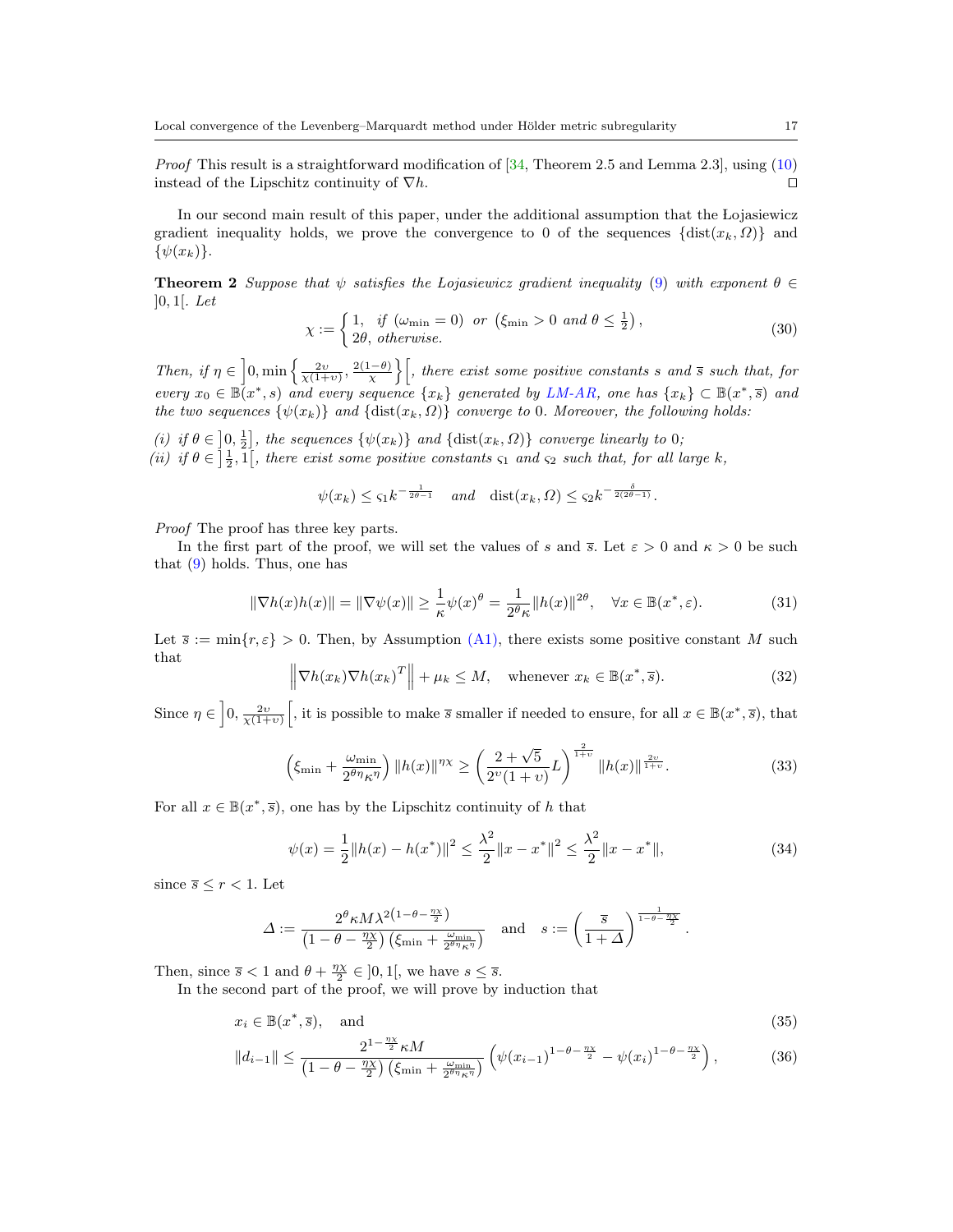for all  $i = 1, 2, \ldots$  Pick any  $x_0 \in \mathbb{B}(x^*, s)$  and let  $\{x_k\}$  be the sequence generated by [LM-AR.](#page-6-1) It follows from Lemma [2](#page-15-0) that

$$
\psi(x_{k+1}) \leq \psi(x_k) - \frac{1}{2} d_k^T H_k d_k + \frac{\|d_k\|^2}{2\mu_k^v} \left( \frac{L^2}{4^v (1+v)^2} \|h(x_k)\|^{2v} + \frac{2^{2-v} L \mu_k^{\frac{1+v}{2}}}{1+v} \|h(x_k)\|^{v} - \mu_k^{1+v} \right),
$$
\n(37)

<span id="page-17-0"></span>for all k, where  $H_k = \nabla h(x_k) \nabla h(x_k)^T + \mu_k I$ , since  $d_k = -H_k^{-1} \nabla h(x_k) h(x_k)$ . Since  $x_0 \in \mathbb{B}(x^*, \overline{s})$ , we have by  $(31)$ , the definition of  $\chi$  in  $(30)$  and  $(33)$  that

$$
\mu_0 \ge \xi_{\min} \|h(x_0)\|^{\eta} + \omega_{\min} \|\nabla h(x_0)h(x_0)\|^{\eta} \n\ge \xi_{\min} \|h(x_0)\|^{\eta} + \frac{\omega_{\min}}{2^{\theta \eta} \kappa^{\eta}} \|h(x_0)\|^{2\theta \eta} \n\ge \left(\xi_{\min} + \frac{\omega_{\min}}{2^{\theta \eta} \kappa^{\eta}}\right) \|h(x_0)\|^{2\chi} \ge \left(\frac{2 + \sqrt{5}}{2^{\nu}(1 + \nu)} L\right)^{\frac{2}{1 + \nu}} \|h(x_0)\|^{2\nu},
$$
\n(38)

which implies

$$
\frac{L^2}{4^{\nu}(1+\nu)^2}||h(x_0)||^{2\nu} + \frac{2^{2-\nu}L\mu_0^{\frac{1+\nu}{2}}}{1+\nu}||h(x_0)||^{\nu} - \mu_0^{1+\nu} \le 0.
$$

Therefore, from [\(37\)](#page-17-0), we get

<span id="page-17-4"></span><span id="page-17-1"></span>
$$
\psi(x_1) \le \psi(x_0) - \frac{1}{2} d_0^T H_0 d_0 \le \psi(x_0) - \frac{\mu_0}{2} ||d_0||^2.
$$
\n(39)

Observe that the convexity of the function  $\varphi(t) := -t^{1-\theta-\frac{\eta\chi}{2}}$  with  $t > 0$  yields

<span id="page-17-2"></span>
$$
\psi(x)^{1-\theta-\frac{\eta\chi}{2}} - \psi(y)^{1-\theta-\frac{\eta\chi}{2}} \ge \left(1-\theta-\frac{\eta\chi}{2}\right)\psi(x)^{-\theta-\frac{\eta\chi}{2}}\left(\psi(x)-\psi(y)\right),\tag{40}
$$

for all  $x, y \in \mathbb{R}^m \setminus \Omega$ . By combining [\(39\)](#page-17-1) with [\(40\)](#page-17-2), we deduce

<span id="page-17-3"></span>
$$
\psi(x_0)^{1-\theta-\frac{\eta\chi}{2}} - \psi(x_1)^{1-\theta-\frac{\eta\chi}{2}} \ge \frac{\left(1-\theta-\frac{\eta\chi}{2}\right)\mu_0}{2}\psi(x_0)^{-\theta-\frac{\eta\chi}{2}}\|d_0\|^2\tag{41}
$$

Since  $x_0 \in \mathbb{B}(x^*, s) \subseteq \mathbb{B}(x^*, \overline{s})$ , we have by [\(32\)](#page-16-4) that  $||H_0|| \leq M$ . Further, by the Lojasiewicz gradient inequality [\(9\)](#page-3-2), it holds

$$
\psi(x_0)^{\theta} \leq \kappa \|\nabla \psi(x_0)\| \leq \kappa \|H_0\| \|d_0\| \leq \kappa M \|d_0\|.
$$

From the last inequality, together with [\(41\)](#page-17-3), the first inequality in [\(38\)](#page-17-4) and then [\(34\)](#page-16-5), we obtain

$$
||d_0|| \leq \frac{2\kappa M\psi(x_0)^{\frac{\eta_X}{2}}}{\left(1-\theta-\frac{\eta_X}{2}\right)\mu_0} \left(\psi(x_0)^{1-\theta-\frac{\eta_X}{2}} - \psi(x_1)^{1-\theta-\frac{\eta_X}{2}}\right)
$$
  

$$
\leq \frac{2\kappa M}{\left(1-\theta-\frac{\eta_X}{2}\right)\left(\xi_{\min}+\frac{\omega_{\min}}{2^{\theta\eta}\kappa^{\eta}}\right)2^{\frac{\eta_X}{2}}} \left(\psi(x_0)^{1-\theta-\frac{\eta_X}{2}} - \psi(x_1)^{1-\theta-\frac{\eta_X}{2}}\right)
$$
  

$$
\leq \frac{2^{1-\frac{\eta_X}{2}}\kappa M}{\left(1-\theta-\frac{\eta_X}{2}\right)\left(\xi_{\min}+\frac{\omega_{\min}}{2^{\theta\eta}\kappa^{\eta}}\right)}\psi(x_0)^{1-\theta-\frac{\eta_X}{2}} \leq \Delta ||x_0-x^*||^{1-\theta-\frac{\eta_X}{2}},
$$

which, in particular, proves  $(36)$  for  $i = 1$ . Hence,

$$
||x_1 - x^*|| \le ||x_0 - x^*|| + ||d_0|| \le ||x_0 - x^*|| + \Delta ||x_0 - x^*||^{1-\theta - \frac{\eta \chi}{2}}
$$
  

$$
\le (1 + \Delta) ||x_0 - x^*||^{1-\theta - \frac{\eta \chi}{2}} \le (1 + \Delta) s^{1-\theta - \frac{\eta \chi}{2}} = \overline{s}.
$$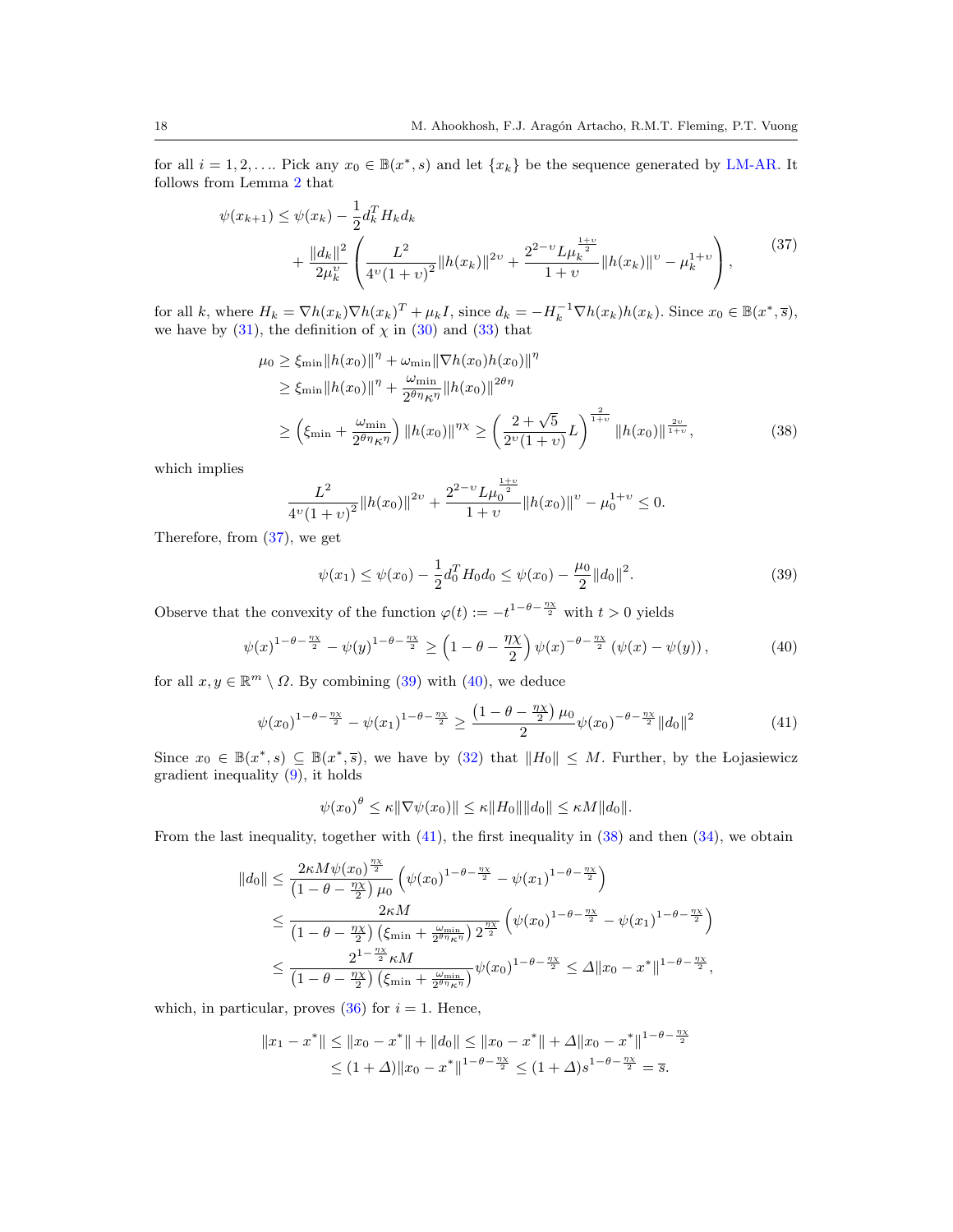Therefore,  $x_1 \in \mathbb{B}(x^*, \overline{s})$ . Assume now that  $(35)-(36)$  $(35)-(36)$  $(35)-(36)$  holds for all  $i=1,\ldots,k$ . Since  $x_k \in \mathbb{B}(x^*, \overline{s})$ , by  $(33)$  and the same argumentation as in  $(38)$ , we have

$$
\mu_k \ge \left(\xi_{\min} + \frac{\omega_{\min}}{2^{\theta\eta}\kappa^{\eta}}\right) \|h(x_k)\|^{ \eta\chi} \ge \left(\frac{2+\sqrt{5}}{2^{\upsilon}(1+\upsilon)}L\right)^{\frac{2}{1+\upsilon}} \|h(x_k)\|^{\frac{2\upsilon}{1+\upsilon}},
$$

which implies

$$
\frac{L^2}{4^{\nu}(1+\nu)^2}||h(x_k)||^{2\nu} + \frac{2^{2-\nu}L\mu_k^{\frac{1+\nu}{2}}}{1+\nu}||h(x_k)||^{\nu} - \mu_k^{1+\nu} \le 0.
$$

Therefore, by [\(37\)](#page-17-0), we get

<span id="page-18-1"></span>
$$
\psi(x_{k+1}) \le \psi(x_k) - \frac{1}{2} d_k^T H_k d_k \le \psi(x_k) - \frac{\mu_k}{2} ||d_k||^2.
$$
\n(42)

Combining the latter inequality with [\(40\)](#page-17-2), we deduce

<span id="page-18-0"></span>
$$
\psi(x_k)^{1-\theta-\frac{\eta_X}{2}} - \psi(x_{k+1})^{1-\theta-\frac{\eta_X}{2}} \ge \frac{\left(1-\theta-\frac{\eta_X}{2}\right)\mu_k}{2}\psi(x_k)^{-\theta-\frac{\eta_X}{2}}\|d_k\|^2\tag{43}
$$

Further, since  $x_k \in \mathbb{B}(x^*, \overline{s})$ , from the Lojasiewicz gradient inequality [\(9\)](#page-3-2) and [\(32\)](#page-16-4), it holds

$$
\psi(x_k)^{\theta} \leq \kappa \|\nabla \psi(x_k)\| \leq \kappa \|H_k\| \|d_k\| \leq \kappa M \|d_k\|.
$$

From the last inequality and [\(43\)](#page-18-0), we deduce

$$
||d_k|| \leq \frac{2\kappa M \psi(x_k)^{\frac{\eta_X}{2}}}{\left(1-\theta-\frac{\eta_X}{2}\right)\mu_k} \left(\psi(x_k)^{1-\theta-\frac{\eta_X}{2}} - \psi(x_{k+1})^{1-\theta-\frac{\eta_X}{2}}\right)
$$
  

$$
\leq \frac{2^{1-\frac{\eta_X}{2}} \kappa M}{\left(1-\theta-\frac{\eta_X}{2}\right)\left(\xi_{\min}+\frac{\omega_{\min}}{2^{\theta\eta}\kappa^{\eta}}\right)} \left(\psi(x_k)^{1-\theta-\frac{\eta_X}{2}} - \psi(x_{k+1})^{1-\theta-\frac{\eta_X}{2}}\right),
$$

which proves [\(36\)](#page-16-6) for  $i = k + 1$ . Hence, by [\(34\)](#page-16-5), we have

$$
||x_{k+1} - x^*||
$$
  
\n
$$
\leq ||x_0 - x^*|| + \sum_{i=0}^k ||d_i||
$$
  
\n
$$
\leq ||x_0 - x^*||
$$
  
\n
$$
+ \frac{2^{1 - \frac{\eta_X}{2}} \kappa M}{(1 - \theta - \frac{\eta_X}{2}) \left(\xi_{\min} + \frac{\omega_{\min}}{2^{\theta \eta_{\kappa \eta}}} \right)} \sum_{i=0}^k \left( \psi(x_i)^{1 - \theta - \frac{\eta_X}{2}} - \psi(x_{i+1})^{1 - \theta - \frac{\eta_X}{2}} \right)
$$
  
\n
$$
\leq ||x_0 - x^*|| + \frac{2^{1 - \frac{\eta_X}{2}} \kappa M}{(1 - \theta - \frac{\eta_X}{2}) \left(\xi_{\min} + \frac{\omega_{\min}}{2^{\theta \eta_{\kappa \eta}}} \right)} \psi(x_0)^{1 - \theta - \frac{\eta_X}{2}}
$$
  
\n
$$
\leq (1 + \Delta) ||x_0 - x^*||^{1 - \theta - \frac{\eta_X}{2}} \leq (1 + \Delta) s^{1 - \theta - \frac{\eta_X}{2}} = \overline{s},
$$

which proves [\(35\)](#page-16-7) for  $i = k + 1$ . This completes the second part of the proof.

In the third part of the proof, we will finally show the assertions in the statement of the theorem. From the second part of the proof we know that  $x_k \in \mathbb{B}(x^*, \overline{s})$  for all k. This, together with [\(32\)](#page-16-4), implies that  $||H_k|| \leq M$  for all k. Thus,

$$
d_k^T H_k d_k = \nabla \psi(x_k)^T H_k^{-1} \nabla \psi(x_k) \ge \frac{1}{\|H_k\|} \|\nabla \psi(x_k)\|^2 \ge \frac{1}{M} \|\nabla \psi(x_k)\|^2.
$$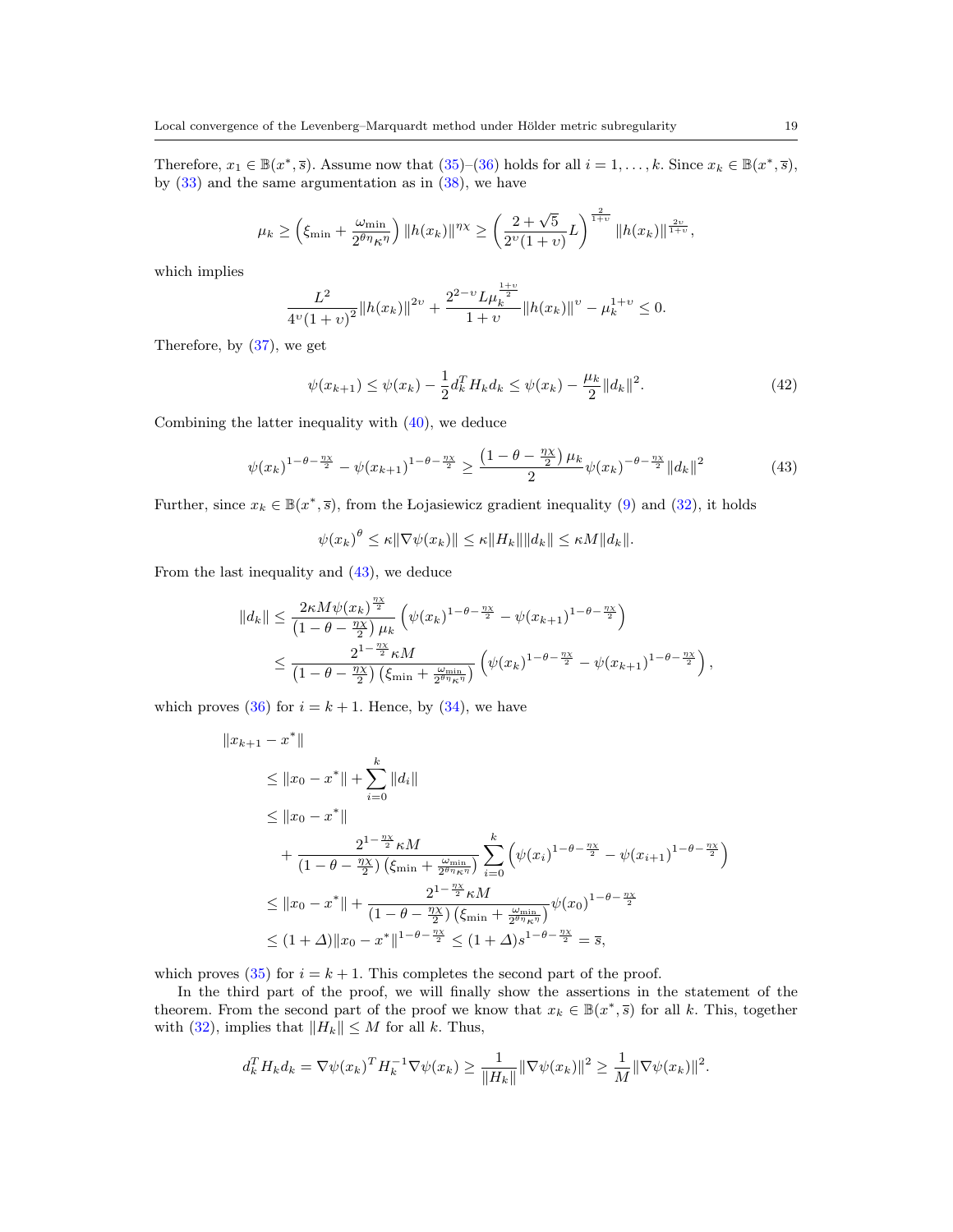Therefore, by [\(42\)](#page-18-1), we have

$$
\psi(x_{k+1}) \leq \psi(x_k) - \frac{1}{2M} ||\nabla \psi(x_k)||^2.
$$

It follows from the Lojasiewicz gradient inequality [\(9\)](#page-3-2) and the last inequality that

$$
\psi(x_{k+1}) \le \psi(x_k) - \frac{1}{2\kappa^2 M} \psi(x_k)^{2\theta}.
$$

This implies that  $\{\psi(x_k)\}\)$  converges to 0. By applying Lemma [1](#page-15-1) with  $s_k := \psi(x_k)$ ,  $\vartheta := 2\kappa^2 M$ and  $\alpha := 2\theta$ , we conclude that the rate of convergence depends on  $\theta$  as claimed in (i)-(ii). Finally, observe that  $\{\text{dist}(x_k, \Omega)\}\)$  converges to 0 with the rate stated in (i)-(ii) thanks to the Hölder metric subregularity of the function  $h$ .

<span id="page-19-2"></span>Remark  $6$  Observe that every real analytic function satisfies the assumptions of Theorem [2,](#page-16-0) thanks to Fact [1](#page-4-1) and the discussion after it in Section [2.](#page-3-3) Therefore, local sublinear convergence of [LM-AR](#page-6-1) is guaranteed for all  $\eta$  sufficiently small (i.e., whenever  $\eta < \min{\{\chi^{-1}, 2(1-\theta)\chi^{-1}\}}$ ). This is the best that we can get with these weak assumptions, as we show in the next example.

Example 4 (Example [2](#page-6-2) revisited) Let  $h(x) = \frac{3}{4}$  $\sqrt[3]{x^4}$  be the function considered in Example [2.](#page-6-2) The function  $h$  does not satisfy the assumptions of Theorem [1,](#page-13-0) but it verifies the ones of Theorem [2.](#page-16-0) Indeed, it is straightforward to check that  $\psi(x) = \frac{1}{2} |h(x)|^2$  satisfies the Lojasiewicz gradient inequality [\(9\)](#page-3-2) with exponent  $\theta = \frac{5}{8}$ . Since  $\theta > \frac{1}{2}$ , we can only guarantee the sublinear convergence of the sequence  $\{x_k\}$  generated by [LM-AR](#page-6-1) to 0 when  $\eta \in \left]0, \frac{1}{2\chi}\right[ = \left]0, \min\left\{\frac{1}{2\chi}, \frac{3}{4\chi}\right\}\right[$ . In fact, this is the best convergence rate that we can get. Indeed, a direct computation gives us

<span id="page-19-1"></span>
$$
x_{k+1} = \left(1 - \frac{\frac{3}{4}x_k^{\frac{2}{3}}}{x_k^{\frac{2}{3}} + \xi_k \left(\frac{3}{4}\right)^{\eta} |x_k|^{\frac{4\eta}{3}} + \omega_k \left(\frac{3}{4}\right)^{\eta} |x_k|^{\frac{5\eta}{3}}}\right)x_k.
$$
 (44)

On the one hand, when  $\xi_{min} > 0$  and  $\eta \in \left]0, \frac{1}{2}\right[$ , we have  $\frac{4\eta}{3} < \frac{2}{3}$ . Therefore, it follows from [\(44\)](#page-19-1) and  $\xi_k \geq \xi_{\min} > 0$  that

$$
\lim_{k \to \infty} \left| \frac{x_{k+1}}{x_k} \right| = 1,
$$

which means that  $\{x_k\}$  is sublinearly convergent to 0. This coincides with what Theorem [2](#page-16-0) asserts, since  $\left[0, \frac{1}{2\chi}\right] = \left[0, \frac{1}{2}\right]$ . On the other hand, when  $\xi_{\min} = 0$  and  $\eta \in \left]0, \frac{2}{5}\right[$ , sublinear convergence is also obtained from [\(44\)](#page-19-1), which is exactly what Theorem [2](#page-16-0) guarantees for all  $\eta \in \left]0, \frac{1}{2\chi}\right[ = \left]0, \frac{2}{5}\right[$ .

#### <span id="page-19-0"></span>4 Application to biochemical reaction networks

In this section, we introduce first a class of nonlinear equations arising in the study of biochemistry, cf. [\[21\]](#page-28-25). After that, we compare the performance of [LM-AR](#page-6-1) with various Levenberg–Marquardt algorithms for finding steady states of nonlinear systems of biochemical networks on 20 different real data biological models.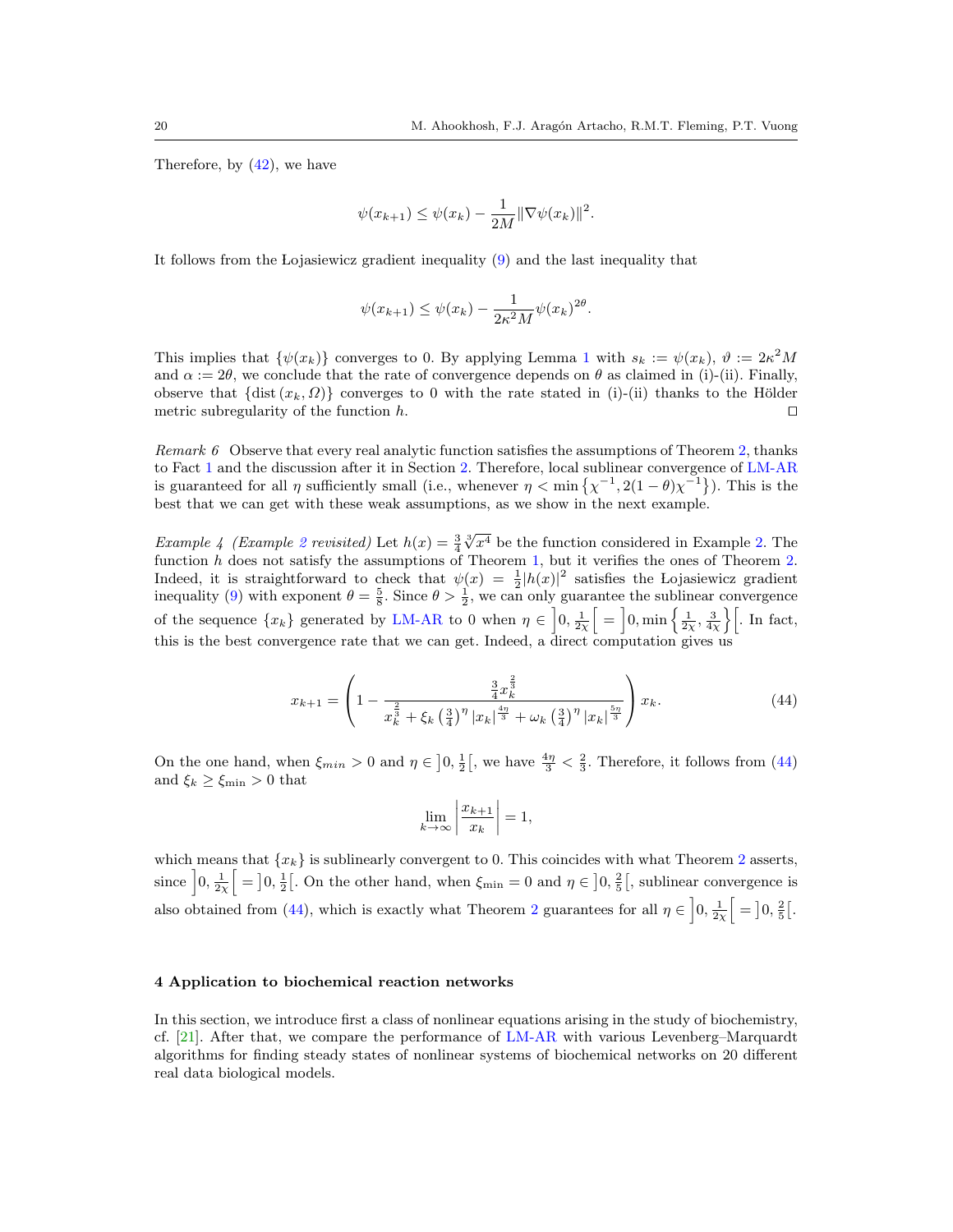#### 4.1 Nonlinear systems in biochemical reaction networks

Consider a biochemical network with m molecular species and n reversible elementary reactions<sup>[1](#page-20-0)</sup>. We define forward and reverse *stoichiometric matrices*,  $F, R \in \mathbb{Z}_+^{m \times n}$ , respectively, where  $F_{ij}$ denotes the *stoichiometry*<sup>[2](#page-20-1)</sup> of the *i*<sup>th</sup> molecular species in the *j*<sup>th</sup> forward reaction and  $R_{ij}$  denotes the stoichiometry of the  $i^{th}$  molecular species in the  $j^{th}$  reverse reaction. We assume that every reaction conserves mass, that is, there exists at least one positive vector  $l \in \mathbb{R}_{++}^m$  satisfying  $(R - F)^T l = 0$ , cf. [\[23\]](#page-28-26). The matrix  $N := R - F$  represents net reaction stoichiometry and may be viewed as the incidence matrix of a directed hypergraph, see [\[36\]](#page-29-20). We assume that there are less molecular species than there are net reactions, that is  $m < n$ . We assume the cardinality of each row of F and R is at least one, and the cardinality of each column of  $R - F$  is at least two. The matrices  $F$  and  $R$  are sparse and the particular sparsity pattern depends on the particular biochemical network being modeled. Moreover, we also assume that rank( $[F, R]$ ) = m, which is a requirement for kinetic consistency, cf. [\[22\]](#page-28-27).

Let  $c \in \mathbb{R}_{++}^m$  denote a variable vector of molecular species concentrations. Assuming constant nonnegative elementary kinetic parameters  $k_f, k_r \in \mathbb{R}^n_+$ , we assume elementary reaction kinetics for forward and reverse elementary reaction rates as  $s(k_f, c) := \exp(\ln(k_f) + F^T \ln(c))$ and  $r(k_r, c) := \exp(\ln(k_r) + R^T \ln(c))$ , respectively, where  $\exp(\cdot)$  and  $\ln(\cdot)$  denote the respective componentwise functions, see, e.g.,  $[3,22]$  $[3,22]$ . Then, the deterministic dynamical equation for time evolution of molecular species concentration is given by

<span id="page-20-2"></span>
$$
\frac{dc}{dt} \equiv N(s(k_f, c) - r(k_r, c))
$$
\n
$$
= N\left(\exp(\ln(k_f) + F^T \ln(c)) - \exp\left(\ln(k_r) + R^T \ln(c)\right)\right) =: -f(c).
$$
\n(45)

A vector  $c^*$  is a *steady state* if and only if it satisfies

$$
f(c^*) = 0.
$$

Note that a vector  $c^*$  is a steady state of the biochemical system if and only if

$$
s(k_f, c^*) - r(k_r, c^*) \in \mathcal{N}(N),
$$

here  $\mathcal{N}(N)$  denotes the null space of N. Therefore, the set of steady states  $\Omega = \{c \in \mathbb{R}_{++}^m, f(c) = 0\}$ is unchanged if we replace the matrix N by a matrix  $\bar{N}$  with the same null space. Suppose that  $\overline{N} \in \mathbb{Z}^{r \times n}$  is the submatrix of N whose rows are linearly independent, then rank  $(\overline{N}) = \text{rank}(N) =$ r. If one replaces N by  $\bar{N}$  and transforms [\(45\)](#page-20-2) to logarithmic scale, by letting  $x := \ln(c) \in \mathbb{R}^m$ ,  $k \coloneqq [\ln(k_f)^T, \ln(k_r)^T]^T \in \mathbb{R}^{2n}$ , then the right-hand side of [\(45\)](#page-20-2) is equal to the function

$$
\bar{f}(x) := \left[\bar{N}, -\bar{N}\right] \exp\left(k + [F, R]^T x\right),\,
$$

where  $[\cdot, \cdot]$  stands for the horizontal concatenation operator.

Let  $L \in \mathbb{R}^{(m-r)\times m}$  denote a basis for the left null space of N, which implies  $LN = 0$ . We have rank(L) =  $m - r$ . We say that the system satisfies moiety conservation if for any initial concentration  $c_0 \in \mathbb{R}_{++}^m$ , it holds

$$
L\,c = L\exp(x) = l_0
$$

along the trajectory of [\(45\)](#page-20-2), given an initial starting point  $l_0 \in \mathbb{R}_{++}^m$ . It is possible to compute L such that each row corresponds to a structurally identifiable conserved moiety in a biochemical

<span id="page-20-0"></span><sup>1</sup> An elementary reaction is a chemical reaction for which no intermediate molecular species need to be postulated in order to describe the chemical reaction on a molecular scale.

<span id="page-20-1"></span><sup>2</sup> Reaction stoichiometry is a quantitative relationship between the relative quantities of molecular species involved in a single chemical reaction.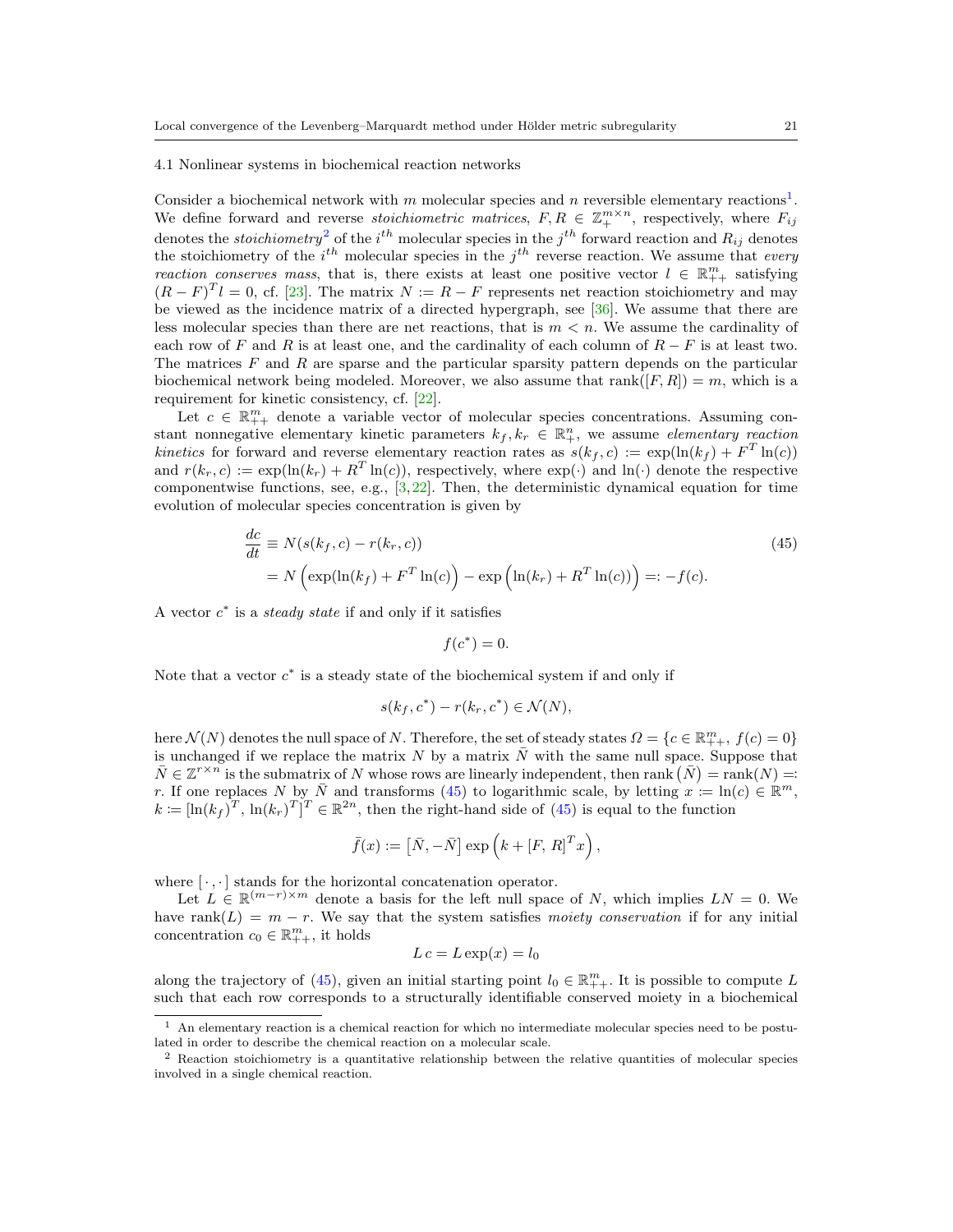network, cf. [\[26\]](#page-28-28). The problem of finding the moiety conserved steady state of a biochemical reaction network is equivalent to solving the nonlinear equation [\(1\)](#page-1-0) with

<span id="page-21-0"></span>
$$
h(x) := \begin{pmatrix} \bar{f}(x) \\ L \exp(x) - l_0 \end{pmatrix}.
$$
 (46)

By replacing f by f we have improved the rank deficiency of  $\nabla f$ , and thus the one of h in [\(46\)](#page-21-0). Nonetheless, as we demonstrate in Figure [5,](#page-25-0)  $\nabla h$  is usually still far from being full rank at the solutions.

Let us show that h is real analytic. Let  $A := [\bar{N}, -\bar{N}]$  and  $B := [F, R]^T$ . Then we can write

$$
\psi(x) = \frac{1}{2} ||h(x)||^2 = \frac{1}{2} h(x)^T h(x)
$$
  
\n
$$
= \frac{1}{2} \exp (k + Bx)^T A^T A \exp (k + Bx)
$$
  
\n
$$
+ \frac{1}{2} (L \exp(x) - l_0)^T (L \exp(x) - l_0)
$$
  
\n
$$
= \exp (k + Bx)^T Q \exp (k + Bx) + \frac{1}{2} (L \exp(x) - l_0)^T (L \exp(x) - l_0)
$$
  
\n
$$
= \sum_{p,q=1}^{2n} Q_{pq} \exp \left( k_p + k_q + \sum_{i=1}^m (B_{pi} + B_{qi}) x_i \right)
$$
  
\n
$$
+ \frac{1}{2} (L \exp(x) - l_0)^T (L \exp(x) - l_0),
$$

where  $Q = A<sup>T</sup>A$ . Since  $B_{ij}$  are nonnegative integers for all i and j, we conclude that the function  $\psi$ is real analytic (see Proposition 2.2.2 and Proposition 2.2.8 in [\[49\]](#page-29-21)). It follows from Remark [6](#page-19-2) that  $\psi$  satisfy the Lojasiewicz gradient inequality (with some unknown exponent  $\theta \in [0,1]$ ) and the mapping h is Hölder metrically subregular around  $(x^*,0)$ . Therefore, the assumptions of The-orem [2](#page-16-0) are satisfied as long as  $\eta$  is *sufficiently small*, and local sublinear convergence of [LM-AR](#page-6-1) is guaranteed.

#### 4.2 Computational experiments

In this subsection, we compare [LM-AR](#page-6-1) with various Levenberg–Marquardt methods for solving the nonlinear system  $(1)$  with h defined by  $(46)$  on 20 different biological models. These codes are available in the COBRA Toolbox v3 [\[28\]](#page-28-29). In our implementation, all codes were written in MATLAB and runs were performed on Intel Core i7-4770 CPU 3.40GHz with 12GB RAM, under Windows 10 (64-bits). The algorithms were stopped whenever

$$
||h(x_k)|| \le 10^{-6}
$$

is satisfied or the maximum number of iterations (say 10,000) is reached. On the basis of our experiments with the mapping [\(46\)](#page-21-0), we set

<span id="page-21-1"></span>
$$
\xi_k := \max\left\{0.95^{2k}, 10^{-9}\right\} \quad \text{and} \quad \omega_k := 0.95^k. \tag{47}
$$

The initial point is set to  $x_0 = 0$  in all the experiments.

To illustrate the results, we use the Dolan and Moré performance profile  $[12]$  with the performance measures  $N_i$  and T, where  $N_i$  and T denote the total number of iterations and the running time. In this procedure, the performance of each algorithm is measured by the ratio of its computational outcome versus the best numerical outcome of all algorithms. This performance profile offers a tool to statistically compare the performance of algorithms. Let  $S$  be a set of all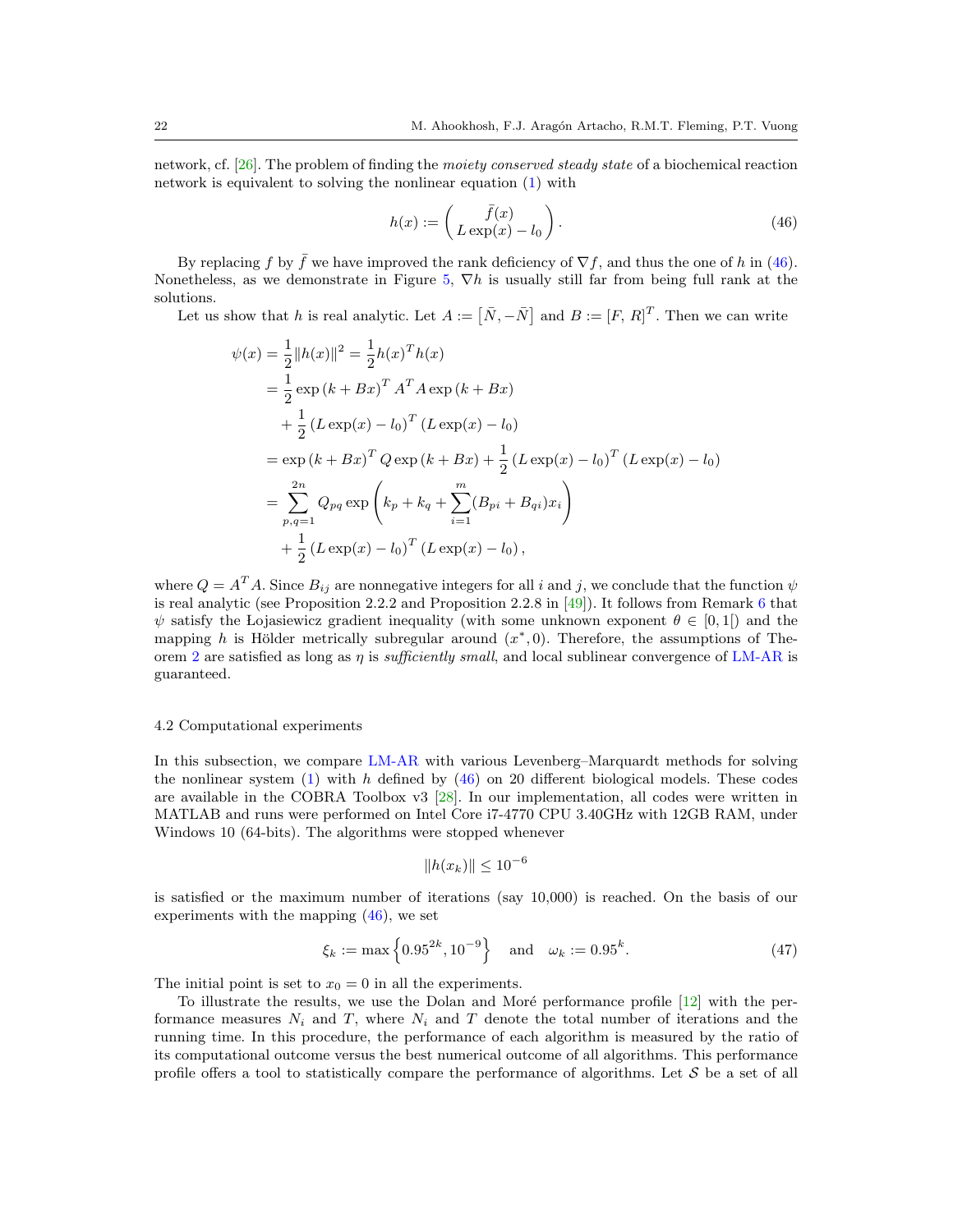algorithms and  $\mathcal P$  be a set of test problems. For each problem p and algorithm s,  $t_{p,s}$  denotes the computational outcome with respect to the performance index, which is used in the definition of the performance ratio

<span id="page-22-0"></span>
$$
r_{p,s} := \frac{t_{p,s}}{\min\{t_{p,s} : s \in \mathcal{S}\}}.\tag{48}
$$

If an algorithm s fails to solve a problem p, the procedure sets  $r_{p,s} := r_{\text{failed}}$ , where  $r_{\text{failed}}$  should be strictly larger than any performance ratio  $(48)$ . Let  $n<sub>p</sub>$  be the number of problems in the experiment. For any factor  $\tau \in \mathbb{R}$ , the overall performance of an algorithm s is given by

$$
\rho_s(\tau) := \frac{1}{n_p} \text{size} \{ p \in \mathcal{P} : r_{p,s} \leq \tau \}.
$$

Here,  $\rho_s(\tau)$  is the probability that a performance ratio  $r_{p,s}$  of an algorithm  $s \in S$  is within a factor  $\tau$  of the best possible ratio. The function  $\rho_s(\tau)$  is a distribution function for the performance ratio. In particular,  $\rho_s(1)$  gives the probability that an algorithm s wins over all other considered algorithms, and  $\lim_{\tau \to r_{\text{failed}}} \rho_s(\tau)$  gives the probability that algorithm s solves all considered problems. Therefore, this performance profile can be considered as a measure of efficiency among all considered algorithms.

In our first experiment, we explore for which parameter  $\eta$  the best performance of [LM-AR](#page-6-1) is obtained. To this end, we apply seven versions of [LM-AR](#page-6-1) associated to each of the parameters  $\eta \in \{0.6, 0.7, 0.8, 0.9, 0.99, 0.999, 1\}$  to the nonlinear system [\(46\)](#page-21-0) defined by 20 biological models. The results of this comparison are summarised in Table [1](#page-26-0) and Figure [2,](#page-22-1) from where it can be observed that [LM-AR](#page-6-1) with  $\eta = 0.999$  outperforms the other values of the parameters. It is also apparent that smaller values of  $\eta$  are less efficient, although [LM-AR](#page-6-1) successfully found a solution for every model and every value of  $\eta$  that was tested. It is important to recall here that local convergence is only guaranteed by Theorem [2](#page-16-0) for *sufficiently small* values of  $\eta$ , since the value of  $\theta$ is unknown. Also, note that the local convergence for the value  $\eta = 1$  is not covered by Theorem [2](#page-16-0) for our choice of the parameters, because it requires  $\eta < \min\{1, 2 - 2\theta\}$ , since  $\omega_{\min} = 0$  in [\(47\)](#page-21-1).



<span id="page-22-1"></span>**Figure 2** Performance profile for the number of iterations of [LM-AR](#page-6-1) with parameters [\(47\)](#page-21-1) and  $\eta \in$  $\{0.6, 0.7, 0.8, 0.9, 0.99, 0.999, 1\}$ . The best performance is attained by  $\eta = 0.999$ .

We now set  $\eta = 0.999$  and compare [LM-AR](#page-6-1) with parameters [\(47\)](#page-21-1) with the following Levenberg– Marquardt methods: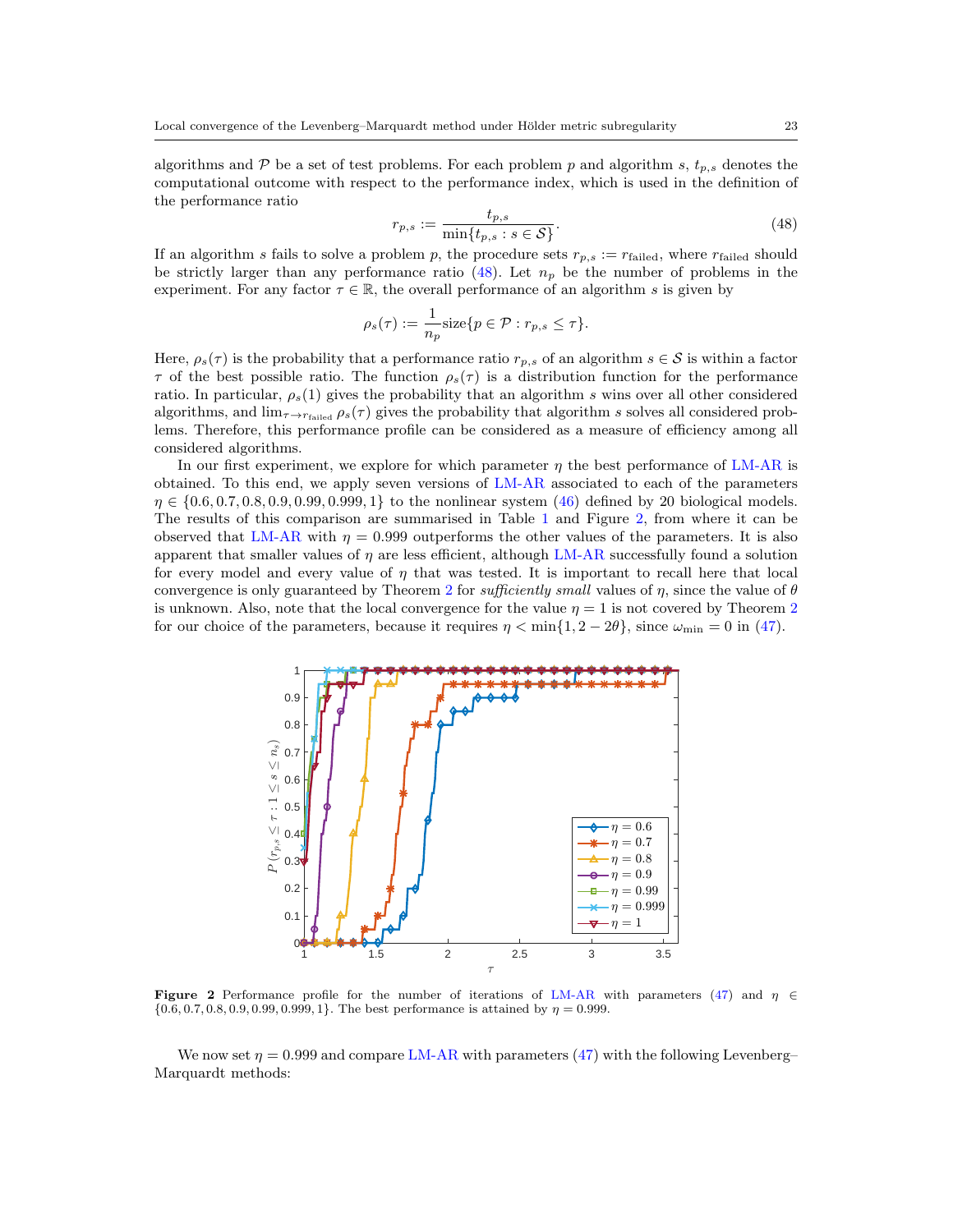- LM-YF: with  $\mu_k = ||h(x_k)||^2$ , given by Yamashita and Fukushima [\[52\]](#page-29-5);
- LM-FY: with  $\mu_k = ||h(x_k)||$ , given by Fan and Yuan [\[18\]](#page-28-13);
- LM-F: with  $\mu_k = ||\nabla h(x_k)h(x_k)||$ , given by Fischer [\[19\]](#page-28-16).

It is clear that all of these three methods are special cases of [LM-AR](#page-6-1) by selecting suitable parameters  $\xi_k$ ,  $\omega_k$ , and  $\eta$ . The results of our experiments are summarised in Table [2](#page-27-0) and Figure [3.](#page-23-0) In Figures  $3(a)$  and  $3(b)$ , we see that [LM-AR](#page-6-1) is clearly always the winner, both for the number of iterations and the running time. Moreover, LM-F outperforms both LM-YF and LM-FY. In fact, LM-FY was not able to solve any of the considered problems within the 10,000 iterations.

<span id="page-23-1"></span>

<span id="page-23-2"></span><span id="page-23-0"></span>**Figure 3** Performance profiles for the number of iterations  $(N_i)$  and the running time (T) of LM-YF, LM-FY, LM-F, and [LM-AR](#page-6-1) with parameters [\(47\)](#page-21-1) and  $\eta = 0.999$  on a set of 20 biological models for the mapping [\(46\)](#page-21-0). [LM-AR](#page-6-1) clearly outperforms the other methods.

In order to see the evolution of the merit function, we illustrate its value with respect to the number of iterations in Figure [4](#page-24-1) for the mapping [\(46\)](#page-21-0) with the biological models iAF692 and iNJ661. We limit the maximum number of iterations to 1,000. Clearly, [LM-AR](#page-6-1) attains the best results, followed by LM-F. Both methods seem to be more suited to biological problems than LM-YF and LM-FY. We also show in Figure [4](#page-24-1) the evolution of the value of the step size  $||d_k||$ . Both [LM-AR](#page-6-1) and LM-F show a rippling behaviour, while the value of  $||d_k||$  is nearly constant along the 1,000 iterations for LM-YF and LM-FY. Probably, this rippling behaviour is letting the first two methods escape from a flat valley of the merit function, while the two last methods get trapped there. Observe also that, by Lemma [2,](#page-15-0) one has that  $||d_k|| \leq \frac{1}{2}$  for LM-YF and  $||d_k|| \leq \frac{1}{2}||h(x_k)||^{\frac{1}{2}}$ for LM-FY, while this upper bound can be larger for both [LM-AR](#page-6-1) and LM-F.

In our last experiment, we find 10 solutions of the nonlinear system  $(1)$  with [LM-AR](#page-6-1) using 10 random starting points  $x_0 \in \left]-\frac{1}{2},\frac{1}{2}\right[^m$  for each of the 20 biological models and compute the rank of  $\nabla h$  at each of these solutions. The results are shown in Figure [5,](#page-25-0) where we plot the rank deficiency of  $\nabla h$  at each of the solutions. For all the models, except for the Ecoli core, we observe that  $\nabla h$  at the solutions found is far from being full rank. For the Ecoli core, although  $\nabla h$  had full rank at every solution found, the smallest eigenvalue at these solutions had a value around  $10^{-9}$ , making also this problem ill-conditioned. This explains the difficulties that most of the algorithms had for solving the nonlinear system  $(1)$  with h defined by  $(46)$ . Therefore, since we are dealing with a difficult problem, it is more meritorious the successfulness of [LM-AR](#page-6-1) with parameters [\(47\)](#page-21-1) for finding a solution of each of the 20 models in less than 400 iterations (in less than one minute), as shown in Table [2.](#page-27-0)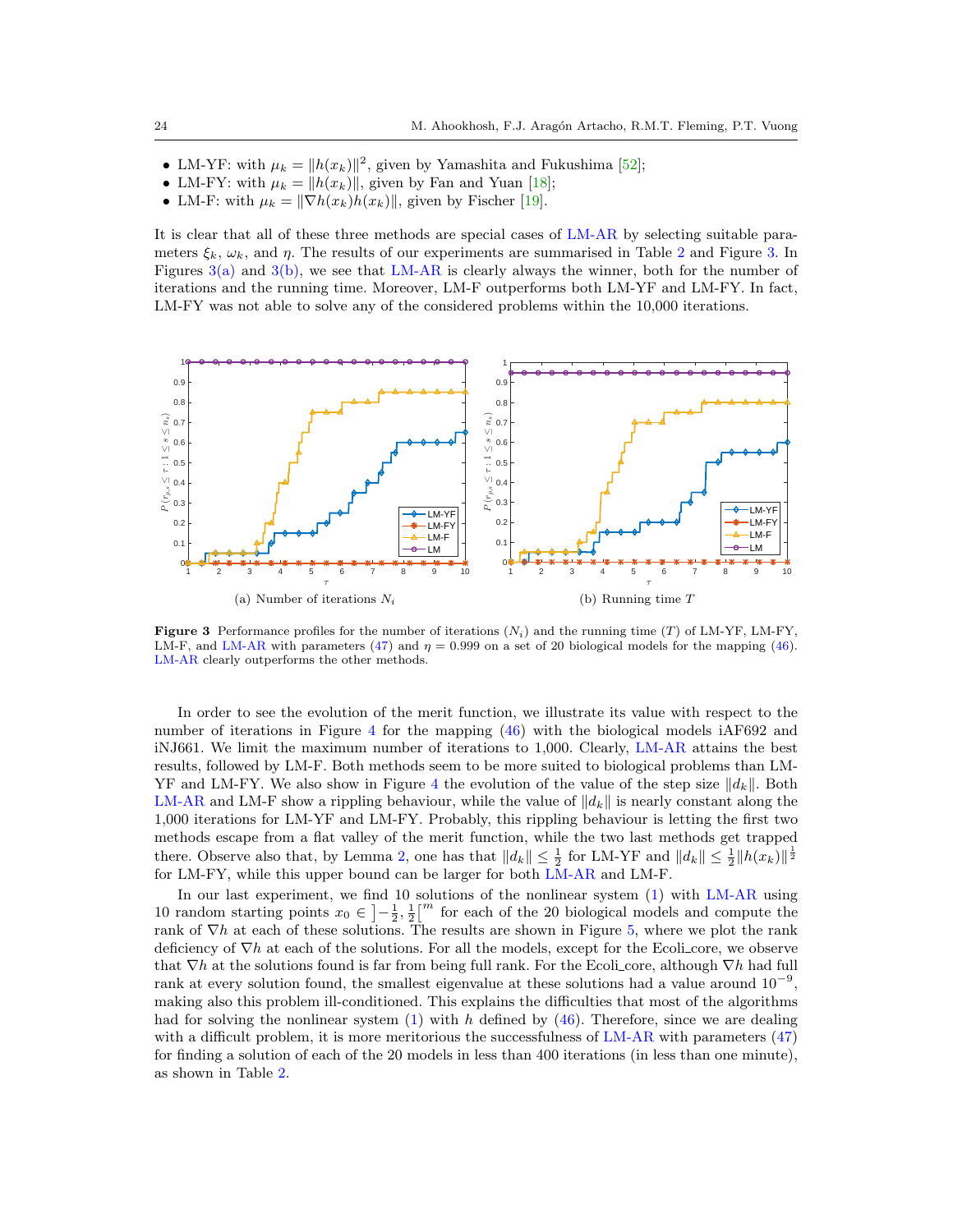

<span id="page-24-1"></span>Figure 4 Value of the merit function and step size with respect to the number of iterations for the methods LM-YF, LM-FY, LM-F, and [LM-AR](#page-6-1) with parameters [\(47\)](#page-21-1) and  $\eta = 0.999$ , when applied to the mapping [\(46\)](#page-21-0) defined by the biological models iAF692 and iNJ661. It clearly shows that [LM-AR](#page-6-1) outperforms the other methods.

#### <span id="page-24-0"></span>5 Conclusion and further research

We have presented an adaptive Levenberg–Marquardt method for solving systems of nonlinear equations with possible non-isolated solutions. We have analysed its local convergence under Hölder metric subregularity of the underlying function and Hölder continuity of its gradient. We have further analysed the local convergence under the additional assumption that the Lojasiewicz gradient inequality holds. These properties hold in many applied problems, as they are satisfied by any real analytic function. One of these applications is computing a solution to a system of nonlinear equations arising in biochemical reaction networks, a problem which is usually ill-conditioned. We showed that such systems satisfy both the Hölder metric subregularity and the Lojasiewicz gradient inequality assumptions. In our numerical experiments, we clearly obtained a superior performance of our regularisation parameter, compared to existing Levenberg–Marquardt methods, for 20 different biological networks.

Several extensions to the present study are possible, the most important of which would be to develop a globally convergent version of the proposed Levenberg–Marquardt method. One approach, which is currently being investigated, would be to combine the scheme with an Armijo-type line search and a trust-region technique. This will be reported in a separate article [\[1\]](#page-28-31). It would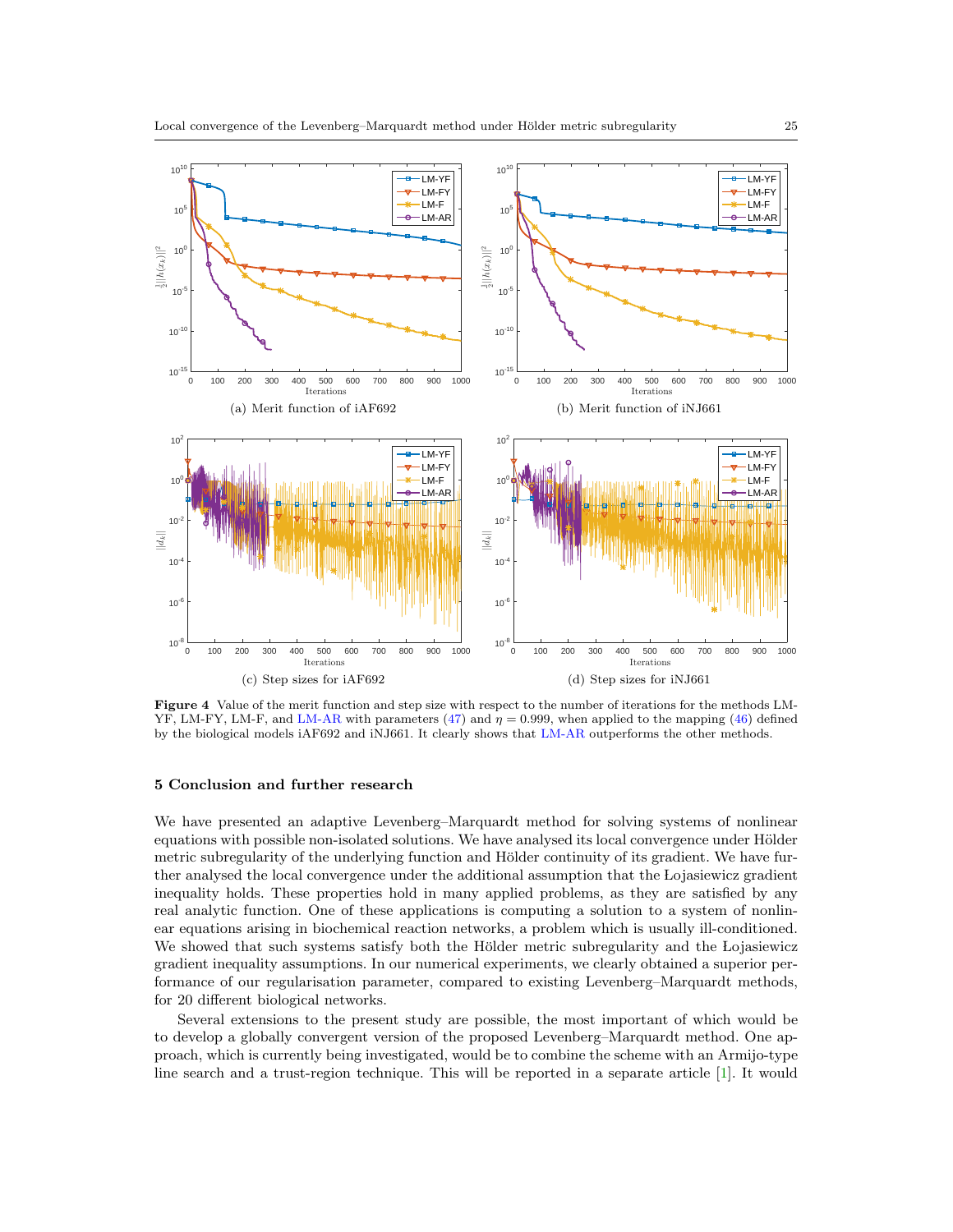

<span id="page-25-0"></span>Figure 5 Plot of the difference between m and the rank of  $\nabla h$  at 10 solutions found with [LM-AR](#page-6-1) for each of the 20 biological models considered. The models are represented in the x-axis, using the same order than in Tables [1](#page-26-0) and [2.](#page-27-0)

also be interesting to analyse a regularisation parameter where the value of  $\eta$  is updated at each iteration. The analysis of the convergence with such a parameter would be much more involved, so we leave this for future work.

### Acknowledgements

We would like to thank Mikhail Solodov for suggesting the use of Levenberg–Marquardt methods for solving the system of nonlinear equations arising in biochemical reaction networks. Thanks also go to Michael Saunders for his useful comments on the first version of this manuscript. We are grateful to two anonymous reviewers for their constructive comments, which helped us improving the paper.

## Appendix

See Tables [1](#page-26-0) and [2](#page-27-0) for the summary results of the comparisons.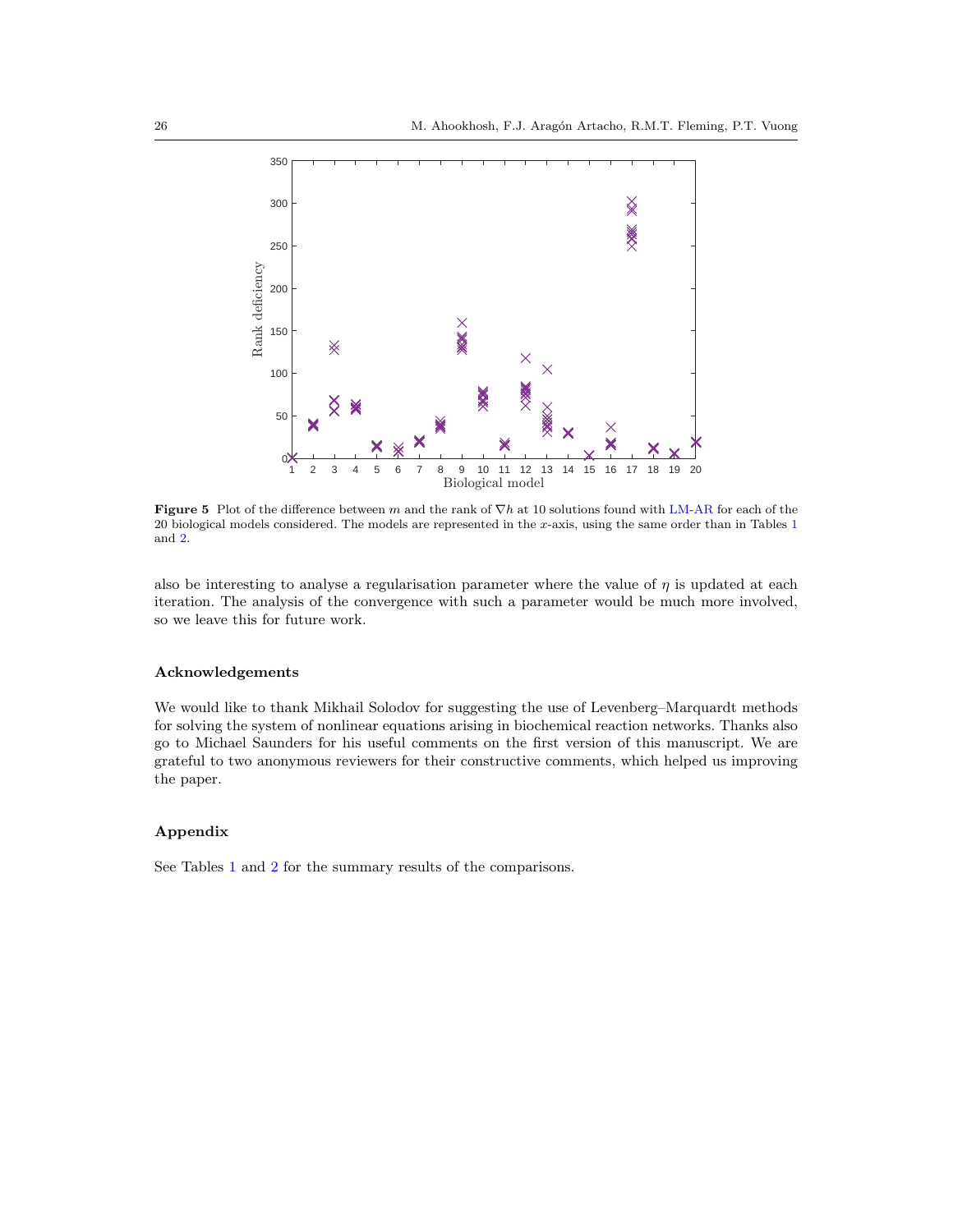<span id="page-26-0"></span>

| 5<br>i<br>١<br>ו<br>כ<br>he the load had been been for the south of the season of the season of the season of the season of the season of the season of the season of the season of the season of the season of the season of the season of the season |                                                                                                       |
|--------------------------------------------------------------------------------------------------------------------------------------------------------------------------------------------------------------------------------------------------------|-------------------------------------------------------------------------------------------------------|
| betameters (47) and $\eta \in \{0.6, 0.7, 0.8, 0.9, 0.99,$ $0.000$ $^{-1}$ .                                                                                                                                                                           | )<br>}<br>}                                                                                           |
| $\blacksquare$ $\blacksquare$ $\blacksquare$ $\blacksquare$ $\blacksquare$ $\blacksquare$<br>W ATTEL-TATES W                                                                                                                                           | $\lambda$ mdarn $\lambda$ rn $\lambda$ arra 9 mmm<br>$\cdots$ and $(T)$ and $\cdots$<br>$\frac{1}{2}$ |
| $max$ manarameter $n$ .<br>had orn Street<br>$\frac{1}{2}$<br>${1 \over 2}$<br>ׇ֓֕֡                                                                                                                                                                    | + p = c = 1 / / / / / p = c = c<br>י<br>י<br>$\frac{1}{1}$<br>יט<br>נע<br>o hom<br>i<br>ļ             |
| Ì<br>ĺ<br>۱<br>$\frac{1}{2}$<br>Ï                                                                                                                                                                                                                      | l<br>j<br>I<br>l<br>l                                                                                 |

| Model                       |      |      |          | $\parallel$    | 0.6   |                | 7.0                                                                                                                                                                                                                                                                                                | $\parallel$                                | $\overline{0.8}$        |                         |                     |                            | 0.99  |                           | 0.999         | $\overline{a}$           | $\lvert \rvert$ |
|-----------------------------|------|------|----------|----------------|-------|----------------|----------------------------------------------------------------------------------------------------------------------------------------------------------------------------------------------------------------------------------------------------------------------------------------------------|--------------------------------------------|-------------------------|-------------------------|---------------------|----------------------------|-------|---------------------------|---------------|--------------------------|-----------------|
|                             | r,   | π    |          |                |       | $\mathbf{N}_i$ | H                                                                                                                                                                                                                                                                                                  | $\mathbf{N}_i$                             |                         |                         |                     | $N_i$                      |       | $N_i$                     | $\mathcal{F}$ | $\ddot{x_i}$             |                 |
| 1. Ecoli_core               | 72   |      |          | 210            |       | 191            | 0.08                                                                                                                                                                                                                                                                                               | 621                                        | 0.07                    | 159                     | 0.06                | $^{136}$                   | 0.06  | 138                       | 0.04          | 139                      | 0.09            |
| 2. iAF692                   | 462  | 493  | $^{430}$ | 492            |       | $_{421}$       | 0.70                                                                                                                                                                                                                                                                                               | 328                                        | 4.54                    | 29 <sub>1</sub>         |                     | 274                        | 3.72  | 256                       |               |                          |                 |
| 3. iAF1260                  | 1520 | 1931 | 1456     | 473            |       | 410            |                                                                                                                                                                                                                                                                                                    | 357                                        |                         | 334                     |                     | $257$<br>$232$             | 53.69 |                           |               |                          |                 |
| 4. iBsu1103                 | 993  |      | 956      | $\overline{2}$ |       | 356            | $33.45$<br>$28.45$<br>$8.48$<br>$8.99$                                                                                                                                                                                                                                                             | $\frac{313}{21}$                           | 74.05<br>25.14          | 254                     |                     |                            |       | $\frac{271}{218}$         |               | <b>253</b><br>268<br>226 |                 |
| 5. iCB925                   | 415  |      | 386      | 467            |       | 477            |                                                                                                                                                                                                                                                                                                    | 332                                        | 4.55                    | 296                     |                     | 318                        |       | 248                       |               |                          |                 |
| 6. iIT341                   | 424  |      | 392      | 388            |       | 333            |                                                                                                                                                                                                                                                                                                    | 253                                        |                         | 226                     |                     | 207                        |       |                           |               |                          |                 |
| 7. iJN678                   | 641  |      | 589      | 362            |       | 356            |                                                                                                                                                                                                                                                                                                    |                                            |                         | 258                     |                     | 220                        |       | $\frac{226}{231}$         |               |                          |                 |
| 8. IJN746                   | 727  |      | $^{50}$  | 470            |       | 376            |                                                                                                                                                                                                                                                                                                    | 50                                         |                         | 255                     |                     | 256                        |       |                           |               |                          |                 |
| 9. iJO1366                  | 1654 |      | 1582     | $417\,$        |       | 372            | $\begin{array}{cccccccccc} 23 & 23 & 24 & 25 & 26 & 27 & 28 & 28 & 27 & 28 & 29 & 21 & 21 & 21 & 22 & 23 & 24 & 25 & 26 & 27 & 28 & 29 & 21 & 20 & 21 & 22 & 23 & 24 & 25 & 26 & 27 & 28 & 29 & 21 & 20 & 20 & 21 & 20 & 22 & 23 & 27 & 28 & 29 & 21 & 20 & 20 & 20 & 21 & 20 & 20 & 20 & 20 & 21$ | 314                                        |                         | 273                     |                     |                            |       | 2319<br>219<br>218<br>257 |               |                          |                 |
| 10. iJR904                  | 597  |      | 564      | 441            |       | $420$<br>346   |                                                                                                                                                                                                                                                                                                    |                                            |                         |                         |                     | $225$<br>245<br>204<br>222 |       |                           |               |                          |                 |
| 11. IMB745                  | 525  |      | $^{49}$  | 363            |       |                |                                                                                                                                                                                                                                                                                                    | $\begin{array}{c} 346 \\ 2.98 \end{array}$ |                         | $279$<br>$213$<br>$283$ |                     |                            |       |                           |               |                          |                 |
| 12. iNJ661                  | 651  |      | 604      | 549            |       | 436            |                                                                                                                                                                                                                                                                                                    | 366                                        |                         |                         |                     |                            |       |                           |               |                          |                 |
| 13. iRsp1095                | 966  |      | 921      | 655<br>373     |       | 1057           |                                                                                                                                                                                                                                                                                                    | 374                                        |                         | 333                     |                     | $\overline{5}$             |       | 301                       |               |                          |                 |
| 14. ISB619                  | 462  |      | 435      |                |       |                |                                                                                                                                                                                                                                                                                                    | 295                                        |                         | 243                     |                     | $203$<br>$212$             |       | $221$<br>$204$            |               |                          |                 |
| 15. ITH366                  | 583  |      | 529      | 349            |       | 344<br>338     |                                                                                                                                                                                                                                                                                                    | 279                                        |                         | 219                     |                     |                            |       |                           |               |                          |                 |
| 16. iTZ479_v2               | 435  |      | 415      | 375            |       | 344            |                                                                                                                                                                                                                                                                                                    | 297                                        |                         | 228                     |                     | 204                        |       |                           |               |                          |                 |
| 17. IYL1228                 | 1350 |      | .280     | 846            |       | 550            |                                                                                                                                                                                                                                                                                                    | 387                                        | 30.96                   | 326                     |                     | 294                        |       | $\frac{318}{242}$         |               |                          |                 |
| 18. L_lactis_MG1363         | 483  |      | 429      | $^{463}$       |       | 427            |                                                                                                                                                                                                                                                                                                    | $\frac{5}{2}$                              |                         | 314                     |                     | 279                        |       |                           |               |                          |                 |
| 19. Sc_thermophilis_rBioNet | 348  |      | 320      | 413            |       | 377            |                                                                                                                                                                                                                                                                                                    | 344                                        | 8 5 5<br>4 0 6<br>5 9 6 | 291                     |                     | 252                        |       | 256                       |               | 241                      |                 |
| 20. T_Maritima              | 434  | 470  | 414      | 407            |       | 318            | 3.72                                                                                                                                                                                                                                                                                               | 281                                        |                         | 233                     | $\frac{1.97}{2.70}$ | 231                        |       | 215                       |               | 212                      |                 |
| Average                     |      |      |          | 447            | 27.12 | 412            | 24.16                                                                                                                                                                                                                                                                                              | 315                                        | 17.36                   | 265                     | 15.05               | 239                        | 12.85 | 237                       | 13.04         | 244                      | 13.4            |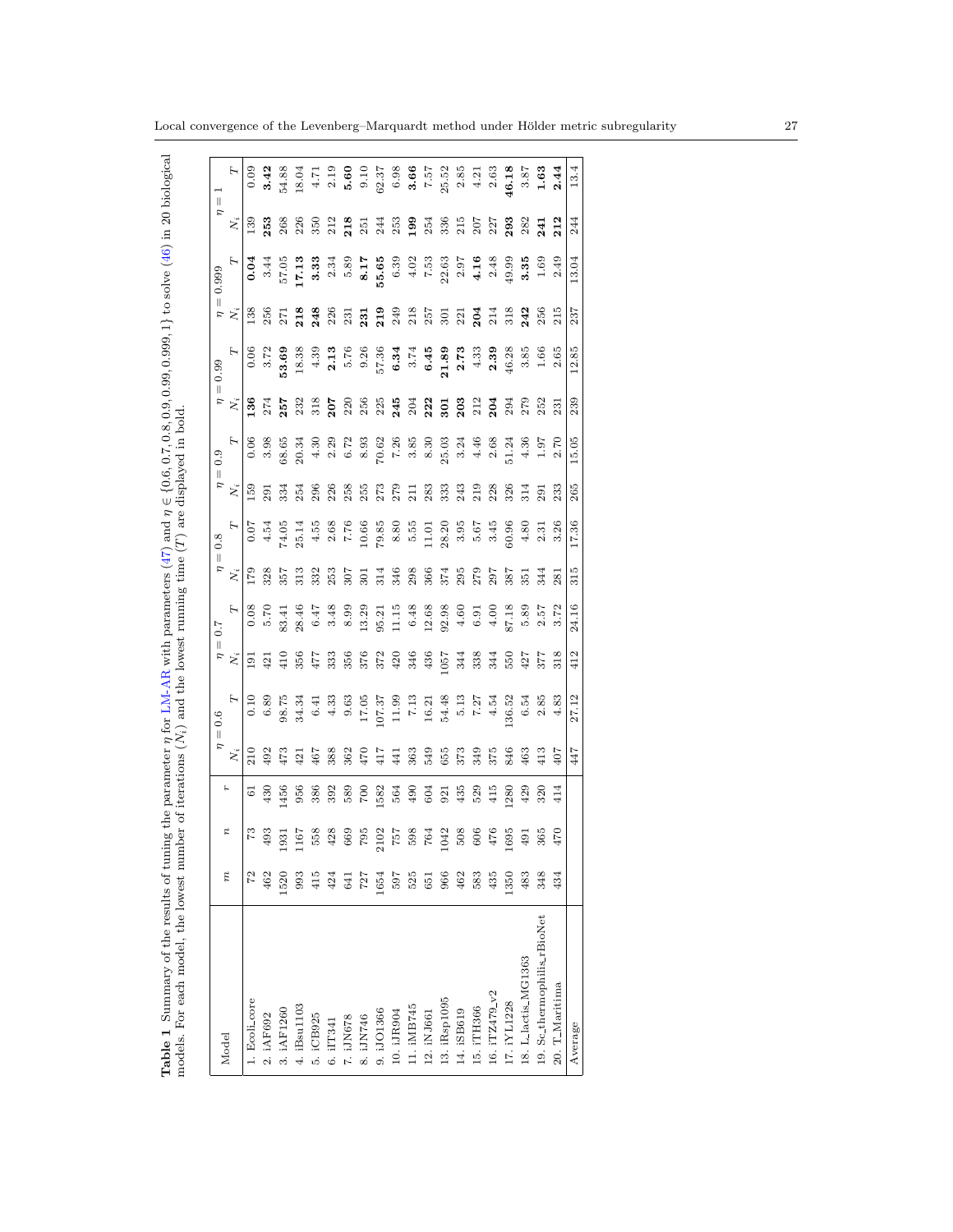<span id="page-27-0"></span>

|                                                                                                    | i                                                                                            |  |
|----------------------------------------------------------------------------------------------------|----------------------------------------------------------------------------------------------|--|
| ds. For eac<br>ļ                                                                                   |                                                                                              |  |
|                                                                                                    |                                                                                              |  |
|                                                                                                    |                                                                                              |  |
| . امیشمان<br>・・フローン                                                                                |                                                                                              |  |
| $\frac{1}{2}$                                                                                      | S<br>S<br>S<br>S<br>S<br>S<br>S<br>S<br>S<br>S<br>S<br>S<br><br><br><br><br><br><br><br><br> |  |
| i<br>1                                                                                             |                                                                                              |  |
| $\ddot{\phantom{0}}$                                                                               | $\frac{1}{2}$                                                                                |  |
|                                                                                                    | $-1$<br>֧֧֧֧֧֧֧֧֧֧֧֧֧֧֧֧֧֧֧֚֚֚֚֚֚֚֚֝֟֬֝֬֝֬֝֬֝֬֓֝֬֝֬֝֬֝֬֝֬֓֝֬֝֬֝֬֝֟֬֝֬֝֬֝֬֝֬                  |  |
|                                                                                                    |                                                                                              |  |
| $\frac{1}{2}$<br>֧֧֧֧֧֧֧֧֧֧֧֧֧֚֡֬֝֬֓֝֬֓֝֬֓֓֝֬֓֓֝֬֓֝֬֓֝֬֝֓֝֬֓֓֝֬֝֓֓֝֬֝֬֓֓֝֬֝֓֬֝֬֝֓֝֬֝֬֝֬֝֓֝֬֝֬֝֬֝֝֬ |                                                                                              |  |
| i                                                                                                  | j<br>Į                                                                                       |  |
|                                                                                                    | <br>                                                                                         |  |
| $\sim$ beg $\left(\frac{1}{2}\right)$ and $\sim$                                                   | i<br>S                                                                                       |  |
|                                                                                                    | ļ                                                                                            |  |
|                                                                                                    | $\sim$ $\sim$<br>ĺ<br>$\overline{a}$                                                         |  |
|                                                                                                    | S MAG                                                                                        |  |
|                                                                                                    | .<br>.<br>.                                                                                  |  |
| $\ddot{\phantom{0}}$<br>ı                                                                          |                                                                                              |  |
|                                                                                                    |                                                                                              |  |
| l                                                                                                  |                                                                                              |  |
| $\frac{1}{2}$<br>ı<br>I                                                                            | <br>איי אי<br>l                                                                              |  |
|                                                                                                    | I                                                                                            |  |
|                                                                                                    | ;<br>;                                                                                       |  |
| :<br>י                                                                                             |                                                                                              |  |
|                                                                                                    | content of the content of                                                                    |  |
|                                                                                                    | c lowward                                                                                    |  |
|                                                                                                    | $\overline{1}$                                                                               |  |
| $\overline{\phantom{a}}$                                                                           | i<br>ī<br>j<br>てくら                                                                           |  |

| Model                       |                 |                            |                 |            | LM-YF     |       | LM-FY   |             | $LM-F$  |       | $LM-AR$ |
|-----------------------------|-----------------|----------------------------|-----------------|------------|-----------|-------|---------|-------------|---------|-------|---------|
|                             | $\widetilde{n}$ | $\boldsymbol{\mathcal{v}}$ | ٤               | $N_i$      | Н         | $N_i$ | Η       | $\bar{N_i}$ | Η       | $N_i$ | ⊢       |
| 1. Ecoli_core               |                 | 73                         | 61              | 238        | 0.10      | 10000 | 4.06    | 257         | 0.08    | 153   | 0.06    |
| 2. iAF692                   | 462             | 493                        | 430             | 1685       | 23.43     | 10000 | 135.63  | 1358        | 18.15   | 271   | 3.61    |
| 3. iAF1260                  | 1520            | 1931                       | 1456            | 8233       | 1726.92   | 10000 | 2066.38 | 2036        | 413.04  | 283   | 57.27   |
| 4. iBsu1103                 | 993             | 167                        | 956             | 2396       | 187.24    | 10000 | 780.72  | <b>E</b> 97 | 59.39   | 193   | 15.09   |
| 5. iCB925                   | 415             | 558                        | 386             | 1005       | 14.15     | 10000 | 131.01  | .0000       | 131.28  | 278   | 3.82    |
| $6.$ i<br>IT341 $\,$        | 424             | 428                        | 392             | 1407       | 14.77     | 10000 | 103.09  | 944         | 9.71    | 222   | 2.26    |
| 7. IJN678                   | 641             | 669                        | 589             | 2218       | 56.33     | 10000 | 253.58  | 1043        | 26.34   | 229   | 5.82    |
| 8. IJN746                   | 727             | 795                        | <b>COZ</b>      | 3107       | 108.72    | 10000 | 349.43  | 1069        | 37.18   | 217   | 7.53    |
| 9. iJO1366                  | 1654            | 2102                       | 1582            | 7716       | 1946.48   | 10000 | 2524.01 | 1066        | 268.38  | 232   | 58.33   |
| 10. iJR904                  | 597             | 757                        | 564             | 2789       | 72.26     | 10000 | 258.50  | 1231        | 31.74   | 262   | 6.75    |
| 11. iMB745                  | 525             | 598                        | 06 <sup>b</sup> | $06\Delta$ | $14.60\,$ | 10000 | 181.40  | 1247        | 22.50   | 208   | 3.76    |
| 12. iNJ661                  | 651             | 764                        | 604             | 2635       | 76.62     | 10000 | 290.56  | 1357        | 39.45   | 360   | 10.44   |
| 13. iRsp1095                | 966             | 1042                       | 921             | 3832       | 266.87    | 10000 | 694.21  | 10000       | 696.93  | 235   | 16.38   |
| 14. iSB619                  | 462             | 508                        | 435             | 1581       | 21.42     | 10000 | 133.94  | 814         | 10.82   | 233   | 3.12    |
| 15. iTH366                  | 583             | 606                        | 529             | 1641       | 33.78     | 10000 | 205.34  | 817         | 16.79   | 211   | 4.30    |
| 16. iTZ479_v2               | 435             | 476                        | 415             | 1148       | 13.57     | 10000 | 117.46  | 713         | 8.34    | 221   | 2.61    |
| 17. iYL1228                 | 1350            | 1695                       | 1280            | 6070       | 956.92    | 10000 | 1565.75 | 10000       | 1567.47 | 272   | 42.94   |
| 18. L_lactis_MG1363         | 483             | 491                        | 429             | 2180       | 30.17     | 10000 | 137.99  | 1231        | 17.06   | 287   | 4.10    |
| 19. Sc_thermophilis_rBioNet | 348             | 365                        | 320             | 1753       | 11.85     | 10000 | 68.54   | 935         | 6.33    | 244   | 1.61    |
| 20. T_Maritima              | 434             | 470                        | 414             | 1169       | 14.33     | 10000 | 118.65  | 717         | 8.31    | 209   | 2.42    |
| Average of successful       |                 |                            |                 | 2680       | 279.53    |       |         | 1035        | 58.45   | 241   | 12.61   |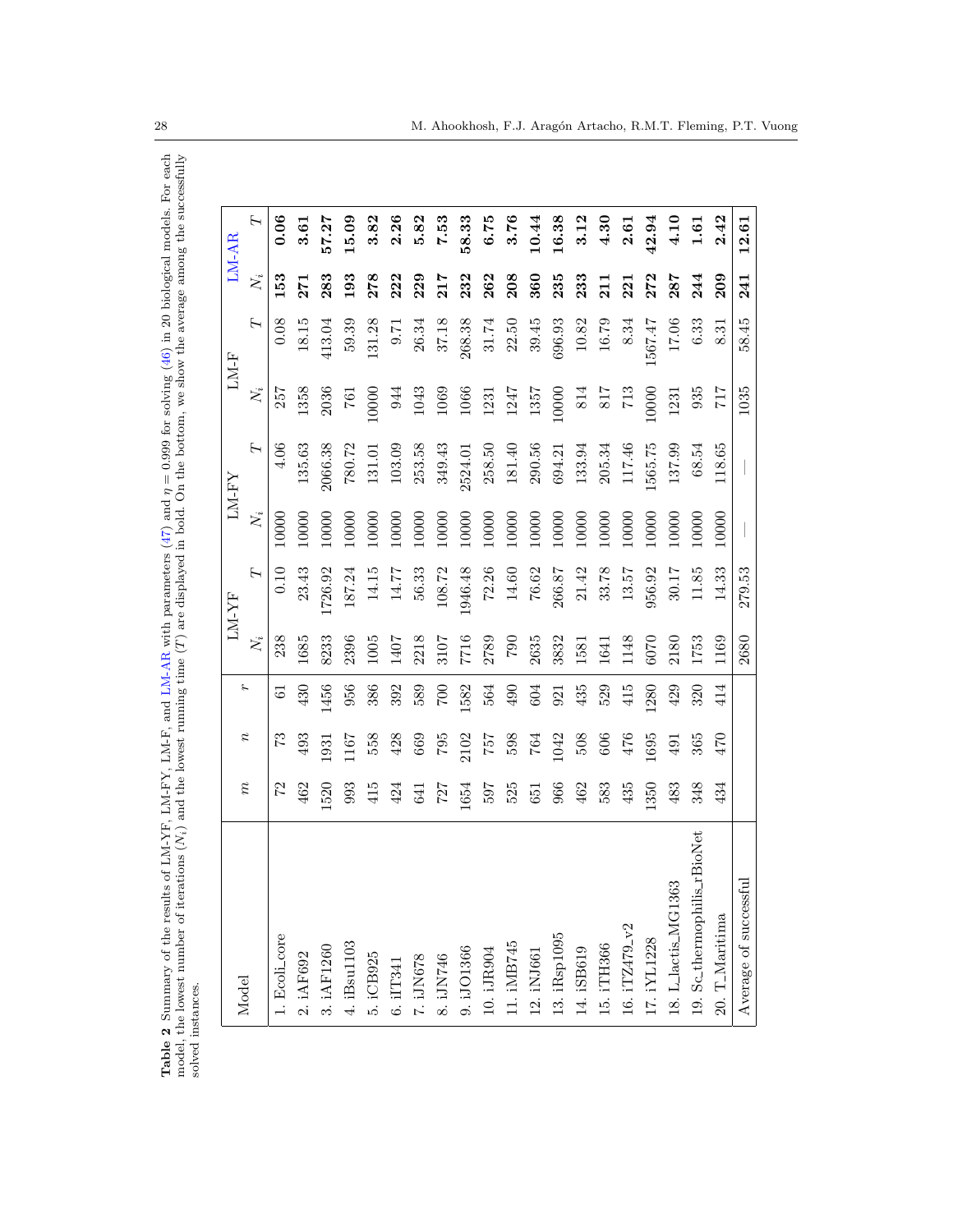#### References

- <span id="page-28-31"></span>1. M. Ahookhosh, R.M.T. Fleming, P.T. Vuong: Finding zeros of Hölder metrically subregular mappings via globally convergent Levenberg–Marquardt methods, arXiv: [1812.00818.](https://arxiv.org/abs/1812.00818.pdf)
- <span id="page-28-2"></span>2. Aragón Artacho, F.J., Fleming, R.: Globally convergent algorithms for finding zeros of duplomonotone mappings. Optim. Lett. 9(3), 569–584 (2015).
- <span id="page-28-3"></span>3. Arag´on Artacho, F.J., Fleming, R., Vuong, P.T.: Accelerating the DC algorithm for smooth functions. Math. Program. 169B(1), 95–118 (2018).
- <span id="page-28-19"></span>4. Attouch, H., Bolte, J.: On the convergence of the proximal algorithm for nonsmooth functions involving analytic features. Math. Program. 116(1-2), 5–16 (2009).
- <span id="page-28-20"></span>5. Attouch, H., Bolte, J., Svaiter, B.F.: Convergence of descent methods for semi-algebraic and tame problems: proximal algorithms, forward-backward splitting, and regularized Gauss-Seidel methods. Math.Program.  $137A(1-2), 91-129$  (2013).
- <span id="page-28-11"></span>6. Behling, R., Iusem, A.: The effect of calmness on the solution set of systems of nonlinear equations. Math. Program. 137A(1-2), 155–165 (2013).
- <span id="page-28-4"></span>7. Bellavia, S., Cartis, C., Gould, N., Morini, B., Toint, P.L.: Convergence of a regularized Euclidean residual algorithm for nonlinear least squares. SIAM J. Numer. Anal.  $48(1)$ , 1–29 (2010).
- <span id="page-28-6"></span>8. Bellavia, S., Morini, B.: Strong local convergence properties of adaptive regularized methods for nonlinear least squares. IMA J. Numer. Anal. 35(2), 947–968 (2015).
- <span id="page-28-18"></span>9. Bolte, J., Daniilidis, A., Lewis, A.: The Lojasiewicz inequality for nonsmooth subanalytic functions with applications to subgradient dynamical systems. SIAM J. Optimiz. 17(4), 1205–1223 (2007).
- <span id="page-28-21"></span>10. Bolte, J., Daniilidis, A., Ley, O., Mazet, L.: Characterizations of Lojasiewicz inequalities: subgradient flows, talweg, convexity. Trans. Amer. Math. Soc. 362(6), 3319–3363 (2010).
- <span id="page-28-9"></span>11. Cibulka, R., Dontchev, A.L., Kruger, A.Y.: Strong metric subregularity of mappings in variational analysis and optimization. J. Math. Anal. Appl. 457(2), 1247–1282 (2018).
- <span id="page-28-30"></span>12. Dolan, E.D., Moré, J.J.: Benchmarking optimization software with performance profiles. Math. Program. 91B(2), 201–213 (2002).
- <span id="page-28-8"></span>13. Dontchev, A.L., Rockafellar, R.T.: Implicit Functions and Solution Mappings, 2. ed. edn. Springer Series in Operations Research and Financial Engineering. Springer, New York, NY [u.a.] (2014).
- <span id="page-28-0"></span>14. Eilenberger, G.: Solitons: Mathematical methods for physicists. Springer-Verlag (1983).
- <span id="page-28-10"></span>15. Fan, J.: Convergence rate of the trust region method for nonlinear equations under local error bound condition. Comput. Optim. Appl. 34(2), 215–227 (2006).
- <span id="page-28-12"></span>16. Fan, J.: The modified Levenberg–Marquardt method for nonlinear equations with cubic convergence. Math. Comput. 81(277), 447–466 (2012).
- <span id="page-28-17"></span>17. Fan, J., Pan, J.: A note on the Levenberg–Marquardt parameter. Appl. Math. Comput. 207, 351–359 (2009).
- <span id="page-28-13"></span>18. Fan, J., Yuan, Y.: On the quadratic convergence of the Levenberg–Marquardt method without nonsingularity assumption. Computing 74(1), 23–39 (2005).
- <span id="page-28-16"></span>19. Fischer, A.: Local behavior of an iterative framework for generalized equations with nonisolated solutions. Math. Program. **94**B(1), 91-124 (2002).
- <span id="page-28-5"></span>20. Fischer, A., Herrich, M., Izmailov, A.F., Solodov, M.V.: A globally convergent LP–Newton method. SIAM J. Optim. 26(4), 2012–2033 (2015).
- <span id="page-28-25"></span>21. Fleming, R., Thiele, I.: Mass conserved elementary kinetics is sufficient for the existence of a non-equilibrium steady state concentration. J. Theoret. Biol. 314, 173–181 (2012).
- <span id="page-28-27"></span>22. Fleming, R.M., Vlassis, N., Thiele, I., Saunders, M.A.: Conditions for duality between fluxes and concentrations in biochemical networks. J. Theoret. Biol. 409, 1–10 (2016).
- <span id="page-28-26"></span>23. Gevorgyan, A., Poolman, M., Fell, D.: Detection of stoichiometric inconsistencies in biomolecular models. Bioinformatics 24(19), 2245–2251 (2008).
- <span id="page-28-14"></span>24. Guo, L., Lin, G.H., Ye, J.J.: Solving mathematical programs with equilibrium constraints. J. Optim. Theory Appl. 166(1), 234–256 (2015).
- <span id="page-28-22"></span>25. Gwoździewicz, J.: The Lojasiewicz exponent of an analytic function at an isolated zero. Comment. Math. Helv. 74(3), 364–375 (1999).
- <span id="page-28-28"></span>26. Haraldsdóttir, H.S., Fleming, R.M.: Identification of conserved moieties in metabolic networks by graph theoretical analysis of atom transition networks. PLoS Comput. Biol.  $12(11)$ , e1004,999 (2016).
- <span id="page-28-1"></span>27. Hasegawa, A.: Plasma Instabilities and Nonlinear Effects. Springer Berlin Heidelberg, Berlin, Heidelberg (1975).
- <span id="page-28-29"></span>28. Heirendt, L., et al.: Creation and analysis of biochemical constraint-based models: the COBRA Toolbox v3.0. To appear in Nat. Protoc., DOI: [10.1038/s41596-018-0098-2.](http://dx.doi.org/10.1038/s41596-018-0098-2)
- <span id="page-28-7"></span>29. Hoffman, A.: On approximate solutions of systems of linear inequalities. J. Res. Nat. Bur. Standards 49, 263–265 (1952).
- <span id="page-28-23"></span>30. Izmailov, A.F., Solodov, M.V.: Error bounds for 2-regular mappings with Lipschitzian derivatives and their applications. Math. Program. 89B(3), 413–435 (2001).
- <span id="page-28-24"></span>31. Izmailov, A.F., Solodov, M.V.: The theory of 2-regularity for mappings with Lipschitzian derivatives and its applications to optimality conditions. Math. Oper. Res. 27(3), 614–635 (2002).
- <span id="page-28-15"></span>32. Izmailov, A.F., Solodov, M.V.: Newton-Type Methods for Optimization and Variational Problems. Springer (2014).